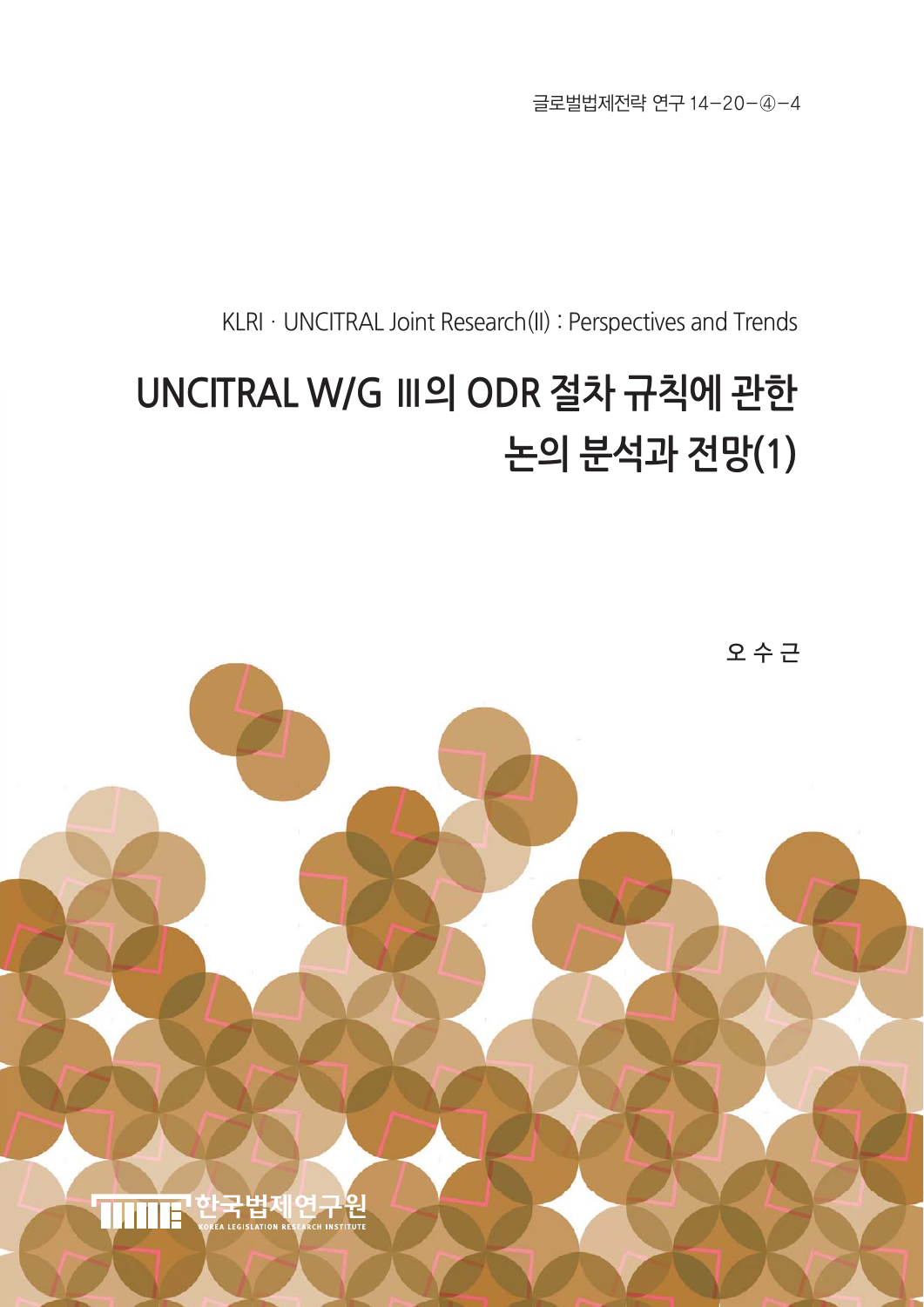## KLRI · UNCITRAL Joint Research(II) : Perspectives and Trends UNCITRAL W/G M의 ODR 절차 규칙에 관한 논의 분석과 전망[1]

오수근

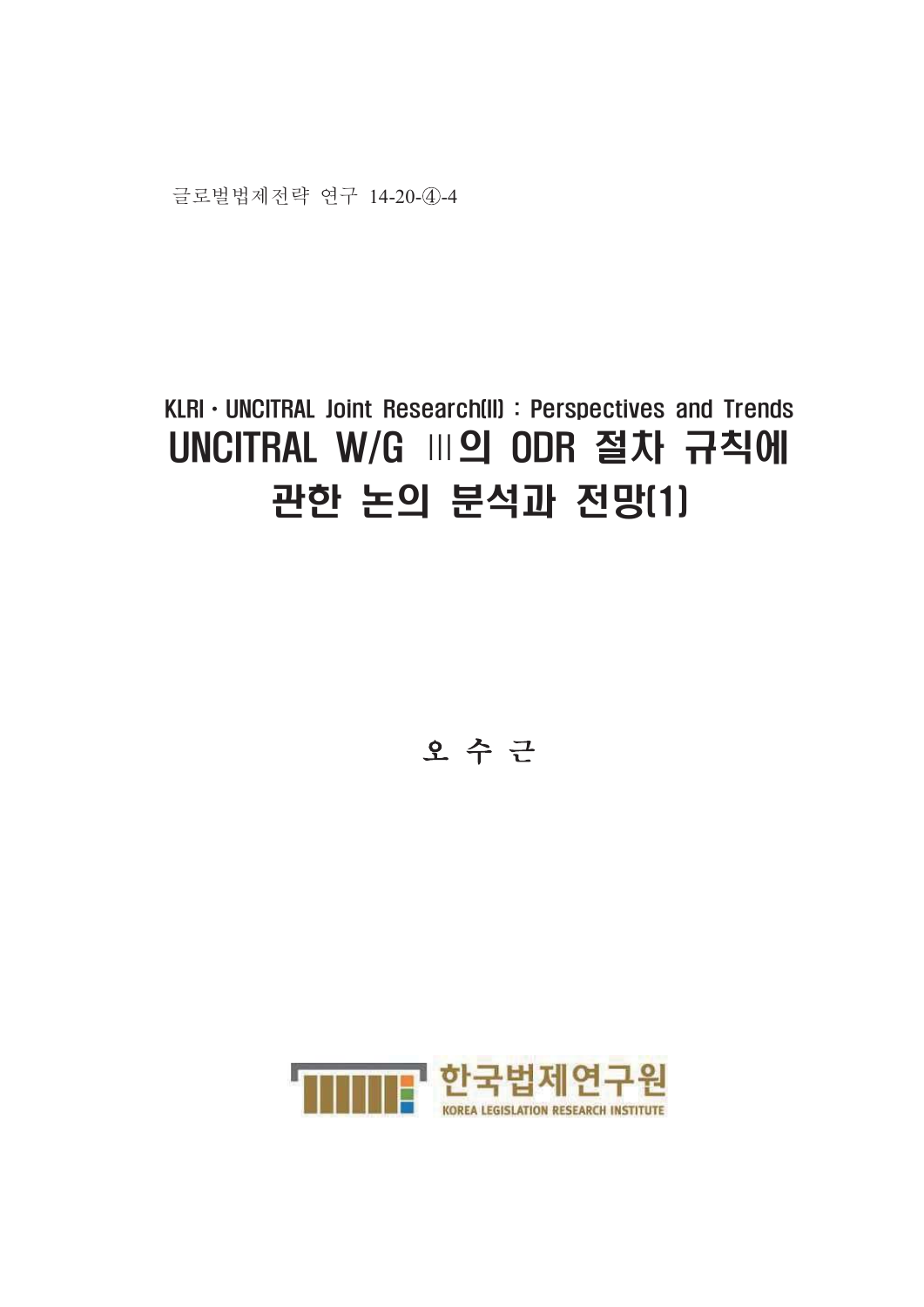## KLRI · UNCITRAL Joint Research(II): Perspectives and Trends UNCITRAL W/G M의 ODR 절차 규칙에 관한 논의 분석과 전망[1]

Analysis and Prospects on NCITRAL Draft Procedural Rules on ODR (UNCITRAL Working Group 3)

## 연구자 : 오수근(이화여자대학교 교수) Oh, Soo Geun

### 2014, 11, 30

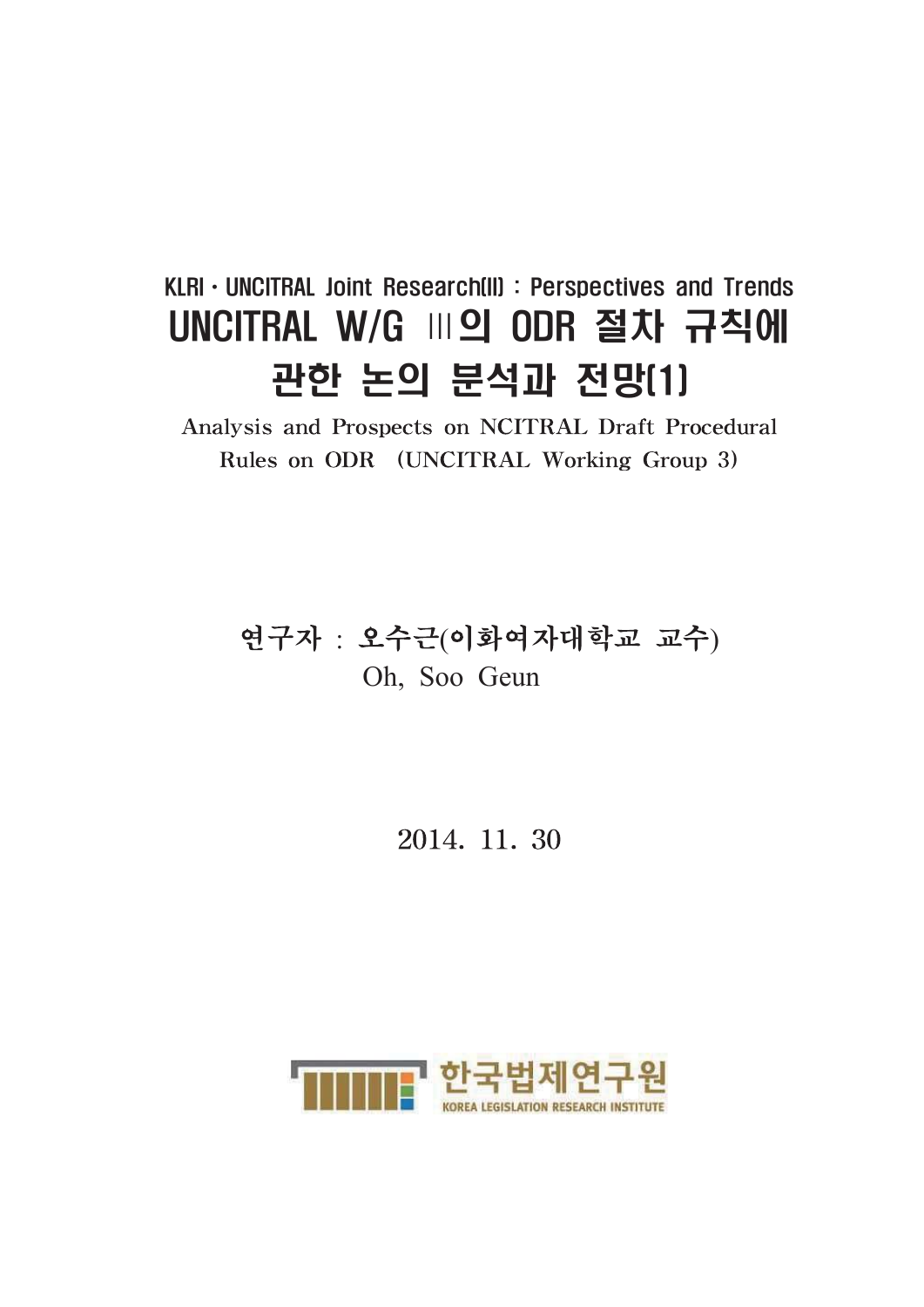### 요 약 문

### I. 배경 및 목적

□ 배 경

- 2010년부터 국제연합 국제상거래법위원회(UNCITRAL) 제3실무 작업반(Working Group Ⅲ)에서는 국경을 넘어서 이루어지는 전 자상거래에서 발생하는 소액의 대량 분쟁을 다룰 수 있는 온라 인 분쟁해결(Online Dispute Resolution 'ODR')을 위한 법적 절차 를 만들기 위한 기본적 논의가 진행되고 있음
- 현재 사전중재합의의 유효성을 인정하는 입법례와 부정하는 입 법례를 망라하기 위하여 중재절차가 있는 Track I과 중재절차가 없는 Track II으로 나누어 절차규칙을 성안하고 있음
- 이 연구에서는 2014년 3월 진행된 제29차 회의에서 논의된 Track II 절차규칙의 논의 내용을 정리하고 우리나라의 대응방 안을 제시하려고 함.
- □ 목 적
	- UNCITRAL WG Ⅲ에서 진행되고 있는 ODR 절차규칙의 제정과 관련하여 다음과 같은 연구를 하고자 함.
		- 제29차 회의 논의 내용 정리 및 분석
		- Two Track 시스템의 쟁점 분석
		- 우리나라의 대응방안 모색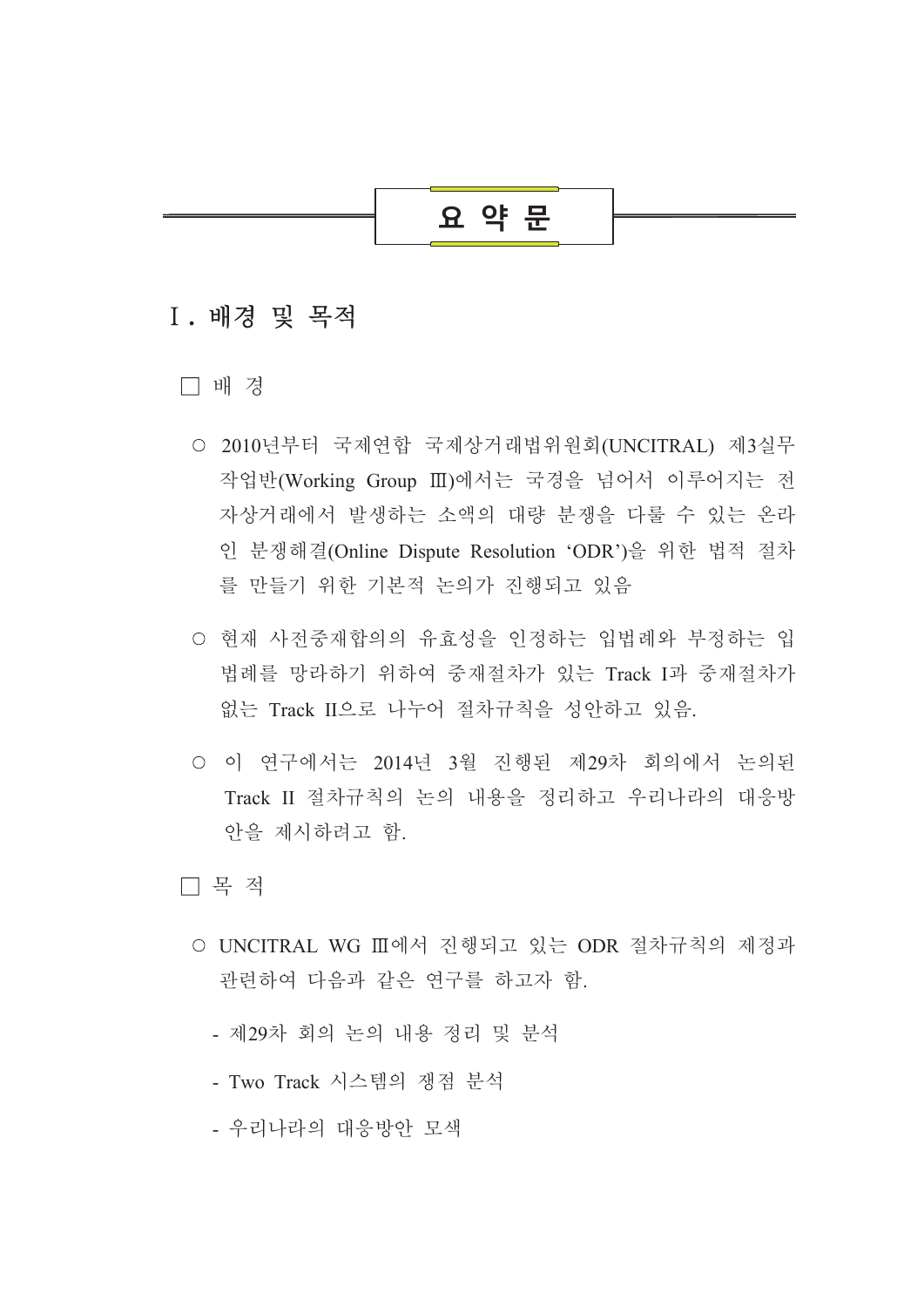### Ⅱ. 주요 내용

□ 절차규칙에 관한 제29차 회의 논의 내용 정리

- Track II 절차 규칙안의 조문별 논의 내용 정리
- Two Track 시스템의 쟁점 분석
- ODR 실무 및 ODR 절차규칙에 대한 ODR전문가들의 의견
- 지침 Guidelines에서 다루어야 할 내용
- □ 우리나라의 대응방안 모색

### Ⅲ. 기대효과

□ 예상되는 학술적 기여도

- 우리나라에서 소비자 분쟁에서의 사전중재합의가 유효한지에 대해 논의하는 계기가 됨.
- 사전중재합의의 유효성을 인정하거나 부정하는 각국의 입법례를 대비하고 이를 포괄하는 국제적 규범의 성립 가능성을 검토함.
- 온라인 부쟁해결의 절차규칙이 일반 민사소송과 소비자 보호에 미치는 영향을 분석하기 위한 기초자료를 제공함.

□ 예상되는 정책적 기여도

○ UNCITRAL Working Group Ⅲ의 논의에서 우리나라 정부의 대 응방안 마련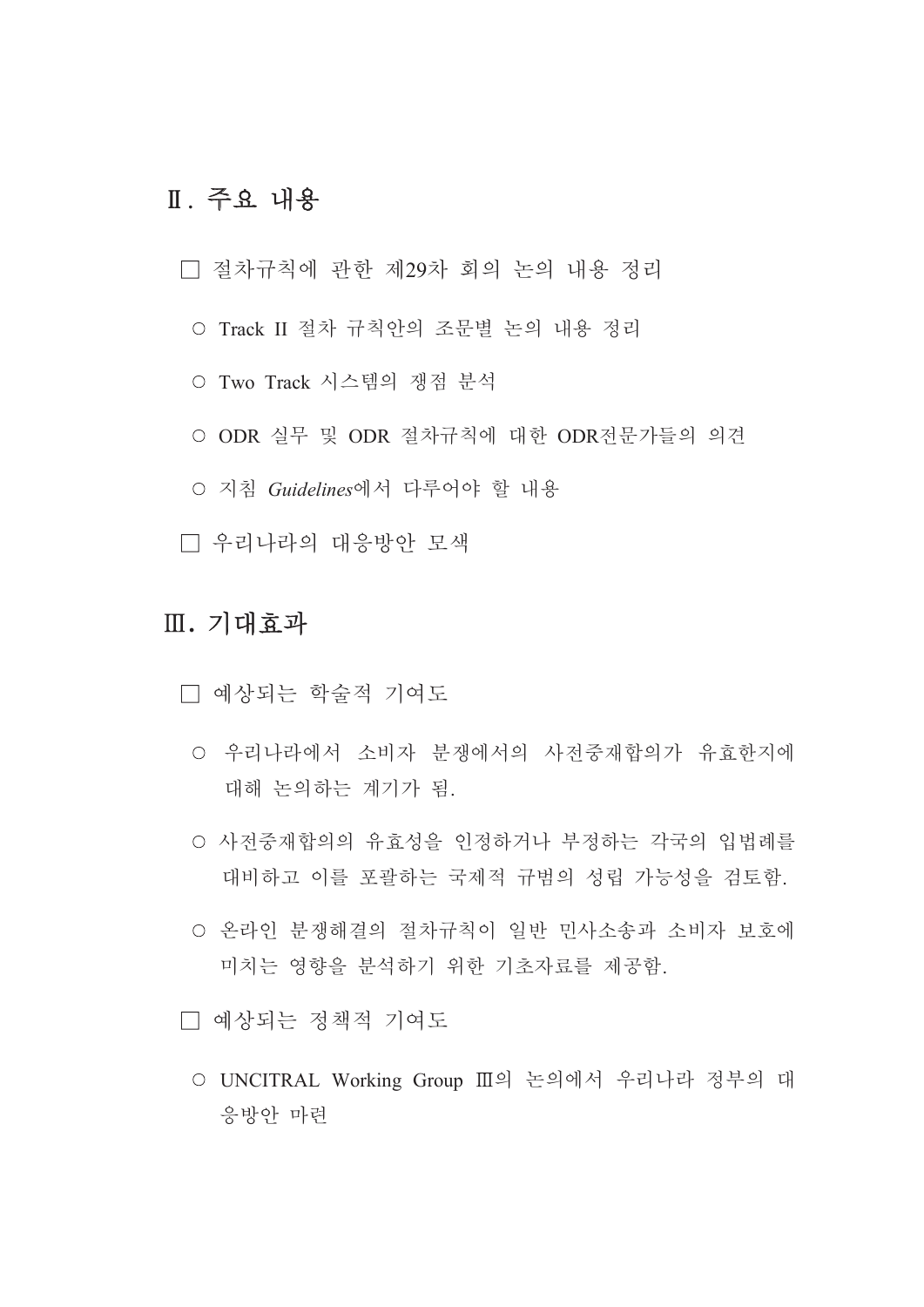○ 온라인 분쟁해결의 절차적 측면을 규율하기 위한 입법시 기초 자료 제공

▶ 주제어: 온라인분쟁해결, 국제연합국제상거법위원회, 절차규칙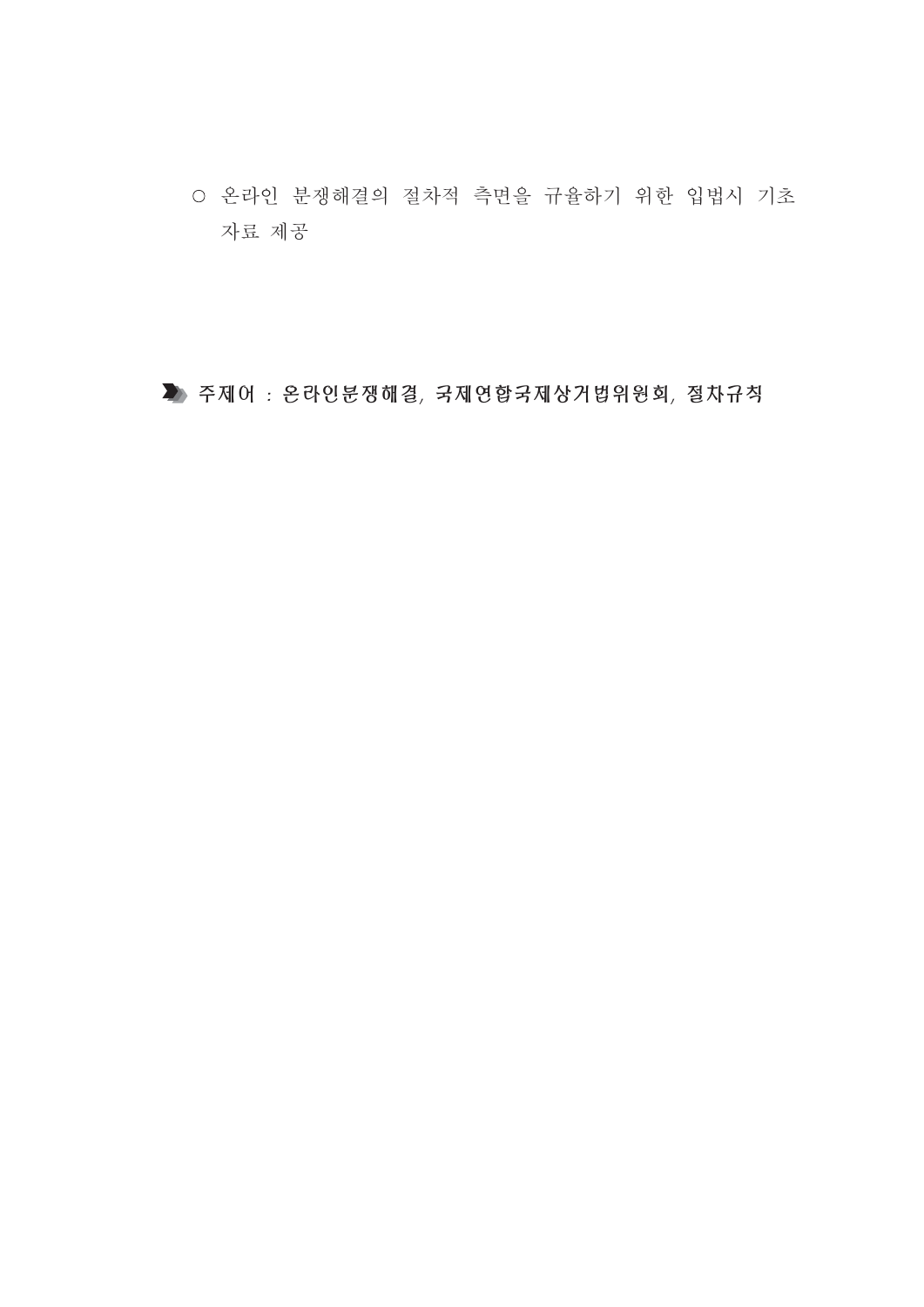### **Abstract**

### I . Background and objectives

#### $\Box$  Background

- O The Working Group III of the United Nations Commission on International Trade Law ('UNCITRAL') has discussed to draft procedural rules on online dispute resolution for cross border disputes which arise from online transactions since 2010.
- $\circ$  The procedural rules have been drafted in two sets for two tracks; one for the countries which allow pre-dispute arbitration agreements (Track I) and the other for the countries which do not allow it (Track II).

**Objectives** 

- $\circ$  This study aims at analyzing the deliberation of the 29th session of UNCITRAL Working Group III and clarifying the issues regarding to two tracks system.
- It also seeks how for the Korean government to handle current issues on online dispute resolution in a domestic as well as an international level.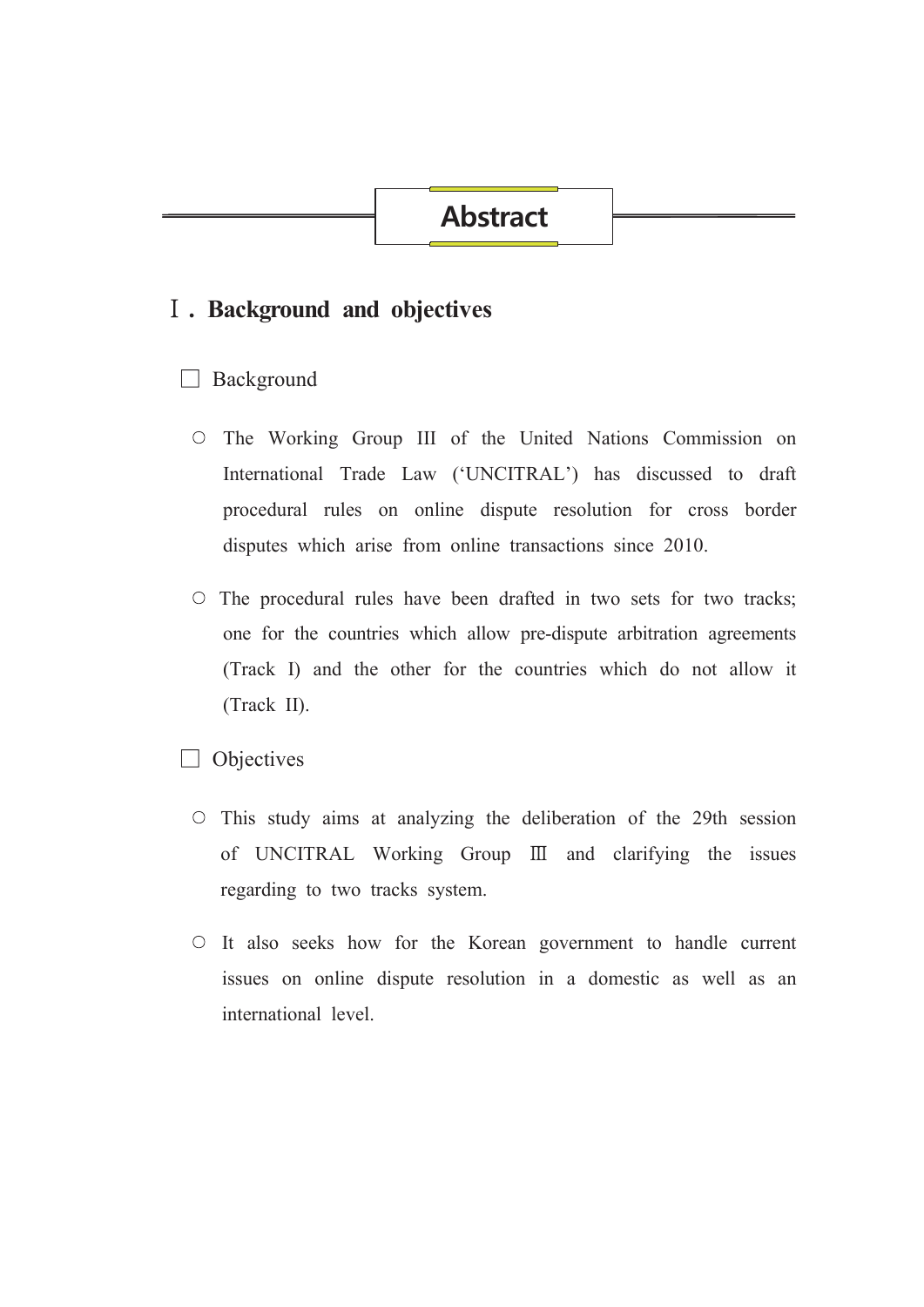### **II. Main Contents**

- $\Box$  Deliberation of the 29th session of Working Group III
	- Article-by-article analysis of procedural rules for Track II
	- Issue analysis on procedural rules on Track II.
	- O ODR experts' opinions on ODR practicies and ODR procedural rules.
	- $\circ$  The contents and scope of ODR Guidelines which are to be parts of and supplements to ODR procedural rules.
- $\Box$  Strategy of the Korean government

### **III.** Expected Effect

- $\Box$  Expected academic effects
	- $\circ$  To probe the validity of pre-dispute arbitration agreement in consumer disputes cases of Korea
	- O To deliberate the possibility of comprehensive rules which are applicable to any jurisdiction whether pre-dispute arbitration agreements are allowed or not.
	- $\circ$  To annalize the effects of procedural rules on online dispute resolution on general civil procedural law and consumer protection.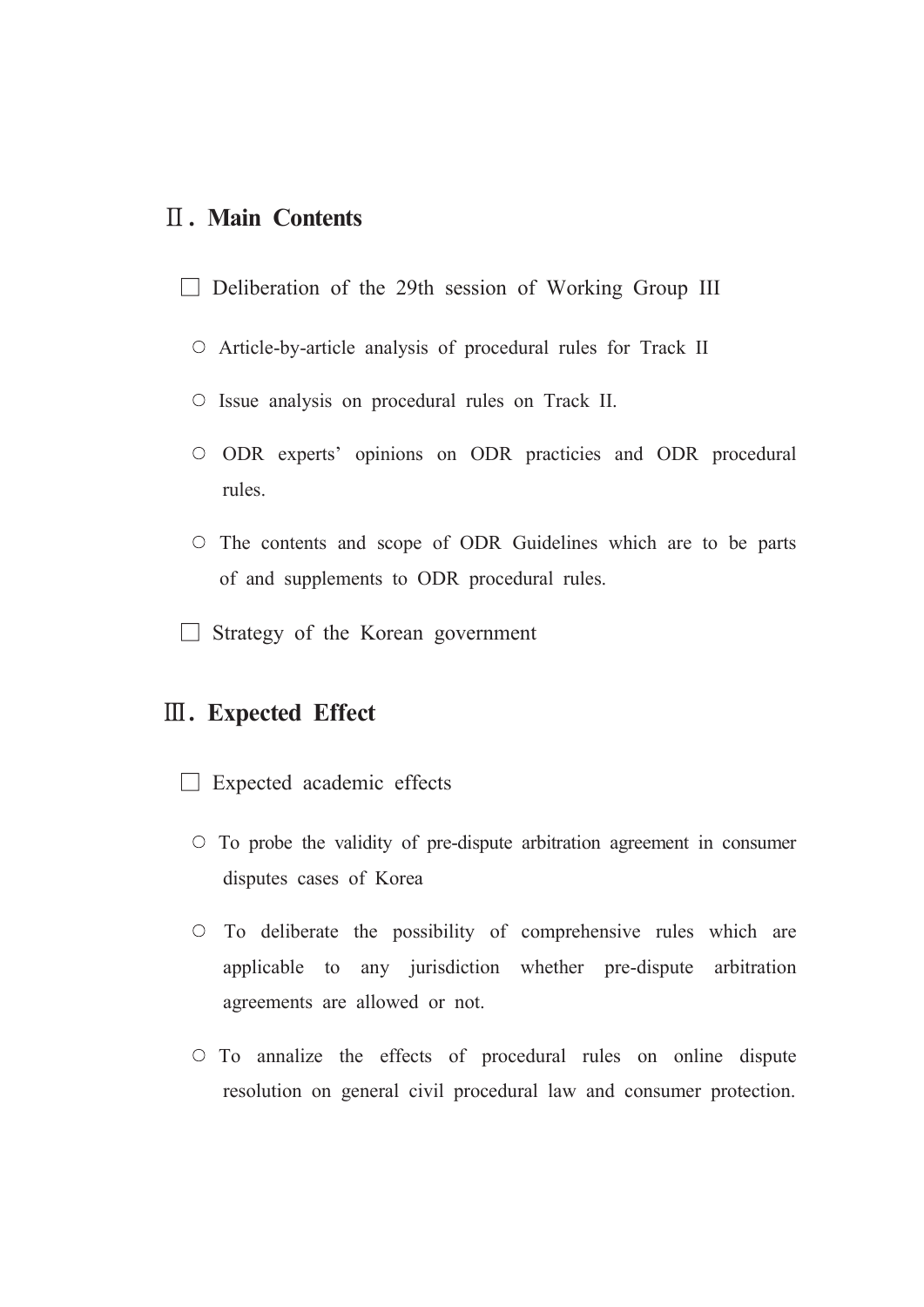### $\Box$  Expected policy effects

- O To develop strategy of the Korean government at UNCITRAL Working Group III
- To provide information for the enactment of electronic transaction.

X Key Words : online dispute resolution, UNCITRAL, procedural rules.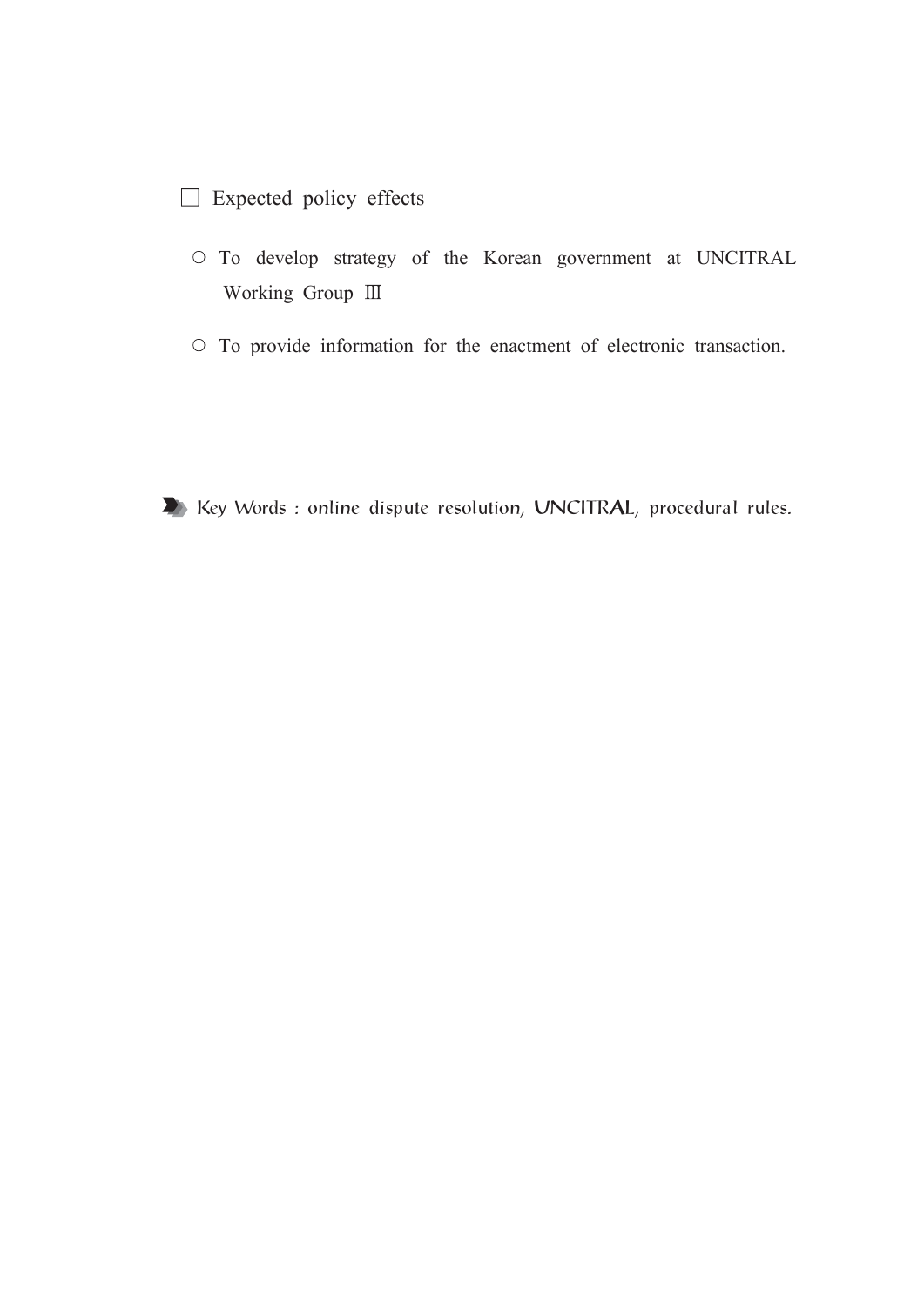| Abstract 37                                 |
|---------------------------------------------|
|                                             |
| 제 1 장 서 론 ……………………………………………………………………………… 15 |
| 제 1 절 연구의 목적 ……………………………………………………………… 15    |
| 제 2 절 연구의 범위 ………………………………………………………………… 16   |
|                                             |
|                                             |
|                                             |
| 제 2 절 제29차 회의 조문별 논의 내용 …………………………………… 20   |
|                                             |
| 2. 초안 제1조 (적용 범위) ……………………………………………………… 20  |
| 3. 초안 제2조 (정의) …………………………………………………………… 23   |
| 4. 초안 제3조 (통신) ………………………………………………………… 27    |
|                                             |
|                                             |
| 7. 초안 제4C조 (반대신청) ………………………………………………… 34    |
| 8. 초안 제5조 (협상 및 합의) ……………………………………………… 35   |
| 9. 초안 제6조 (촉진된 합의) …………………………………………………… 36  |
| 10. 초안 제7조 (중립자의 권고) …………………………………………… 37   |
| 11. 초안 제8조 (분쟁해결) ……………………………………………………… 40  |
| 12. 초안 제9조 (중립자의 지명) …………………………………………… 41   |
| 13. 초안 제10조 (중립자의 사임 내지 교체) …………………………… 44  |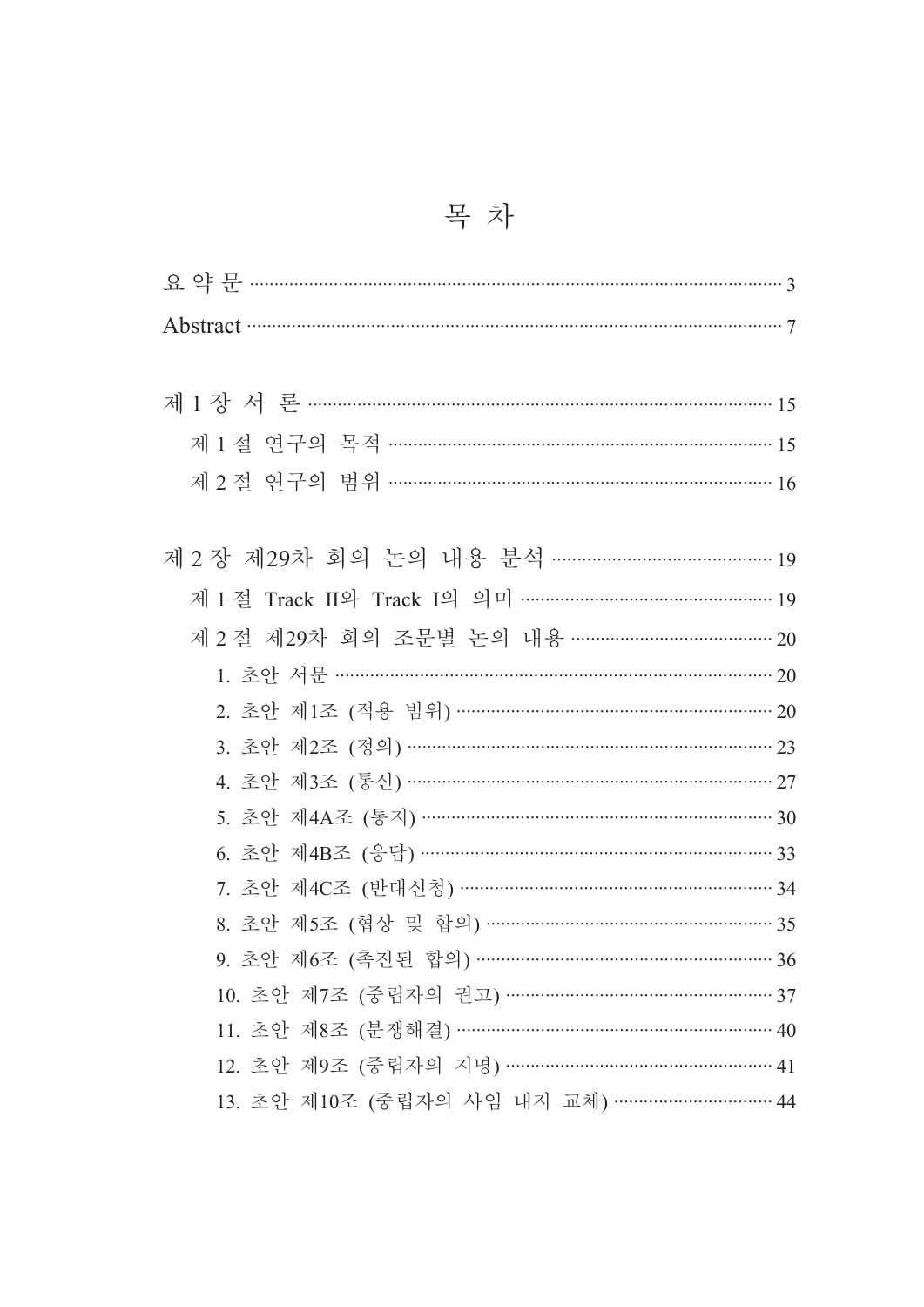| 14. 초안 제11조 (중립자의 권한) …………………………………………… 44    |  |
|-----------------------------------------------|--|
| 15. 초안 제12조 (ODR 제공자) …………………………………………… 47    |  |
| 16. 초안 제13조(절차상 언어) ………………………………………………… 48    |  |
| 17. 초안 제14조 (대리) …………………………………………………………… 52   |  |
| 18. 초안 제15조 (책임 배제) ………………………………………………… 53    |  |
| 19. 초안 제16조 (비용) …………………………………………………………… 53   |  |
| 제 3 절 확정된 Track II 절차규칙안 ………………………………………… 54  |  |
| 제4절 Track II 절차규칙안의 주요 쟁점 ……………………………………66    |  |
| 1. ODR 제공자, ODR 플랫폼 및 ODR 관리자 ……………………… 66    |  |
| 2. 실행력 확보 …………………………………………………………………… 67       |  |
|                                               |  |
| 4. 기타 논의사항 ……………………………………………………………… 68        |  |
| 제 5 절 지침Guidelines의 주요 내용 ………………………………………… 69 |  |
|                                               |  |
| 1. 공정한 절차와 독립성 ……………………………………………………… 70       |  |
| 2. 규칙의 변경 및 로고 ………………………………………………………… 70      |  |
| 3. 투명성, 출판, 공시 ………………………………………………………… 71      |  |
| 4. 비밀 보장, 정보의 처리 및 이전, 데이터 보안, 그리고            |  |
| 자료 보관 ……………………………………………………………………… 74          |  |
| 5. 규칙에 따른 분쟁 관리에 대한 세부 사항 ……………………… 74        |  |
| 6. 최종 권한 …………………………………………………………………… 75        |  |
| 7. 당사자들에 대한 ODR 제공자의 지침 ……………………………… 76       |  |
| 8. 준수 또는 사적 집행 메커니즘 ……………………………………… 76        |  |
| 9. 기술적 문제 ………………………………………………………………… 77        |  |
| 10. 분쟁해결 관리에서 발생하는 법적 문제 ………………………… 77        |  |
|                                               |  |
|                                               |  |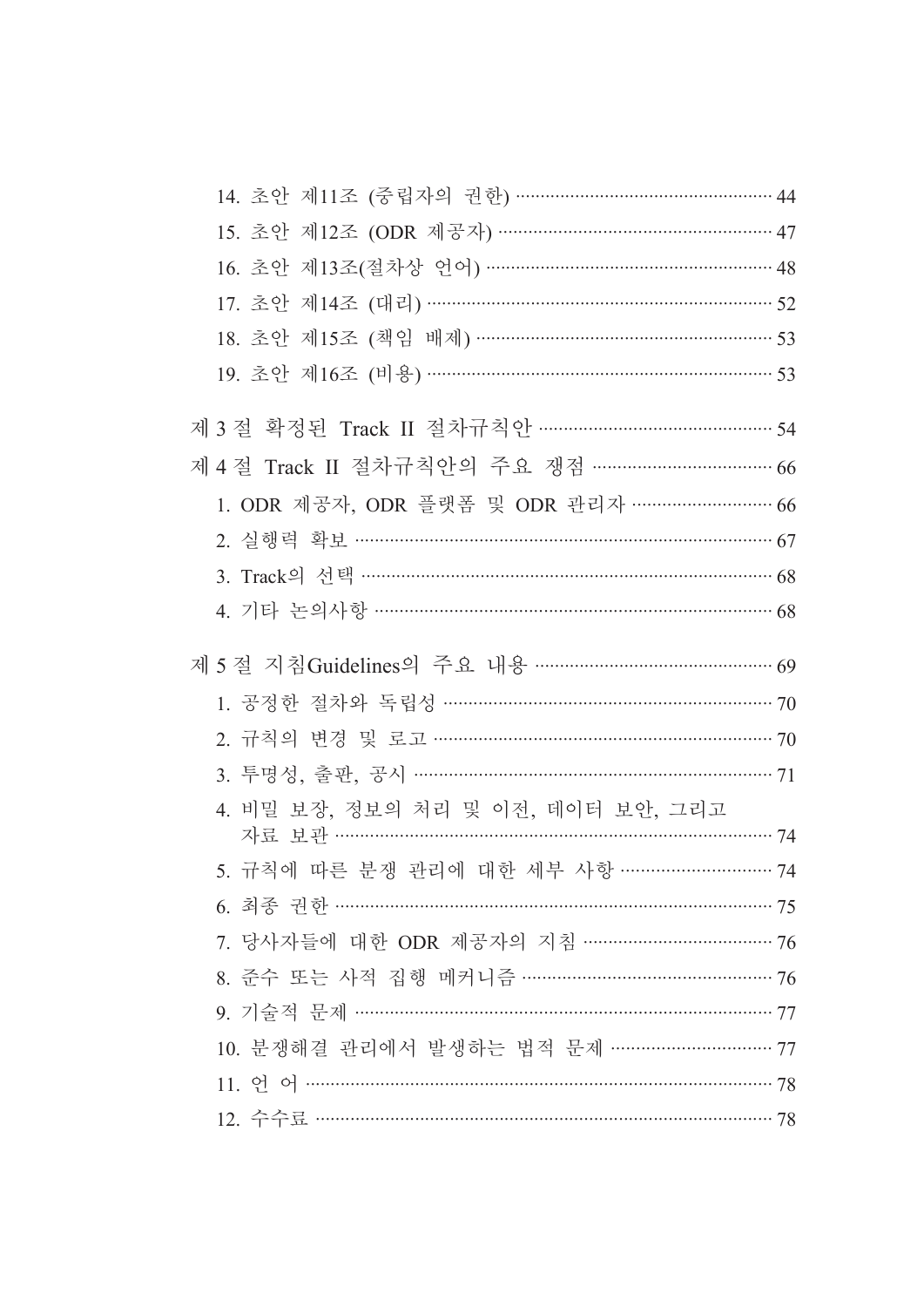| $\overline{\phantom{a}}$ |  |  |  |  |  |
|--------------------------|--|--|--|--|--|
|--------------------------|--|--|--|--|--|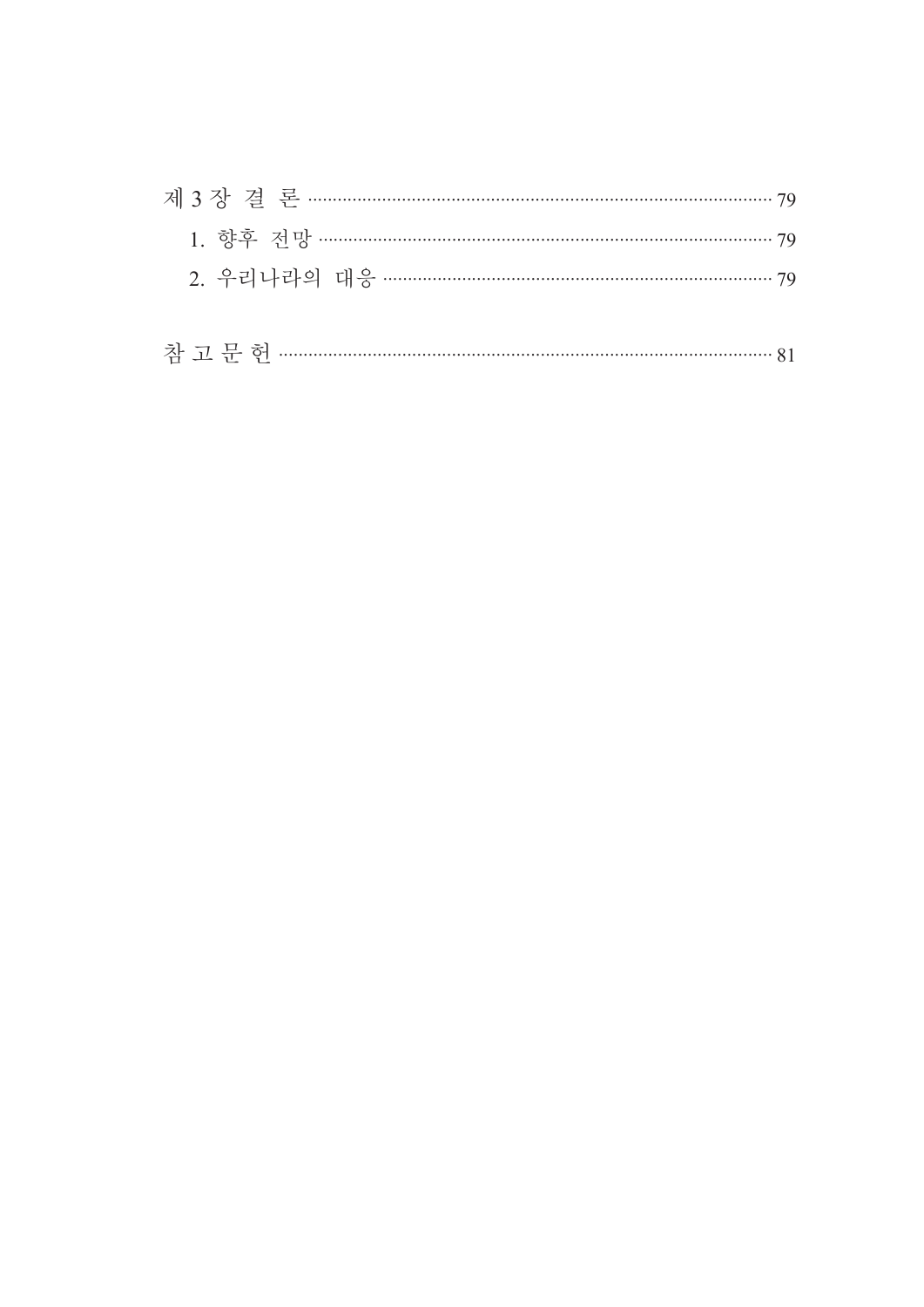### 제1장서론

### 제 1절 연구의 목적

2010년부터 국제연합 국제상거래법위원회(United Nations Commission on International Trade Law, 'UNCITRAL') Working Group Ⅲ에서는 국 경을 넘어서 이루어지는 전자상거래에서 발생하는 소액의 대량 분쟁 을 다룰 수 있는 온라인 분쟁해결(Online Dispute Resolution, 'ODR')을 위한 법적 벌차를 만들기 위한 기본적 논의가 진행되고 있다.

현재 사전중재합의의 유효성을 인정하는 입법례와 부정하는 입법례 를 망라하기 위하여 중재절차가 있는 Track I과 중재절차가 없는 Track II로 나누어 절차규칙을 성안하고 있다.

지금까지 UNCITRAL 제3실무작업반에서 진행되고 있는 절차규칙 제정작업과 관련해서는 국내에는 다음과 같은 선행연구가 있다.

- (1) 장문철. 국제전자상거래를 위한 온라인분쟁해결제도1) : 전자상거 래에서 발생하는 분쟁을 해결하기 위한 제도의 변천을 소개하고 시간적으로는 UNCITRAL 제3실무작업반의 구성을 위한 준비단 계까지 다루고 있다.
- 2 오수근. 온라인 분쟁해결(ODR)에 관한 국제 규범 모델 연구(IV) - UNCITRAL ODR Working Group III 논의 내용 분석 -2) : Working Group III에서 논의하는 각 쟁점이 언제 어떻게 제기되 어 논의가 전개되는가를 정리 분석하였다.
- 3 Michael J. Dennis, Legal framework for global e-commerce dispute resolution3) : UNCITRAL 제3실무작업반의 미국 대표인 필자가

<sup>1) (</sup>경찰대학)論文集. 제30집(2010년) 129-165면.

<sup>2)</sup> 한국법제연구워 현안분석 11-16-1-4, 2011.

<sup>3)</sup> 외법논집(HUFS Law Review), 제36권 제4호(2012년 11월), 25-38면.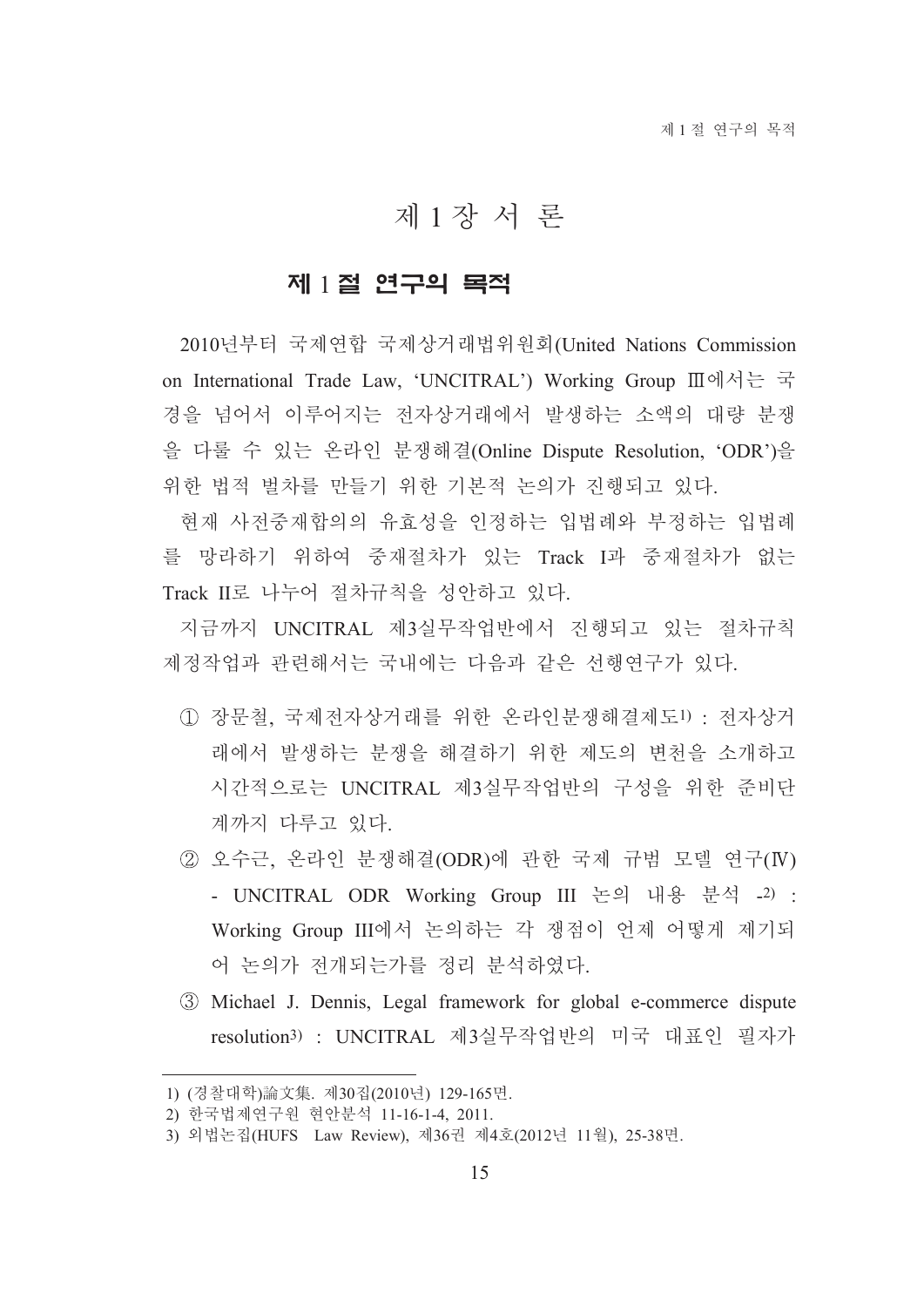ODR의 효용성과 중재의 필요성을 기술한 내용이고 2012년 5월 의 제25차 회의의 내용까지 다루고 있다.

- 4) 손현, UNCITRAL ODR Working Group 제25차 뉴욕회의 분석 및 향후 대응 과제4) : 제25차 회의에서 논의된 내용을 분석하였다.
- 5 이병준, UNCITRAL W/G Ⅲ에서의 소비자중재의 규율과 구체적 인 조문에 대한 분석5) : UNCITRAL ODR 논의의 배경을 설명하 고 제3실무작업반이 2013년 5월 제27차 회의에서 논의한 내용을 정리하고 있다.

이 연구에서는 선행연구에서 다루지 않은 2014년 3월에 진행된 제 29차 회의에서 논의된 절차규칙의 구체적인 내용을 정리하여 소개하 고, 관련 쟁점을 분석 한 후 우리나라의 대응방안을 제시하려고 한다.

#### 제 2절 연구의 범위

이 연구에서는 UNCITRAL 제3실무작업반 제29차 회의에서 논의된 내용을 소개하고 분석한다. 제29차 회의에서는 이른바 Two Track System 중에서 강제적인 중재절차가 없는 Track II의 절차규칙을 마무 리했는데 그 내용을 설명하고 관련 쟁점을 분석한 후 우리나라의 대 응방안을 모색한다.

분석 대상이 되는 UNCITRAL Working Group III의 공식문건은 다음 세 가지이다.

A/CN.9/801- Report of Working Group III (Online Dispute Resolution) on the work of its twenty-ninth session (New York, 24-28 March 2014)

A/CN.9/WG.III/WP.127 - Online dispute resolution for cross-border electronic commerce transactions: draft procedural rules

<sup>4)</sup> 한국법제연구워 현안부석 12-20-6, 2012

<sup>5)</sup> 한국법제연구원 현안분석 13-22-8-2, 2013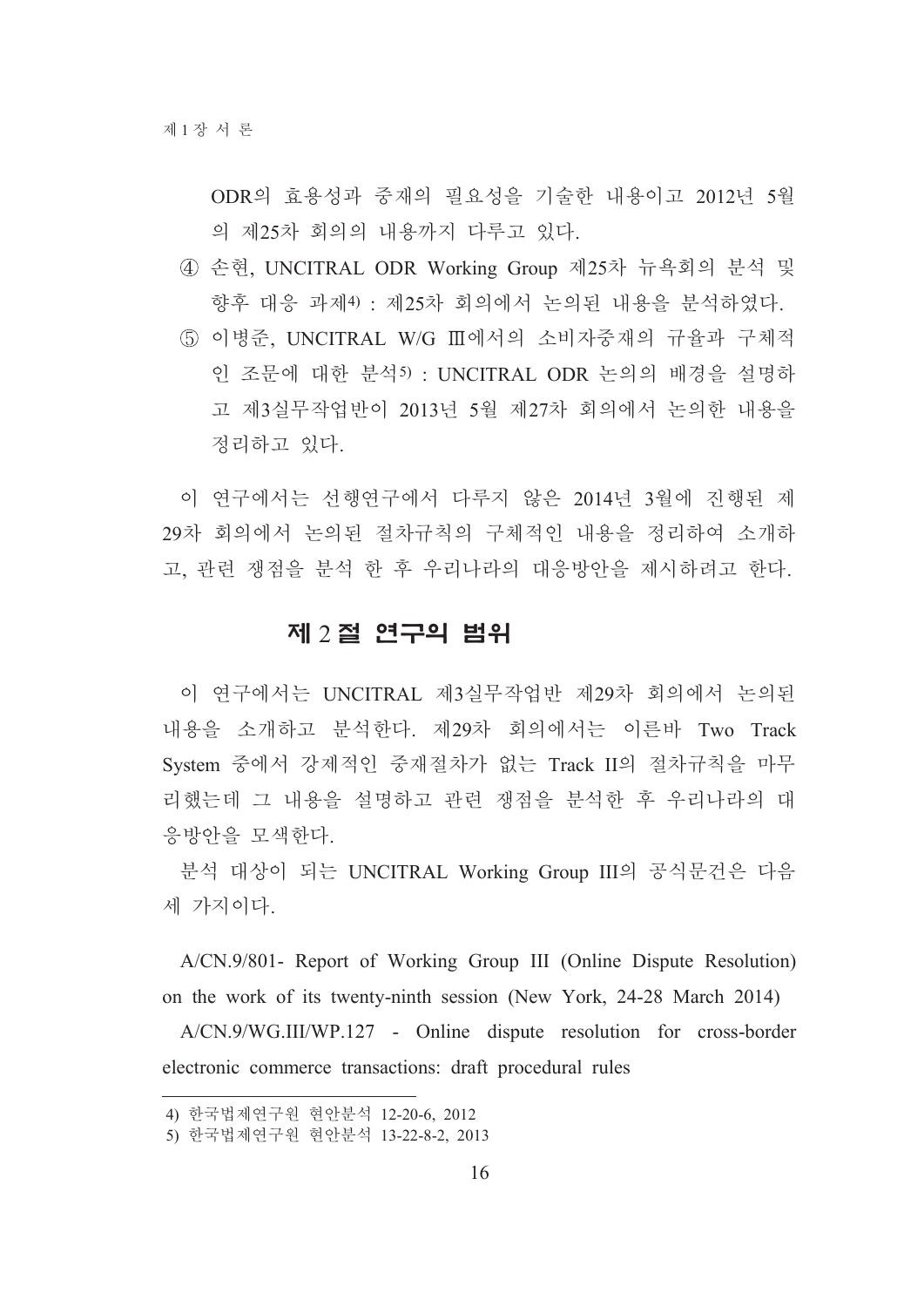A/CN.9/WG.III/WP.127/Add.1 - Online dispute resolution for crossborder electronic commerce transactions: draft procedural rules

A/CN.9/WG.III/WP.128 - Online dispute resolution for cross-border electronic commerce transactions: draft guidelines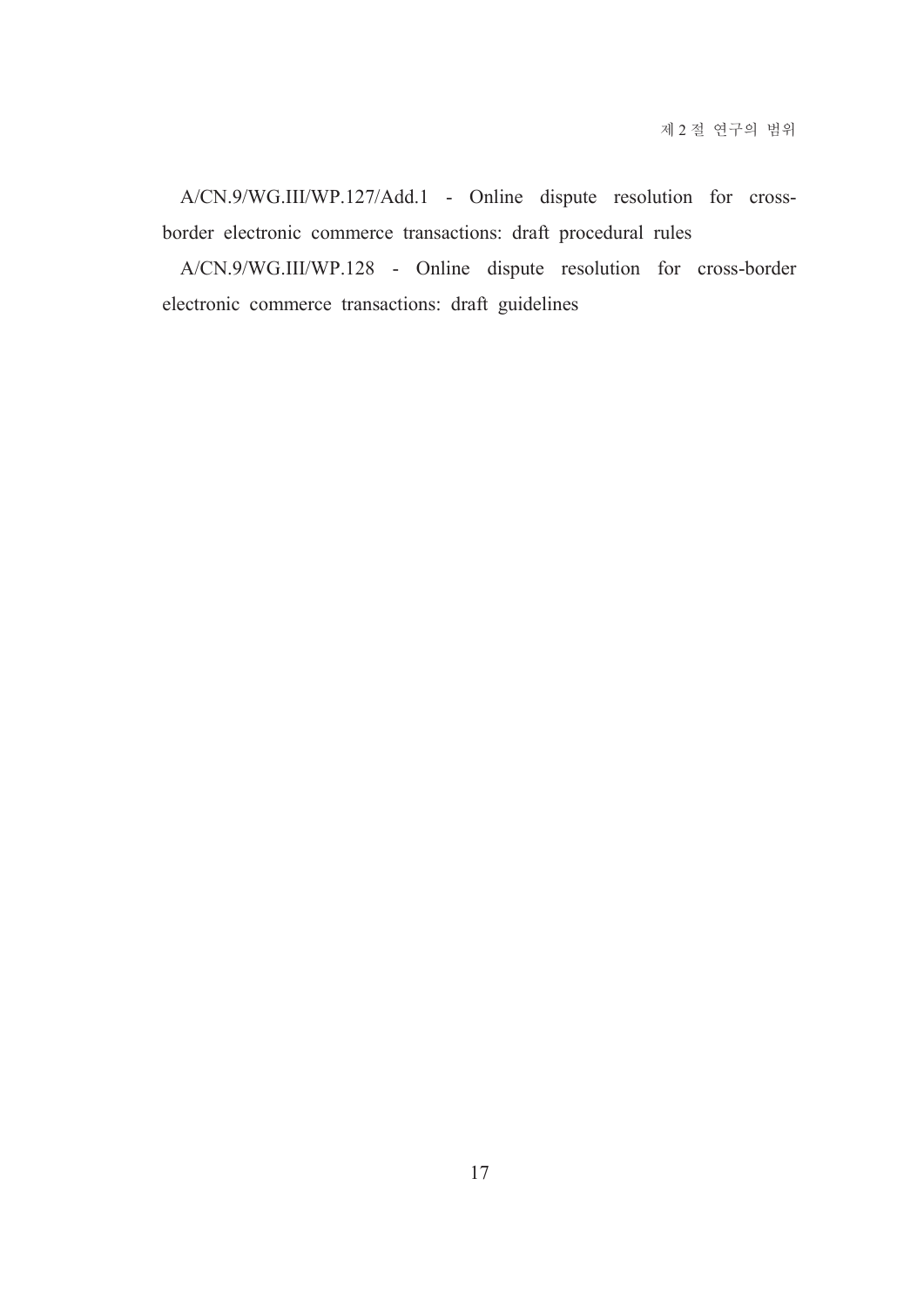제 1 절 Track II와 Track I의 의미

### 제 2 장 제29차 회의 논의 내용 분석

### 제 1 절 Track II와 Track I의 의미

2010년 10월 UNCITRAL 제3실무작업반에서 처음 온라인 분쟁해결 (ODR)에 대한 논의를 시작할 때 전 세계적으로 ODR에 대한 확립된 모델이 존재하지 않았기 때문에 ODR의 체계나 절차진행에 대해 참가 자들간에 공통적인 이해가 적었다. 초기에는 '협상' → '촉진된 합의' → '제3자의 권고' 라는 세 단계의 과정으로 온라인 분쟁해결이 진행 된다고 전제하고 이에 필요한 절차규칙을 마련하기 위한 논의를 시작 하였다. 그런데 세 번째 단계에서 제3자의 권고가 어떤 법적 효력을 갖는지에 대해 논란이 생겼다.

전 세계적으로 보면 소비자 분쟁에서 분쟁발생 이전에 당사자가 중 재에 의해 분쟁을 해결하기로 합의한 것을 무효로 보는 국가가 적지 않다(유럽, 카나다, 일본 등). 그래서 유럽연합과 유럽 각국 그리고 카 나다는 ODR에서 중재와 동일한 단계를 두는 것을 허용할 수 없다는 점을 분명히 했고 그러한 상황에서는 ODR 절차에 전통적인 의미의 중재를 둘 수 없었다.

그래서 타협책으로 ODR 절차를 중재가 있는 절차(Track I)와 없는 절차(Track II)의 두 가지로 나누어 각기 절차규칙을 마련하기로 하였 다. 제29차 회의에서는 먼저 Track II의 절차규칙을 성안하기로 하고 제29차 회의에서 대부분의 내용에 대해 합의하였다.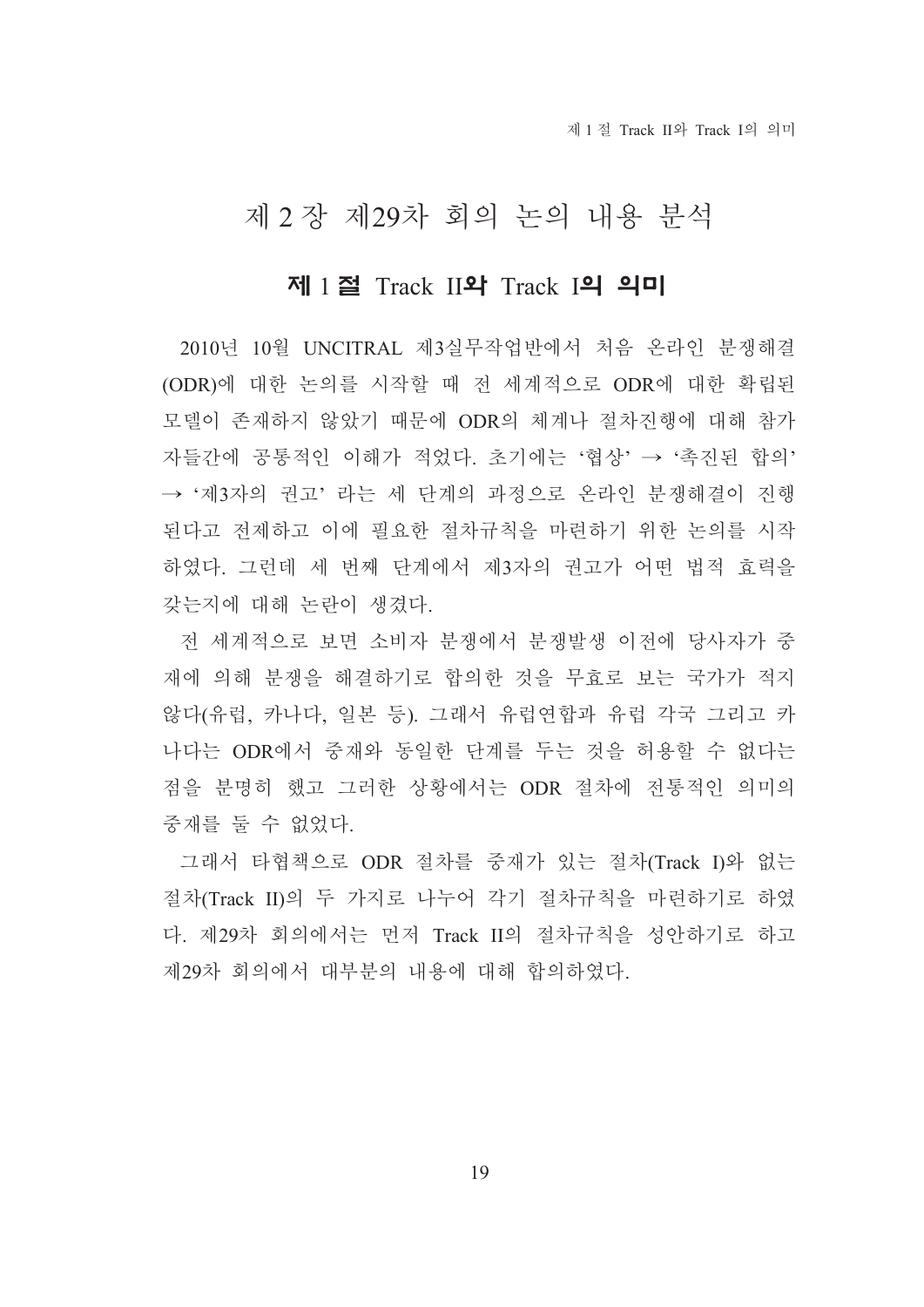#### 제 2 절 제29차 회의 조문별 논의 내용 6)

1. 초아 서문

"I. UNCITRAL의 온라인 분쟁해결 규칙(이하 "이 규칙")은 전자통신 수단을 이용한 국경 간 소액의 대량거래를 대상으로 한다.

"2. 이 규칙은, [이 규칙에 부속된 부칙과] 이 규칙의 일부를 구성 하는 다음의 문서들로 이루어진 온라인 분쟁해결 체제 online dispute resolution framework 와 함께 사용될 것을 예정하고 있다:

[(a) 온라인 분쟁해결 제공자 provider / 플랫폼 platform / 관리자 administrator 들을 위한 가이드라인과 최소요건!

[(b) 중립자 neutral 를 위한 가이드라인과 최소요건:]

[(c) 분쟁해결을 위한 실체법적 원리들:]

[(d) 국경 간 강재집행 방법;]

 $[\cdots]$ ; "

서문에 대해서는 Track II의 모든 규정을 다 논의한 후 다시 검토하 기로 했으나 시간이 없어서 별도의 논의는 없었다.

### 2. 초안 제1조 (적용 범위) 7)

"1. 이 규칙은 거래 시점에 전자통신을 사용하여 이루어진 거래의 당사자들이 그 거래와 관련되며 이 규칙의 범위에 포함되는 분쟁은 이 규칙에 따라 해결할 것을 명시적으로 합의한 경우에 적용된다.

<sup>6)</sup> 이 절에서 기술한 절차규칙의 조문별 번역문은 김도년, UNCITRAL W/G III(ODR) 제29차 회의 의제 검토(ODR분과 제1차 전문가회의 자료집), 한국법제연구원, 2014. 3. 6에 기술된 번역문을 기초로 하여 수정한 것이다. 절차 규칙안의 조문은 이탤릭 체로 퓨시하다

<sup>7) 29</sup>차 회의 보고서 문단 35-46.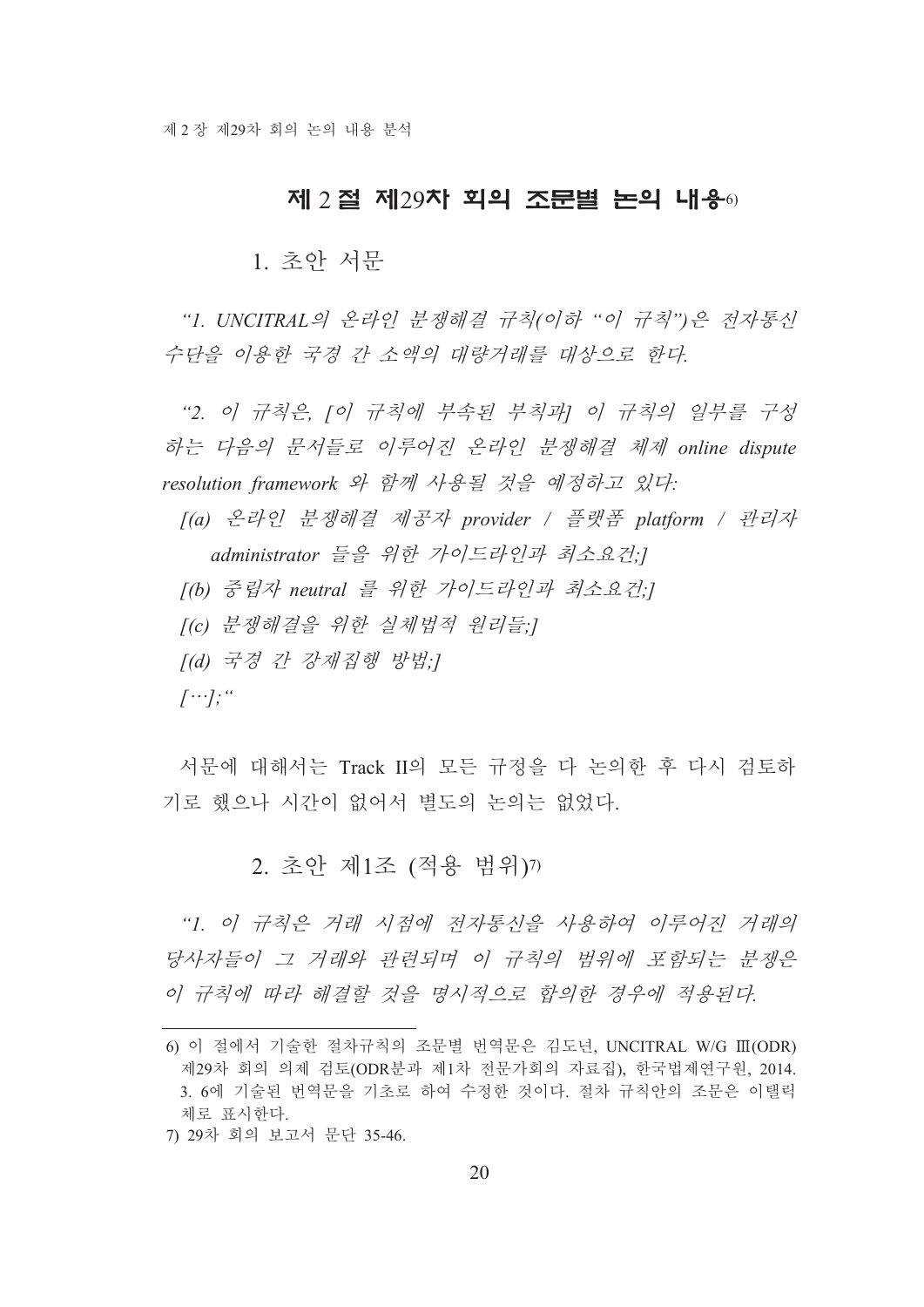["1의2. 1항에 상술된 명시적 합의는 해당 거래로부터 분리된 합의 [와] 해당 거래에 관련되고 이 절차의 적용 범위에 포함되는 분쟁은 [이 규칙의 Track I이 적용되든지 또는 Track II가 적용되든지] 이 규 칙에 따라 ODR 절차에 의하여 해결될 것임이 매수인에게 평이한 언 어로써 공지될 것을 요한다." ("분쟁해결조항")]

["2. 규칙은 다음 각 호의 청구권에만 적용된다:

(a) 매매 또는 임차된 상품이나, 제공된 서비스가 전혀 인도되지 않 거나, 적시에 인도되지 않거나, 제대로 청구되거나 결제되지 않거나. 및/또는 거래 당시에 합의한 대로 제공되지 않았을 경우: 또는 (b) 상품 또는 서비스에 대한 완전한 지급이 제공되지 않은 경우.]

"3. 이 규칙은 이 규칙 중 어느 부분이라도 당사자들이 벗어날 수 없는 준거법 applicable law의 어느 규정과 충돌하여 그 규정이 우선되 는 경우를 제외하고는 ODR 절차를 규율한다."

1) 1항

실무작업반은 "거래"라는 용어가 충분히 명확한지 여부, 또는 "전자 통신을 이용해 와료되거나 이행된 계약"이라는 표현이 더 명확해질 수 있는지 여부를 검토하였다. 1항의 "전자 통신을 이용해 이행된 계 약"이라는 말을 "전자 통신을 이용해 체결된 판매 또는 서비스 계약" 으로 대체하는 것이 그 규정을 더 명확하게 한다는 의견이 지지를 받 아 제안된대로 수정하였다.

2) 1항의2

1항의2 대해 다음의 제안이 있었다. (i) Track I 절차에서와 같이 Track II 절차에서의 검토가 똑같이 중요하다는 것에 근거하여, 전체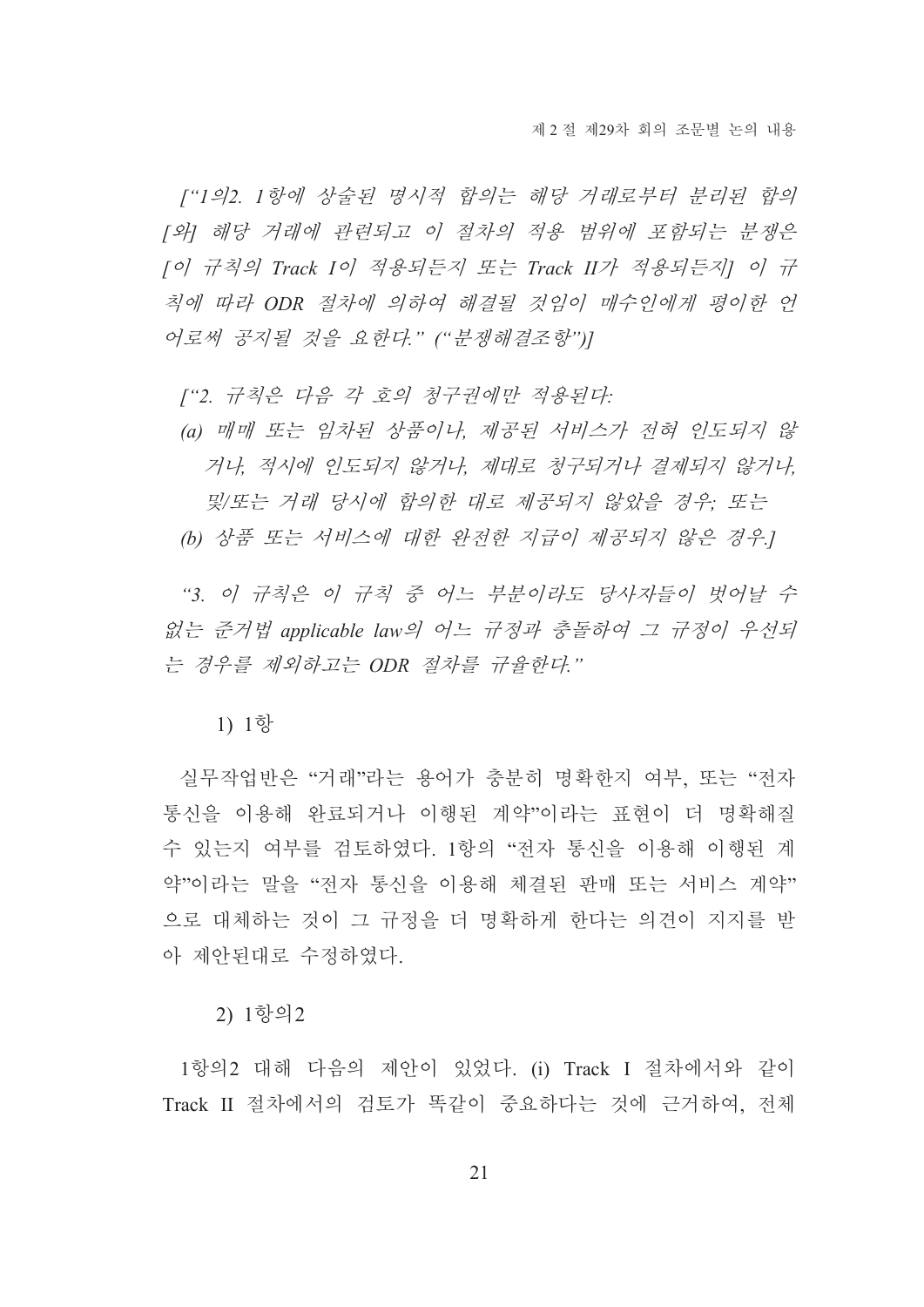규정을 두르는 꺾쇠괄호를 삭제하고, (ii) 규칙 사용에 대한 합의가 독 립적인 것이어야 한다는 것을 더 강조하기 위해 "별개의" 와 "부터" 사이에 "그리고 독립적인"이라는 단어를 추가하고, (iii) "평이한 언어 로 된 통지"라는 표현에 따라 "구매자에게"라는 말을 삭제하며, 그리 고 (iv) "그리고"라는 단어를 묶은 꺾쇠괄호를 삭제한다.

이 제안에 대하여 다음과 같은 논의가 있었다. (i)과 관련하여, 실무 에서, 구매자에게 추가적인 계약적 용어를 별도로 클릭하도록 요구하 는 것은 종종 계약 수를 감소시키는 것으로 이어지며, 이런 이유로 상인들에 의해 이행될 가능성이 낮을 것이다. 반면에 1항의2는 중요 한 소비자 보호 메커니즘을 규정하였으므로 본문에 남겨두어야 한다 고 하였다. 그리고 위 제안의 (ii)와 관련하여, "그리고 독립적인"이라 는 단어를 추가하는 것은 1항의2에 따른 합의에 대한 현재의 요건을 고려해 볼 때 거래로부터 "별개인" 것이 되는 데 불필요하다는 것이 다. 한편 향후 Track I에 대한 검토가 있을 때까지 "그리고 규칙의 Track I 또는 Track II이 그 분쟁에 적용되는지 여부"라는 말을 묶은 꺾쇠괄호를 유지하자는 제아에 대해 일부 지지가 있었다.

최종적으로 1항의2의 본문 전체를 묶은 꺾쇠괄호를 없애는데 합의 하였다. (i) "그리고"라는 단어 가장자리의 꺾쇠괄호를 삭제하고, (ii) "구매자에게"라는 단어를 삭제하고, (iii) "별개의"라는 단어 뒤에 "그 리고 독립적인"이라는 단어를 추가하고, (iv) 네 번째 줄에서, "규칙" 이라는 단어를 "이 규칙"이라는 표현으로 대체하며, (v) 이러한 합의 의 결과 1항의2는 다음과 같이 정리되었다. "위 1항에서 명시된 합 의는 그 거래로부터 독립적이고 별개의 합의, 그리고 그 거래와 관 련되고 규칙의 범위에 포함되는 분쟁은 이 규칙 [그리고 규칙의 Track I 또는 Track II가 그 분쟁에 적용되는 여부1 에 따른 ODR 절 차를 통해 해결될 것이라는 평이한 언어로 된 통지를 요구하다 ('분 쟁해결조항')"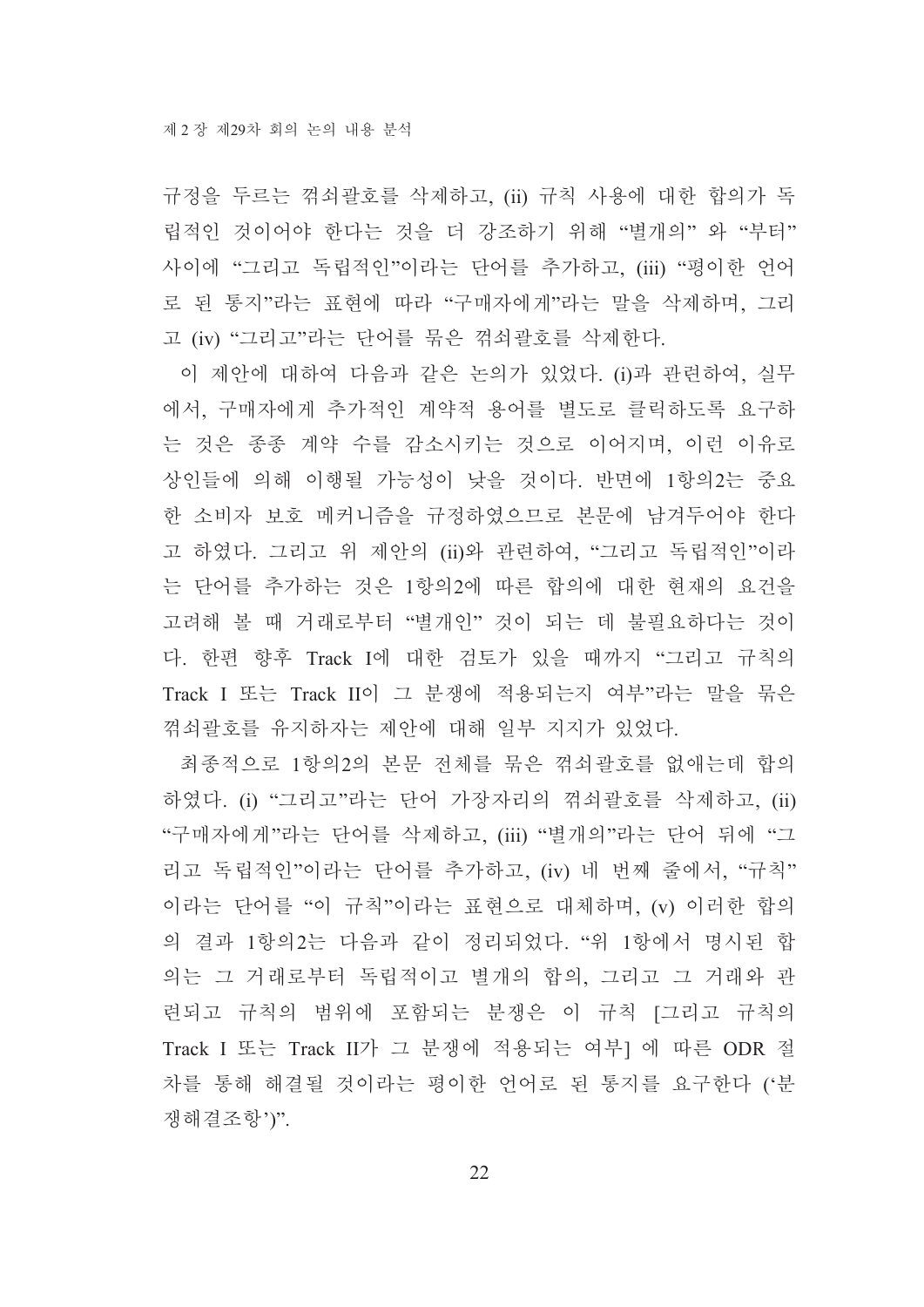3) 2항

2항의 (a)호와 (b)호 가장자리의 꺾쇠괄호를 삭제하고, 1항의 다른 표현과 일치되도록 사무국이 정리하기로 하였다. 또 "거래시"라는 표 현은 28차 회의의 결정에서 결정한 대로 삭제하기로 합의하였다.

4) 3항

3항은 유지하기로 합의하였다.

3. 초안 제2조 (정의)8)

"이 규칙에서는

**ODR** 

"1. 'ODR'은 전자통신 및 기타 정보통신 기술에 의하여 촉진된 분 쟁해결 방법인 온라인 분쟁해결을 의미한다.

음셔 |

- "2. 'ODR 플랫폼'은 하나 또는 그 이상의 ODR에서 사용되는 전자 통신을 생성, 전송, 수신, 저장, 교환 또는 처리하는 시스템인 온 라인 분쟁해결 플랫폼을 의미하며, 이는 ODR 절차에서 ODR 제 공자가 지정한다.
- "3. 'ODR 제공자'는 분쟁해결조항에서 특정된 ODR 제공자를 의미 한다. ODR 제공자는 [ODR 플랫폼의 관리여부와는 상관없이] ODR 절차를 관리하고 IODR 프랫폼 지정하는 주체를 의미하다.

<sup>8) 29</sup>차 회의 보고서 문단 47-59.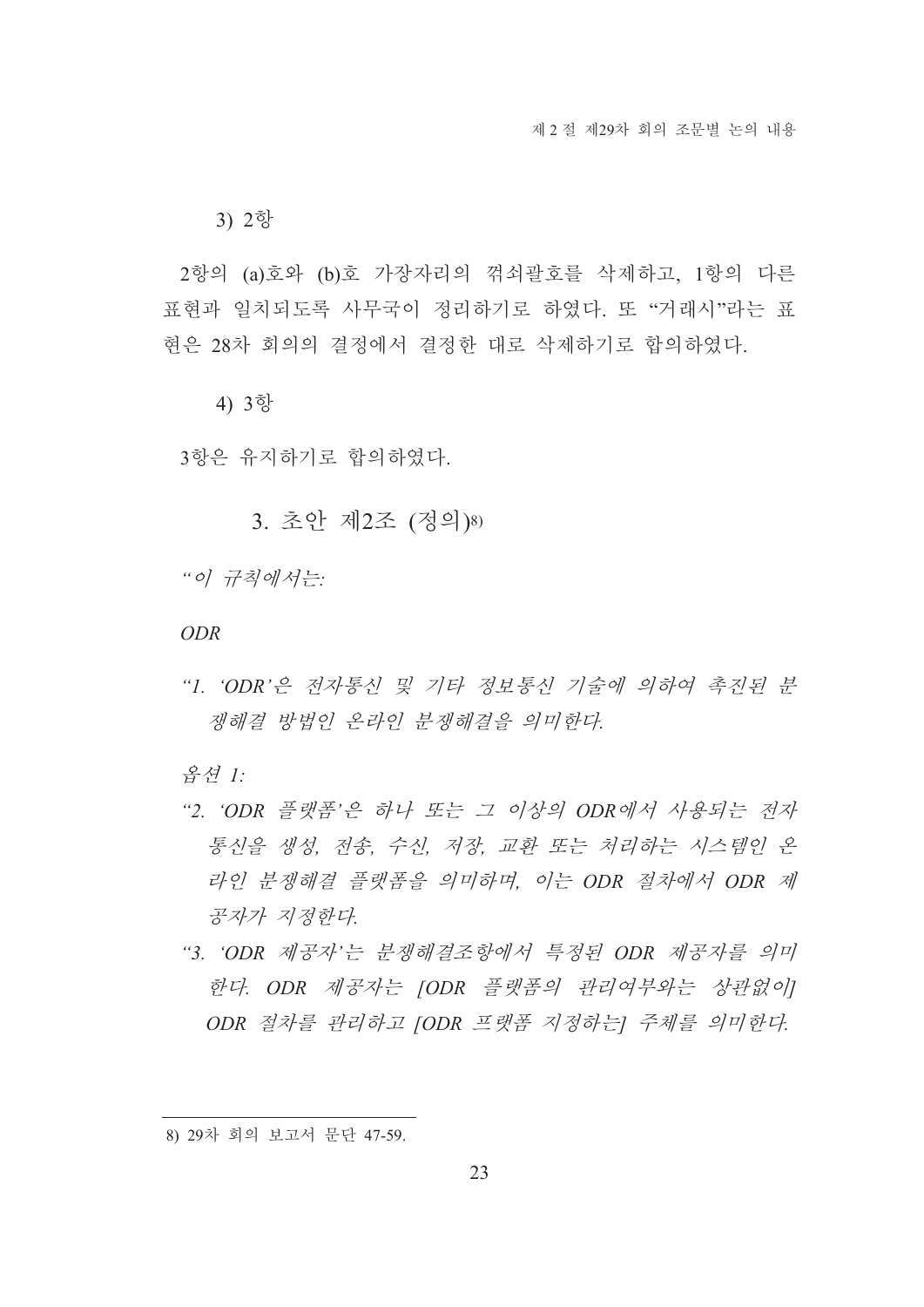음셔 2:

- "2. 'ODR 플랫폼'은 ODR에서 사용되는 전자통신을 생성, 전송, 수 신, 저장, 교환 또는 처리하는 시스템을 제공하는 주체로 분쟁해 결조항에서 특정된 주체를 의미한다.
- "3. 'ODR 제공자'는 당사자간에 합의된 ODR 절차를 관리하는 주체 를 말하며, 거래시점에서 특정 ODR 제공자가 알려진 경우에는 부쟁해결조항에서 특정되어야 한다.

음선 3:

"2. 'ODR 플랫폼'은 ODR 절차를 관리하고 조정하는 자로써 분쟁해 결조항에서 특정된 주체를 의미한다.

당사자

- "4. '신청인'은 통지를 발부함으로써 이 규칙 따라 ODR 절차를 개 시하는 당사자를 의미하다
- "5. '피신청인'은 해당 통지가 전달된 당사자를 의미한다.

중립자

"6. '중립자'란 분쟁을 합의하거나 해결하도록 당사자들을 돕는 개 인을 의미하다.

통신

음선 1

"7. 이 규칙에서 '통신'이란 전자적, 자기적, 광학적 또는 유사한 수 단에 의해 발생, 전송, 수신 또는 저장된 정보를 통해 만들어지는 모든 통신(진술, 선언, 요구, 통지, 응답, 제출, 통고 또는 요청을 포함을 의미하다.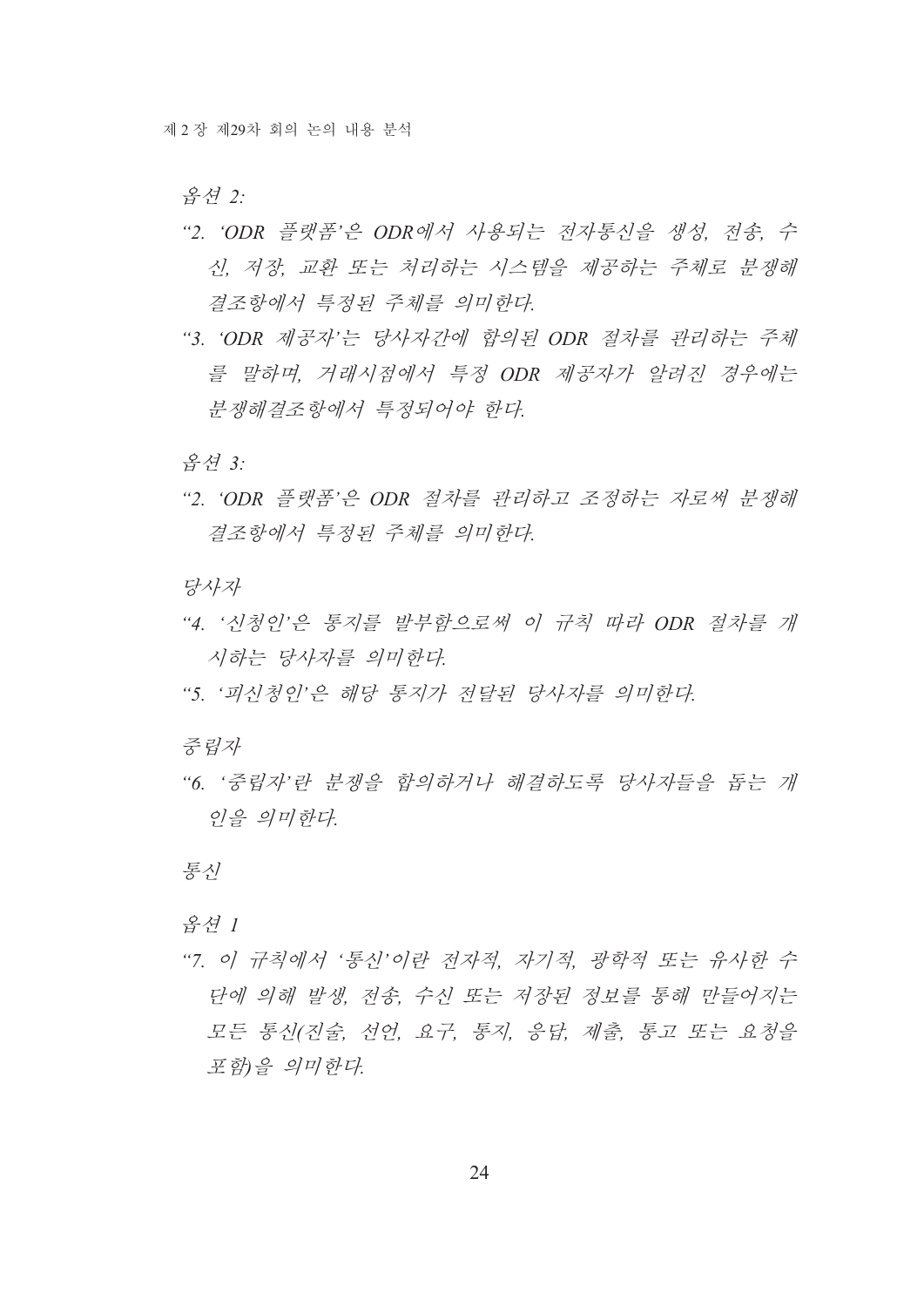음셔 2

- "7. '통신'이란 ODR과 연관되어 이 규칙이 적용되는 사람에 의해 만들어진 진술, 선언, 요구, 통지, 응답, 제출, 통고 또는 요청을 의미한다.
- "8. '전자통신'이란 이 규칙이 적용되는 사람에 의해 전자적, 자기 적, 광학적 또는 유사한 수단 [전자적 데이터 교환(EDI), 전자메 일, 텔레카피, 짧은 메시지 서비스(SMS), 웹컨퍼런스, 온라인 채 팅, 인터넷 포럼 또는 마이크로블로깅을 포함하되 한정되지 않 음1에 의해 발생, 전송, 수신 또는 저장된 정보를 통해 만들어지 는 모든 통신(진술, 선언, 요구, 통지, 응답, 제출, 통고 또는 요청 을 포함)을 의미하며, 곧바로 컴퓨터나 다른 전자 기기에 의하여 처리될 수 있도록 디지털 포맷으로 전화 혹은 변형된 문서 객체 나 사진, 글, 소리와 같은 아날로그 형식의 정보도 포함한다.

1) 1항

그대로 유지하기로 합의하였다.

2) 2항과 3항

실무작업반은 회의의 서두에서 "ODR 플랫폼". "ODR 제공자" 및 "ODR 관리인"의 용어에 대해 논의한 바 있다. "ODR 관리자"라는 용 어가 서비스를 제공하는 기관의 특징을 규정하지 않고 ODR을 관리하 는 기능을 맡고 있는 다양한 유형의 기관을 더 잘 아우를 수 있다는 의견이 있었다.

"ODR 관리자"의 정의에 더하여. 이 규칙에서 통신의 예를 들면 하 드카피보다는 플랫폼을 통해 이루어진다는 것을 명확하게 표현하고 있다는 것을 보장하기 위하여 "ODR 플랫폼"이라는 용어를 유지하는 것이 중요하다는 것이 제아되었다.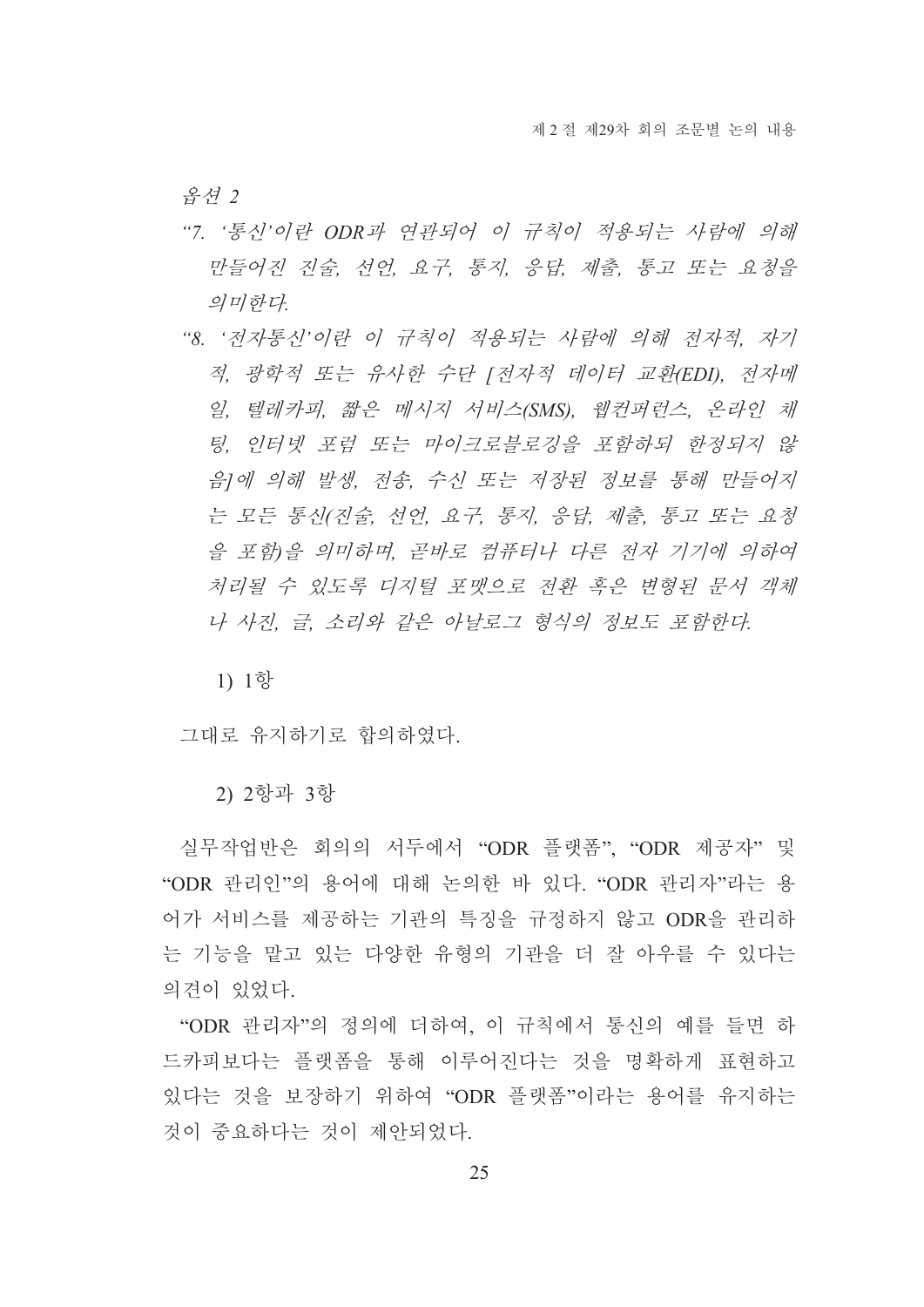한편 서로 다른 주체의 책임을 달리 처리할 필요와 관련하여, 서로 다른 관할권에 서버, 중립자 및 관리자를 포함한 분쟁해결 시스템이 위치해 있지만 궁극적인 책임은 중앙 기관이 지는 예가 소개되었다. "ODR 관리인"이라는 용어가 실무에서 폭넓게 사용됨을 고려할 때 선 호할만 하며, "ODR 플랫폼"을 별도로 정의할 필요 또한 없앨 수 있 다는 것을 고려하면 더욱 그렇다는 것이었다.

이에 반해서 "ODR 플랫폼"이 ODR 과정의 중요한 요소이고 결과적 으로 규칙에 포함되어야 한다는 의견이 있었다. 그 용어에 대한 새로 운 정의는 다음과 같이 제안되었다. "ODR 플랫폼'은 이 규칙에 따라 통신을 발생시키고, 보내고, 받고, 저장하고, 교환하거나 달리 처리하 는 시스템을 의미한다."

분쟁해결조항에 명시된 주체와 관련하여 "ODR 관리자"의 논의를 이 규칙 제12조와 연결시키는 것이 중요하다는 의견이 있었다. 그 점 을 엮두에 두고 "ODR 관리자"라는 용어의 새로운 정의는 다음과 같 이 제안되었다. "ODR 관리자'란 적절한 경우를 포함하여 ODR 플랫 폼을 관리함으로써 이 규칙에 따라 ODR 절차를 관리하고 조정하는 기관을 의미하며, 이는 분쟁해결조항에 명시되어 있다."

논의 후. "ODR 관리자"로 "ODR 플랫폼"과 "ODR 제공자"를 대체하 며, "ODR 제공자"라는 용어와 그에 대한 모든 언급이 규칙에서 삭제 된다는 데에 합의하였다.

3) 4, 5, 6항

회의자료(WP.127)의 38 문단에 있는대로 4. 5. 6 항을 유지하는 데 합의하였다.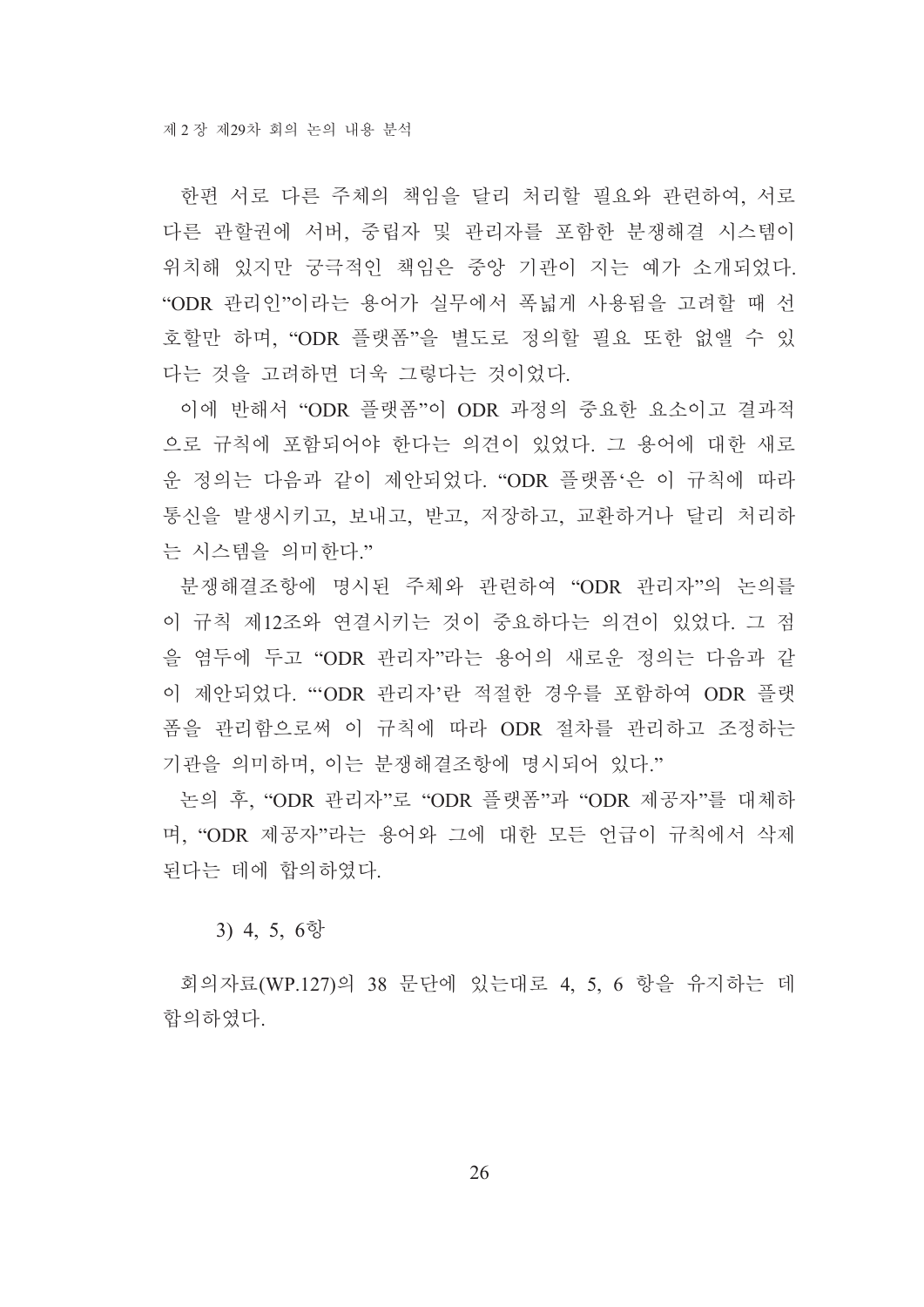4) 7항

"통신"의 통합된 정의를 고려하여 옵션 1을 채택하기로 합의하였다. 아울러 이 규칙에 "전자주소" 또는 "지정된 전자주소"를 정의할 것이 제안되었다. 후자의 용어를 다음과 같이 정의하자는 제안이 있었다. "시정된 전자주소'란 이 규칙에 따른 통신을 교환할 목적으로 각 당 사자와 ODR 관리자에 의해 지정된 전자주소를 의미한다." 이에 대해 국제 계약에서의 전자 통신의 이용에 대한 국제연합 협약은 그 주석 의 185 문단의 "전자주소"의 용어와 관련된 지침을 포함했다는 설명 이 있었다.

논의 후 규칙에서 "저자주소"라는 용어의 정의를 두기로 합의하였 고, 위 협약과 같은 정의를 두기로 하였다.

### 4. 초안 제3조 (통신)9)

- "1. ODR절차 과정 중의 모든 통신은 JODR 제공자가 지정한 ODR 플랫폼을 통하여 ODR제공자에게1/[ODR관리자에게] 전자적 수단 을 통해서 전달되어야 한다. [문서가 제출되어야 할 ODR 플랫폼/ 관리자의 전자 주소는 분쟁해결조항 규정에서 적시되어야 한다.]
- "2. 이 규칙에 따른 모든 통신을 하기 위한 신청인의 지정된 전자주 소는, 반드시 제2항에 따라 신청인이 ODR 제공자에게 통지한 것 이어야 하며, ODR 절차 도중에 어느 때라도 ODR 제공자에게 갱 신된 것이어야 한다. (적용 가능한 경우, 통지할 때 갱신된 전자 주소로 적시된 것을 포함한다.)
- "3. ODR 제공자가 피신청인에게 하는 통지를 전달할 전자 주소는 반드시 피신청인이 제2항의 적용을 받아들이면서 ODR 제공자에

<sup>9) 29</sup>차 회의 보고서 문단 60-68.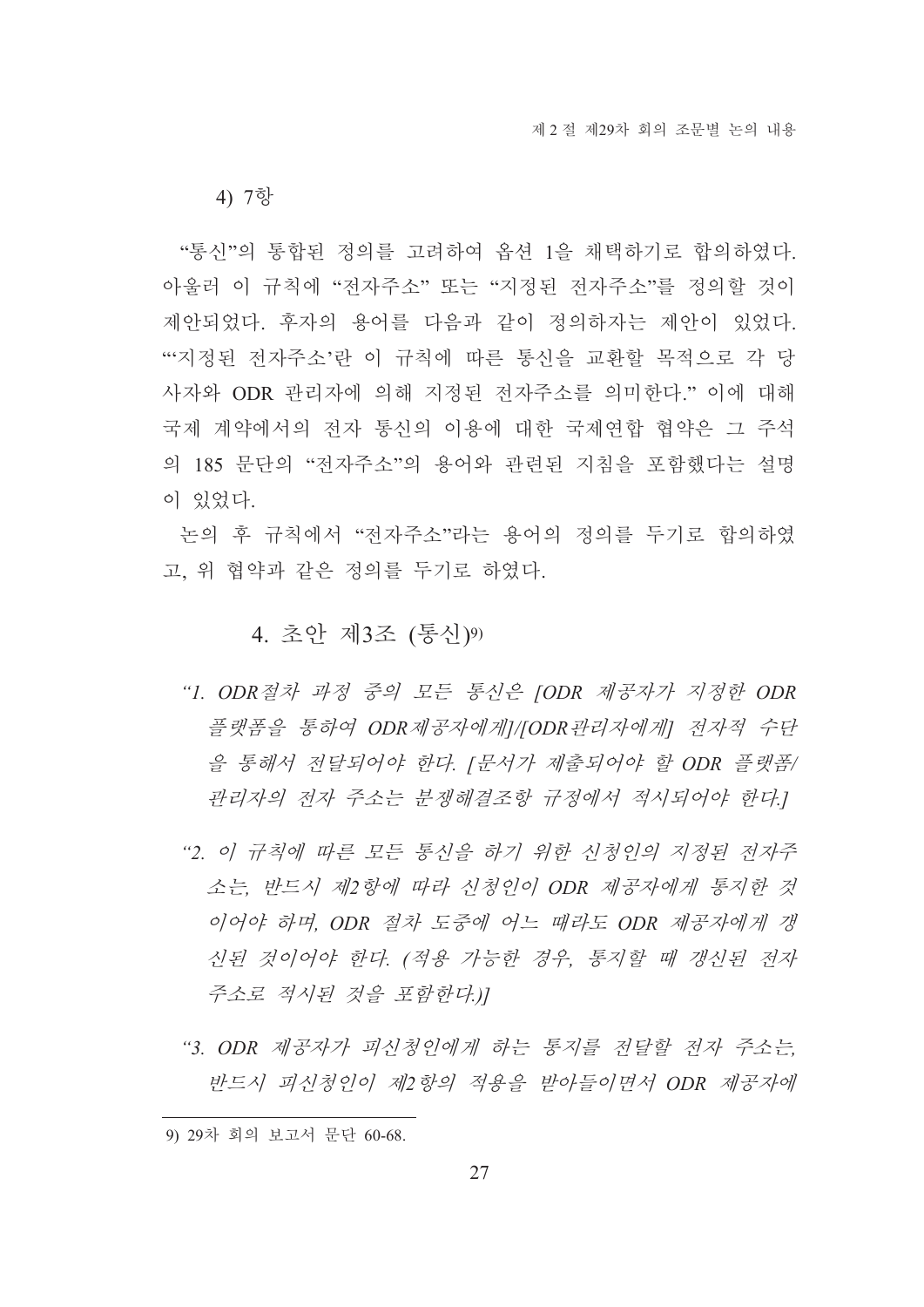게 통지한 것이어야 하며, 통지의 발신 이전에 신청인이나 ODR 제공자가 최신 정보로 갱신한 것이어야 한다. 이후로, 피신청인은 ODR 절차 도중 어느 때라도 ODR 제공자에게 자신의 전자 주소 변경을 통지할 수 있다.

- "4. 제1항에 따라 통신이 ODR 제공자에게 제출되데 이어 ODR 제 공자가 제6항에 따라 당사자들에게 통신이 이용가능함을 통지한 때에는, 통신은 수신된 것으로 간주되어야 한다. 통신의 수신자가 플랫폼으로부터 통신을 수신하는 데 실패한 충분한 이유를 밝힌 때에는 중립자는 자신의 재량으로 기한을 연장할 수 있다.
- "5. ODR 제공자는 모든 당사자/및 중립자/에게 지정된 전자주소로 당사자들과 중립자 간의 전자적 통신의 수신을 확인하였다고 즉 시 전달하여야 한다.
- "6. ODR 제공자는 모든 당사자들 및 중립자에게 ODR 플랫폼에서 모든 전자적 통신이 가능함을 즉시 통지해야 한다."
- "7. ODR 제공자는 모든 당사자 및 중립자에게 절차의 협상 단계의 종결 및 촉진된 합의 단계의 개시: 절차의 촉진된 합의 단계 만 료: 관련된 경우 절차의 권고 단계 개시를 즉시 통지해야 한다.

1) 1, 2, 3항

1항을 다음과 같이 대체하자는 제안이 있었다. "ODR 절차의 과정에 서의 모든 통신은 ODR 플랫폼을 통해 ODR 관리자에게 전달되어야 한 다. 문서가 제출되어야 하는 ODR 플랫폼의 전자주소는 분쟁해결조항에 명시되어야 한다." 또 1항의 끝에 다음과 같은 문장을 추가하자는 제안 이 있었다. "각 당사자는 ODR 관리자에게 통신에 사용되는 전자주소를 제공하여야 한다." 그래야 제2. 3항의 삭제가 가능하다는 것이다.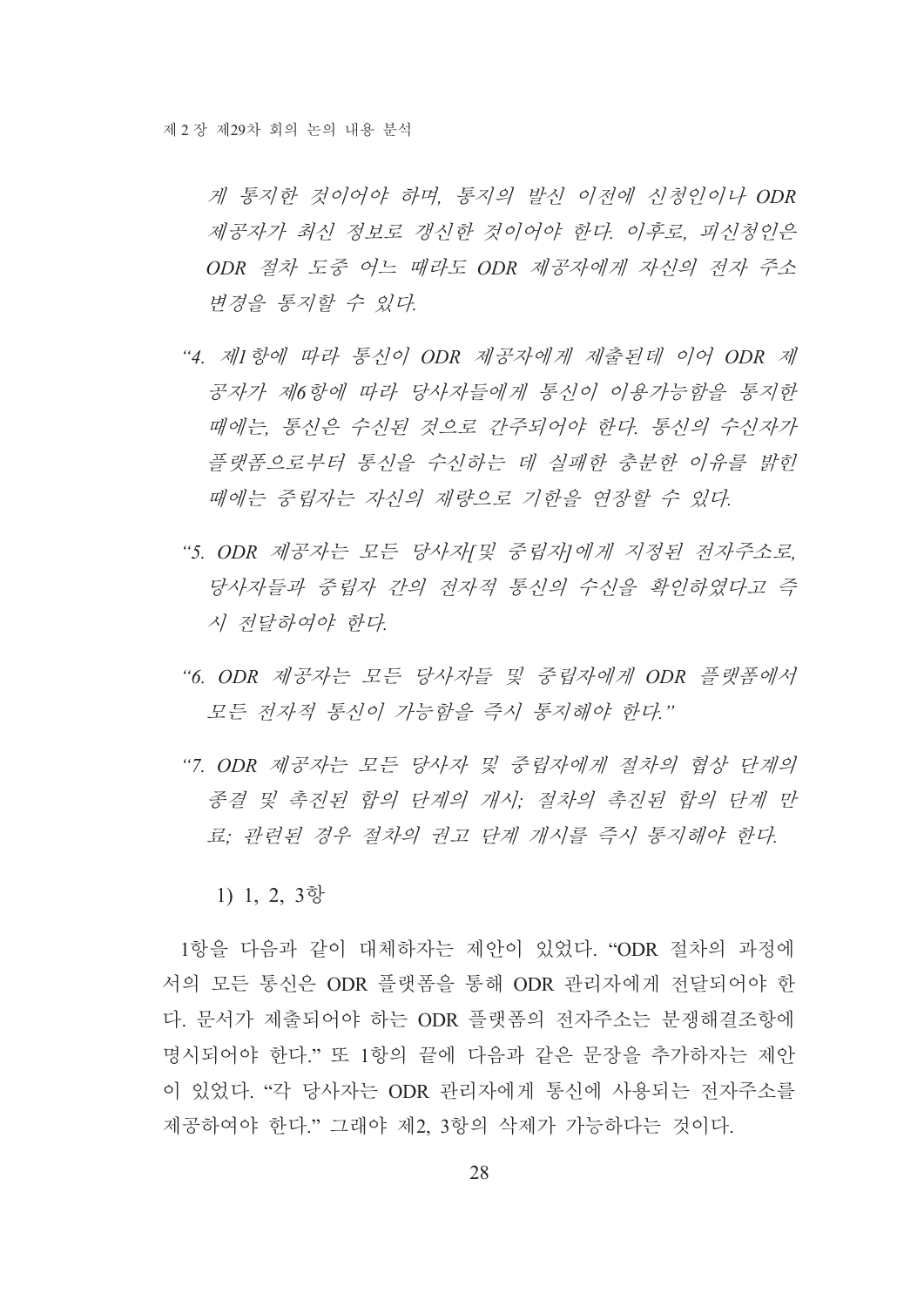2항과 3항을 삭제하는 것이 당사자들이 그들의 전자주소를 갱신하 는 것을 규정하는 조항에 영향을 미친다는 우려가 제기되었다. 그에 대하여 앞에서 제안된 표현은 당사자들에 의한 전자주소 갱신의 규정 을 포함할 만큼 충분히 넓다는 설명이 있었다. 논의 후 1항은 제안된 대로 수정하고 2.3항은 삭제하는 것으로 합의하였다.

#### 2) 4항

4항의 두 번째 문장은 제11조에 위치하는 것이 더 낫다는 의견이 채택되어 그 규정을 재배치하기로 하였다.

#### 3) 5항

다음과 같이 5항을 수정하자는 제안이 있었다. "ODR 관리자는 당사 자 또는 그들의 전자주소에서의 중립자에 의한 모든 통신의 수신을 신속하게 승인하여야 한다." 이 제안이 채택되었다.

#### 4) 6항

다음과 같이 6항을 대체하자는 제안이 있었다. "ODR 과리자는 당사 자 또는 중립자에게 그 당사자 또는 ODR 플랫폼에서의 중립자에게 지시된 모든 통신의 가능성을 신속하게 통보하여야 한다." 논의 후 그 제안에 합의하였다.

#### 5) 7항

논의 후 WP 127의 46 문단에 기술되대로 7항을 유지하는 데 합의하였다.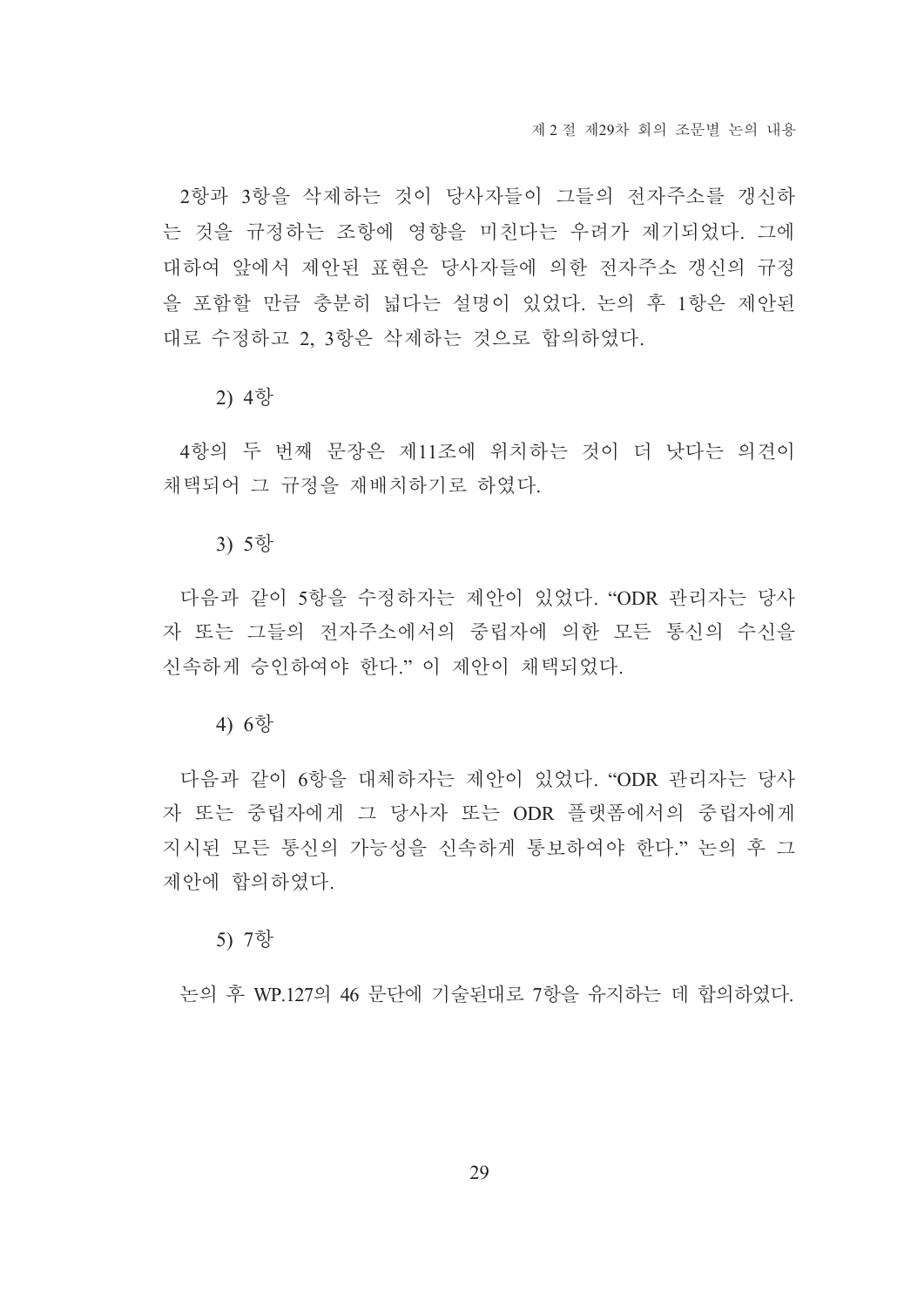### 5. 초안 제4A조 (통지)10)

- "1. 신청인은 제4항에 기재된 양식에 따라 통지를 ODR 제공자에게 전달해야 한다
- "2. [그 통지는 ODR 제공자에 의하여 즉시 피신청인에게 전달되어 야 한다.] [ODR 제공자는 그 통지를 ODR 플랫폼에서 이용할 수 있음을 피신청인에게 즉시 통지하여야 한다!

음선 1

["3. 제1항에 따라 ODR 제공자에게 통지가 전달된데 이어, ODR 제 공자가 당사자에게 제2 항에 따라 그것이 이용가능함을 통지한 때에는 ODR 절차는 개시된 [것으로 간주한]다.]

음셔 2

- ["3. ODR 절차는 피신청인이 제4B조에 따라 [조정/알선]을 수락한 다는 응답을 보내 때 개시된다.
- "4. 통지는 다음의 사항을 포함해야 한다:
- "(a) 신청인 이름과 [지정된 전자주소] 그리고 신청인을 위하여 행 위하도록 권한을 부여받은 그 대리인이 있는 경우 그의 이름과 [지정된 전자주소]:
- "(b) 피신청인과 피신청인의 대리으로 신청인이 알고 있는 경우 그 의 이름과 지정된 전자 주소:
- "(c) 해당 신청이 있게 된 이유:
- "(d) 분쟁을 해결하기 위해 제안된 모든 해결책;
- ["(e) 신청인이 쟁점이 되는 거래와 관련한 특정 분쟁에 관하여 피 신청인을 상대로 현재 다른 구제 방법을 진행하고 있지 않다는 진술:1

<sup>10) 29</sup>차 회의 보고서 문단 69-83.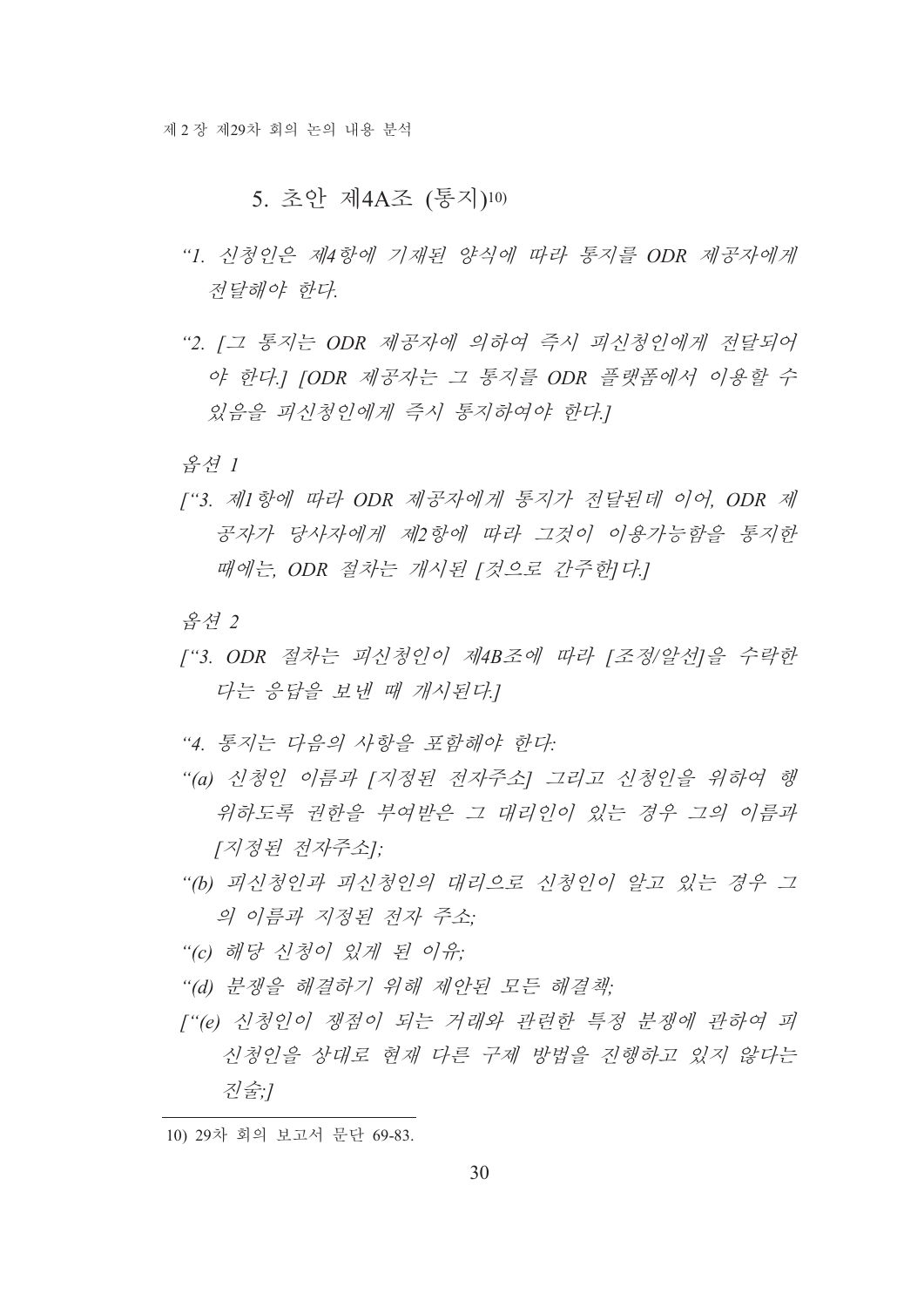"(f) 신청인의 거소:

- "(g) 신청인이 선호하는 절차상 언어;
- "(h) 신청인 및/또는 신청인의 대리인의 서명으로 다른 신부 증명과 인증 방법을 포함한다.
- "[5. 신청인은 통지 제출시 청구이유가 되는 정보를 포함하여 기타 관련 정보를 제공할 수 있다.]"

1) 1항

회의자료 WP.127의 52 문단에 설명된 것과 같은 1항을 유지하는 데 합의하였다.

#### 2) 2항

2항의 첫 번째 문장을 삭제하고, 두 번째 문장을 유지하자는 제안이 있었다. 그 표현은 초안 제3조 6항을 고려할 때 불필요하다는 것이었 다. 이에 대하여, 명시적인 규정이 신청자에 의한 통지의 제출에 따라 통보되는 응답자를 위해 만들어져야 한다는 반론이 있었다. 논의 후 에 꺾쇠괄호 없이 두 번째 문장을 유지하고, 그 문단의 첫 번째 문장 의 본문을 삭제하기로 합의하여 최종적으로 다음과 같이 되었다. "ODR 제공자는 응답자에게 그 통지가 ODR 플랫폼에서 이용 가능하 다고 신속하게 통지하여야 한다."

3) 3항

옵션 1이 일반적인 지지를 받았다. 다음과 같이 옵션 1의 표현을 수 정하자는 제안이 있었다. "ODR 절차는 1항에 따른 통보에 의하여 ODR 관리자에 대한 통신에 따라. ODR 관리자가 당사자들에게 ODR 플랫폼에서의 통지의 이용 가능성을 통지할 때 개시되는 것으로 간주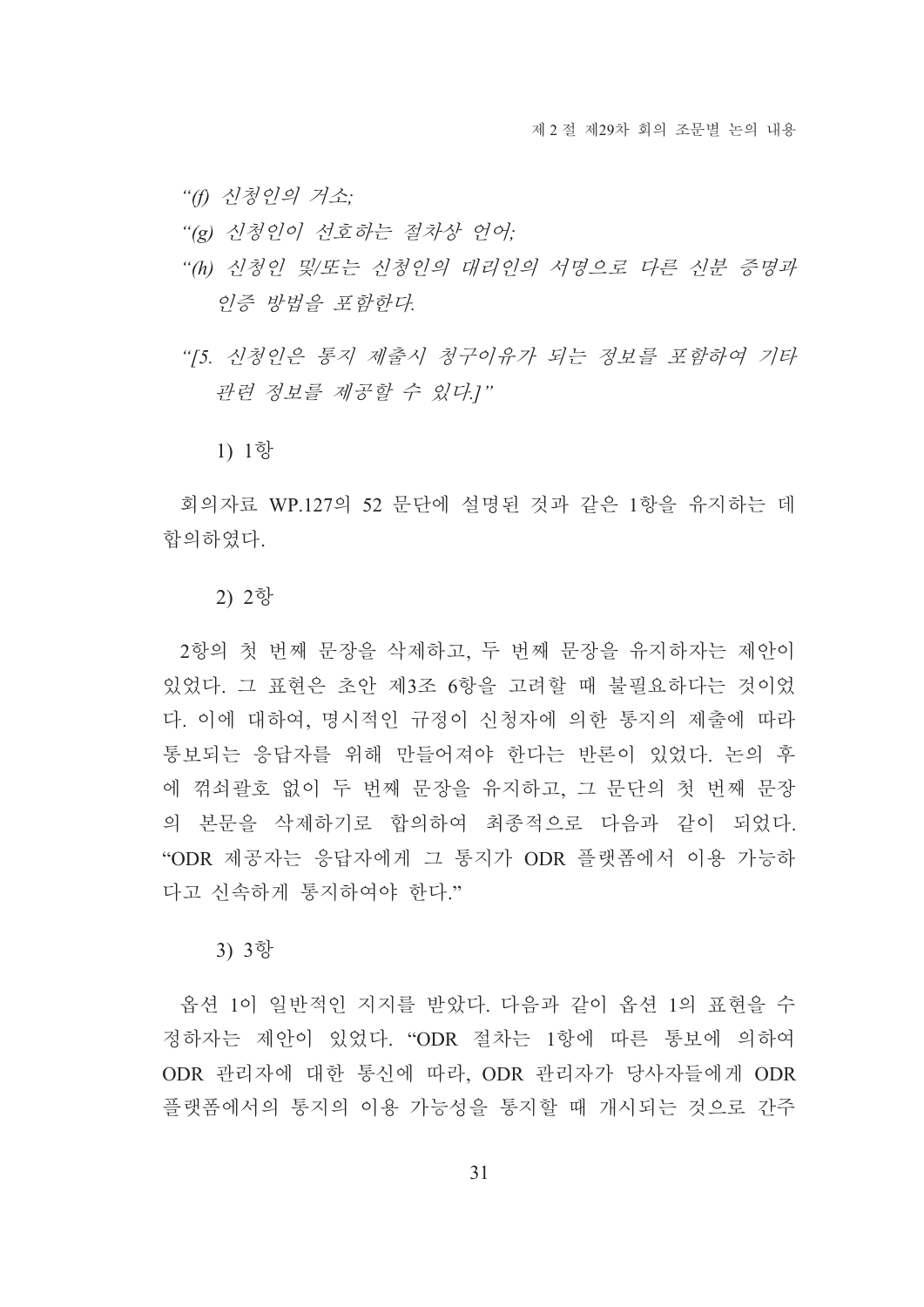되어야 하다" 그러나 이 제안은 채택되지 않았고 회의 자료에 있는 안이 확정되었다.

4) 4항

 $(1)$  (a)호 및 (b)호

(i) (a)호에 "전자주소"라는 표현을 유지하고, (ii) (a)호 및 (b)호의 "지정된"이라는 단어를 삭제하는 데 합의하였다. 나머지는 회의자료 WP.127의 52 문단에 있는 표현을 유지하기로 합의하였다.

(2) (c)호 및 (d)호

WP.127의 52 문단에 있는 (c)호 및 (d)호의 본문을 유지하기로 합의 하였다.

 $(3)$  (e) $\bar{\Sigma}$ 

앞서 합의된대로 (e)호를 삭제하기로 하였다.

 $(4)$  (f),  $(g)$  $\Sigma$ 

별다른 이의가 없었고. 그에 따라 문서 WP.127에 있는 표현을 유지 하기로 합의하였다.

 $(5)$   $(h)\bar{\mathfrak{D}}$ 

회의자료에 있는 본문이 "서명"이라는 용어에 불필요하다는 것을 근거로 "기타 인식 및 인증 방법을 포함한"이라는 표현 삭제하자는 제 안이 있었다(전자상거래에 대한 UNCITRAL 협약 본문에는 '기타 인식 및 인증 방법'이라는 표현이 있다). 이 제안에 대한 지지가 있었다.

반면에 "서명"과 "전자서명"이라는 용어가 소비자에게 명확하지 않 다는 우려가 제기되었고 규칙 또는 설명에 전자서명의 예를 포함하자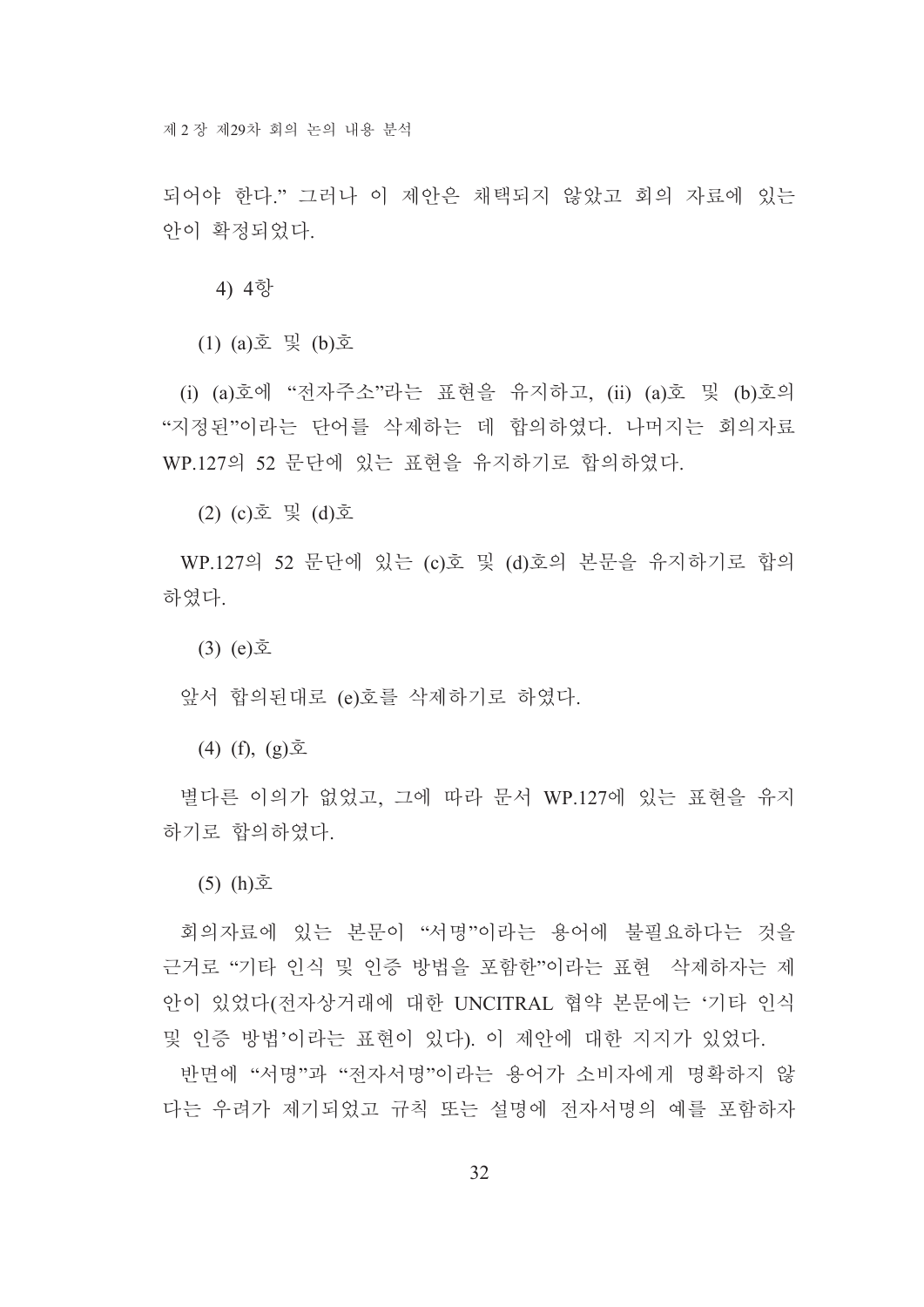는 제안이 있었다. 또 "서명" 대신 "전자서명"이라는 용어를 사용하자 는 다른 제안이 있었다.

논의 후, 회의자료 A/CN.9/WG.III/WP.127의 52 문단에 설명된 것과 같은 표현을 유지하고, "그리고/또는 신청인의 대표"라는 표현을 유지 하고 그 말을 묶은 꺾쇠괄호를 삭제하기로 합의하였다. 아울러 규칙 제4A(4)(h)조, 그리고 제4B(2)(g)조에 "서명"을 "서명 또는 인식 및 인 증의 기타 수단"이라는 표현으로 대체하자는 다른 제안이 있었는데 논의 후 그 제안이 채택되었다.

5) 5항

실무작업반은 5항의 끝에 "그리고 기타 법적 구제의 추구와 관련된 정보도"라는 표현을 추가하는 결정을 한 바 있다. 나머지는 WP.127의 52 문단을 유지하는 데 합의하였다.

6. 초안 제4B조 (응답)11)

- "1. 피신청인은 ODR 플랫폼에서 통지를 이용할 수 있음을 통보받 은 날로부터 [7] 역일 이내에 제3항의 양식에 따라 ODR 제공자에 게 통지에 대한 응답을 통지하여야 한다.
- "2. 응답은 다음의 사항을 포함하여야 한다.
- "(a) 피신청인의 이름과 지정된 전자 주소 그리고 ODR 절차 내에서 피신청인을 위하여 행동하도록 허가받은 대리인이 있다면 그의 이름과 지정된 전자주소:
- "(b) 해당 신청의 근거에 대한 응답
- "(c) 분쟁을 해결하기 위해 제안된 모든 해결책;
- ["(d) 피신청인이 쟁점이 되는 거래와 관련한 특정 분쟁에 관하여

<sup>11) 29</sup>차 회의 보고서 문단 84-85.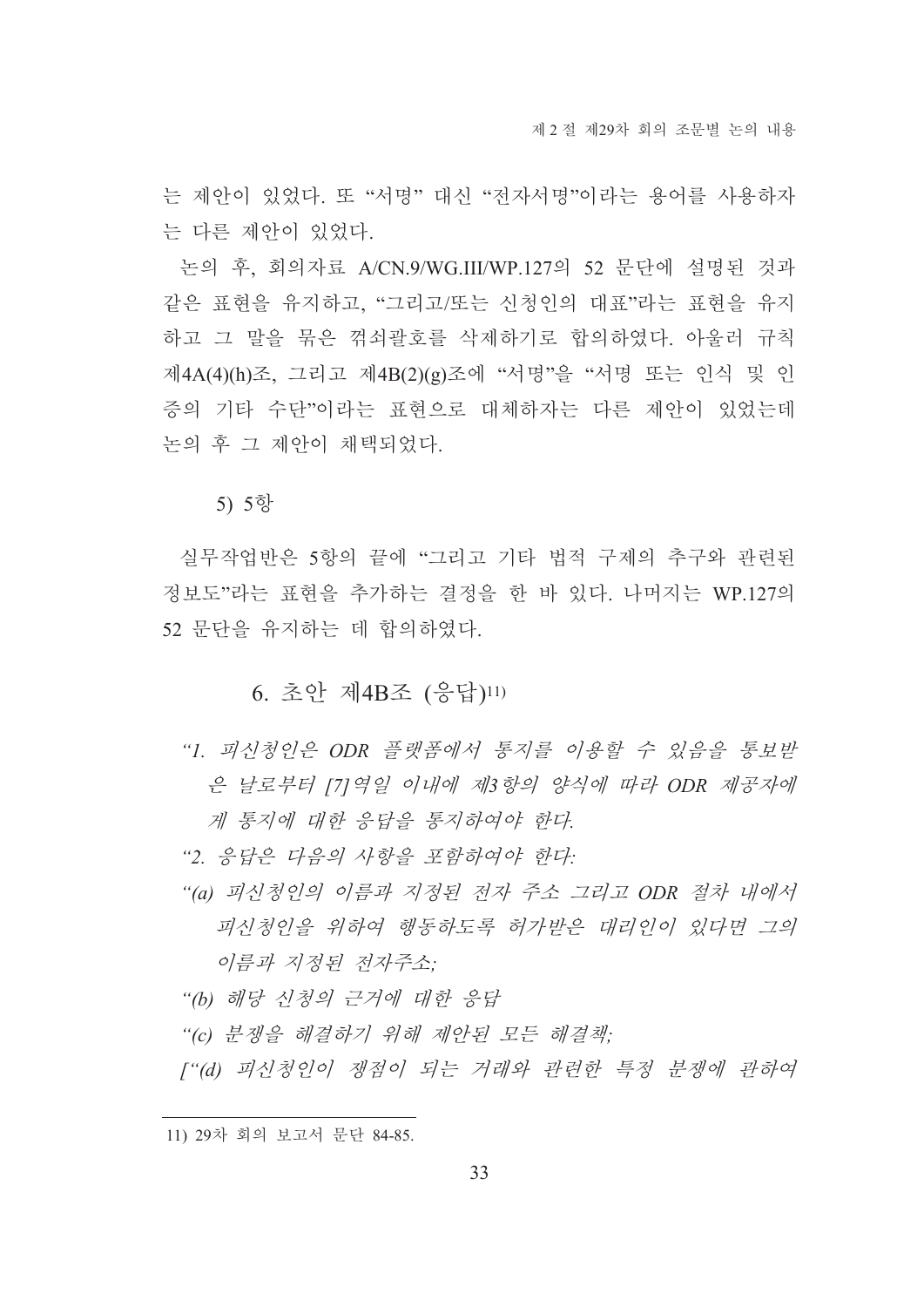신청인을 상대로 현재 다른 구제 방법을 진행하고 있지 않다는 진술]

- "(e) 피신청인의 거소:
- "[(f) 신청인이 위 제4A조 제4(g) 항에 따라 제시한 절차의 언어에 동 의하는지, 또는 선호하는 다른 절차의 언어가 있는지 여부!
- "(g) [피신청인 및/또는 피신청인의 대리인의 서명으로 기타 신분 증명 방법I
- 5. 피신청인은 통지 제출시 응답의 근거가 되는 정보를 포함하여 기 타 관련 정보를 제공할 수 있다.]"

논의 후, 제4A조의 수정에 따라 양자간의 일관성을 유지하기 위해 제4B조도 그에 따라 수정하는 데 합의하였다 기타 다른 표현은 회의 자료 WP.127의 52 문단에 있는 것을 유지하기로 합의하였다.

### 7. 초안 제4C조 (반대신청)12)

- "Il. ODR 통지에 대한 응답은 반대신청이 이 규칙의 범위 내에 있 고 신청인의 신청과 같은 거래에서 발생한 경우에는 하나 이상 의 반대신청을 포함할 수 있다. 반대 신청은 제4A조 제4(c) 및 (d) 항에 있는 정보를 포함해야 한다.
- "2. 신청인은 ODR 플랫폼에 응답과 반대신청이 종재함을 통지받은 후 [7] 역일 내에 반대신청에 응답할 수 있다. 반대신청에 대한 응답은 제4조 제4(b) 및 (c) 항에 있는 정보를 포함해야 한다.]"

실무작업반은 회의자료 WP.127의 67 문단에 기술된대로 이 조를 유 지하기로 합의하였다.

<sup>12) 29</sup>차 회의 보고서 문단 86.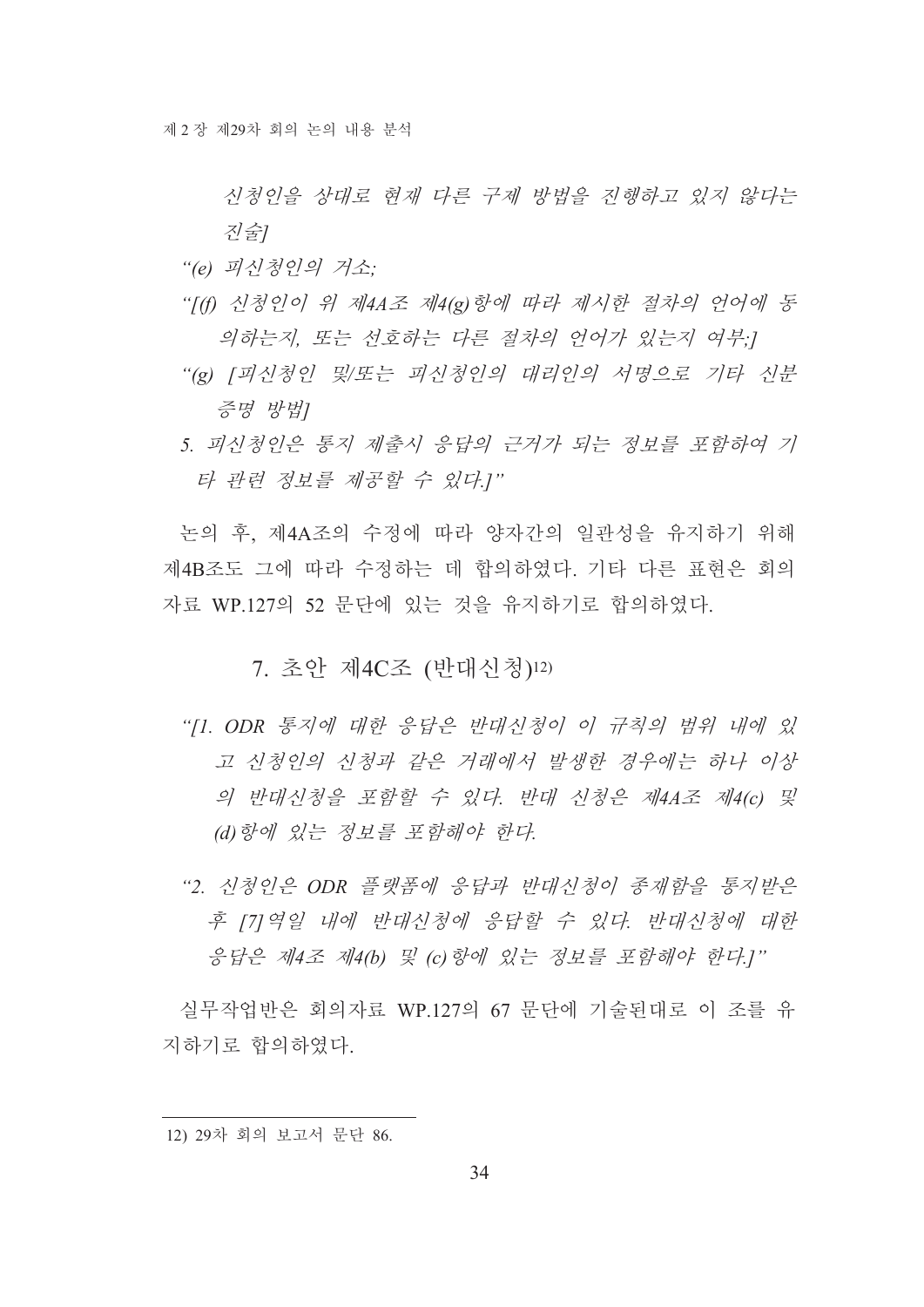### 8. 초안 제5조 (협상 및 합의)13)

협 상

협상의 개시

- "1. 응답에 반대청구가 없다면, 협상단계는 ODR 제공자에 대한 응답의 통지와 신청인데 대해 그것을 통보한 때 개시되어야 한다. 만일 응답에 반대청구가 포함되어 있으면 협상단계는 그 반대청구에 대한 신청인의 응답의 통지 및 피신청인에 대해 그것을 통보한 때 에 또는 제4C조 제(2) 항에 규정된 응답기간의 만료 후 중 빠른 때 에 개시되어야 한다.
- 2. 절차상 협상 단계는 ODR 플랫폼에서 양 당사자 사이의 협상으로 구성된다.

촉진된 합의 단계의 개시

- "3. 만일 피신청인이 제4B조 제3항의 형식에 따라 ODR 절차 개시 7역일 이내에 ODR 제공자에게 응답을 전달하지 않거나, 일방 또 는 양 당사자가 촉진된 합의로 나아가고자 하는 경우 또는 한 당 사자가 협상단계에서 해결하지 않고자 한다면, ODR 절차의 촉진 된 함의 단계는 즉시 개시되어야 한다.
- "4. 만일 당사자들이 절차의 협상단계 개시 후 10역일 이내에 협상 을 통해 그들의 분쟁을 해결하지 않으면 ODR 절차의 촉진된 합 의단계는 즉시 개시되어야 한다.

<sup>13) 29</sup>차 회의 보고서 문단 87-89.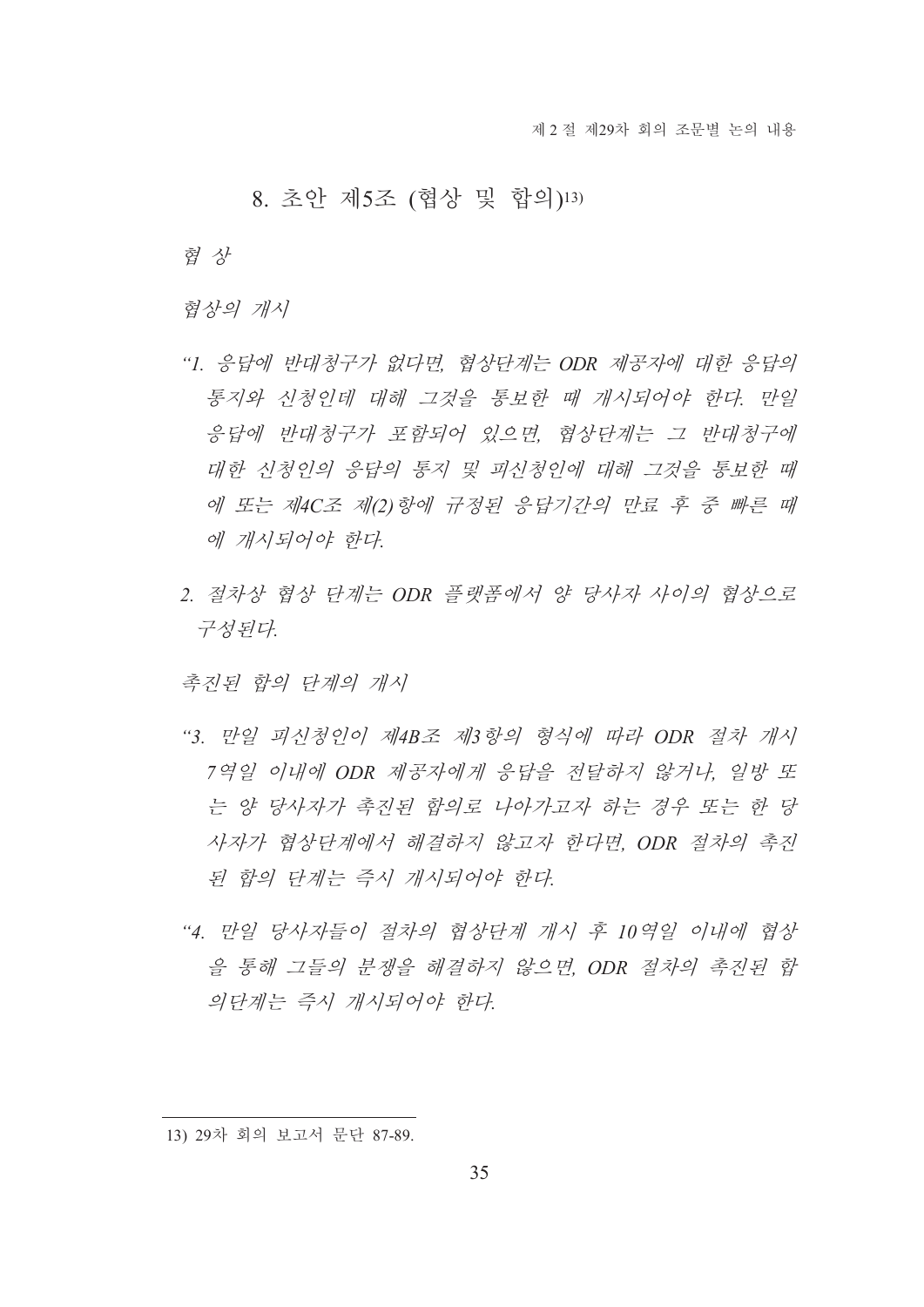기간의 여장

"5. 당사자들은 1회에 한하여 해결를 위한 시한 연장에 동의할 수 있다. 그러나 10역일 이상의 여장은 할 수 없다.

협상 단계와 관련하여 규칙에 대한 주석 또는 지침은 ODR 관리자 가 당사자들에게 어떠한 유형의 기술적 프로그램을 사용하는지와 협 상이 수행될 방법(예를 들어, 알고리즘이 사용되는지 여부)에 대한 설 명을 하여야 한다는 제안이 있었다. 회의자료 WP.127 제5조를 유지하 면서 주석에 그러한 설명을 포함하기로 합의하였다.

9. 초안 제6조 (촉진된 합의)14)

- "1. ODR 절차의 촉진된 합의 단계의 개시와 더불어, JODR 제공자/ 플랫폼/ 관리자]는 신속하게 제9조에 따라 중립자를 임명하고, 제 9조(1)에 따라 당사자에게 그에 대하여 통지하여야 하다."
- "2 임명 후 중립자는 해결을 위한 함의에 이르기 위하여 당사자와 통신하여야 한다."
- "3. 만일 *당사자들이 제9조(1)에 따라 중립자의 임명 통보를 받은* 날로부터 10역일 내에 자신들의 분쟁을 촉진된 합의로 해결하지 못하면("촉진된 합의 단계의 만료"), 절차의 마지막 단계가 제7 조에 따라 개시된다.

회의자료 WP.127의 77 문단에 설명된 형식으로 1항을 유지하기로 합의하였다. 2항에서 ODR 관리자는 분쟁 당사자들에게 3항에 명시된 10일의 기한을 통지할 것이 요구된다는 표현을 삽입할 것이 제안되었 는데 그 제안은 받아들여져 그러한 취지로 3항을 변경하기로 하였다.

<sup>14) 29</sup>차 회의 보고서 문단 90-92.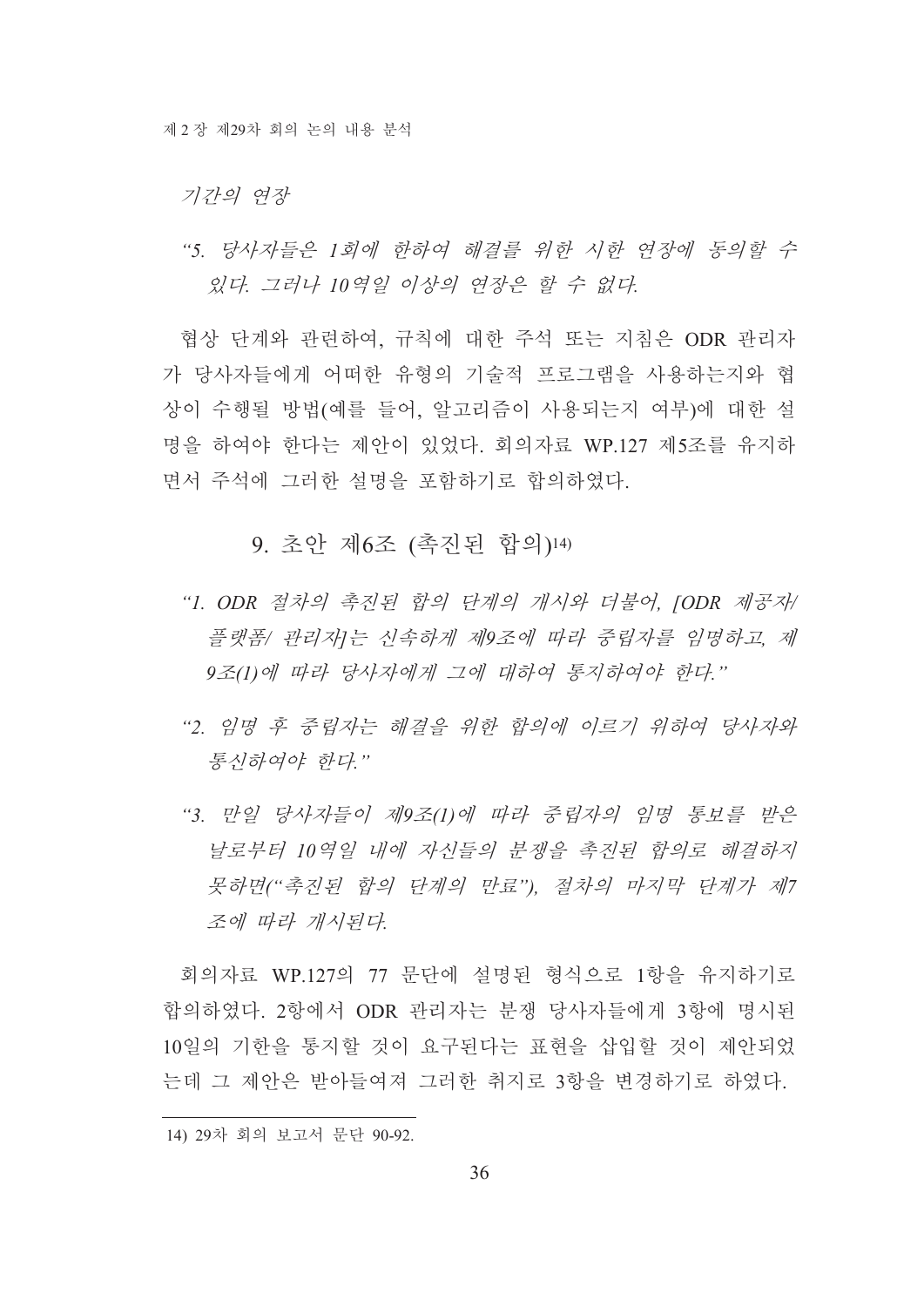### 10. 초안 제7조 (중립자의 권고)15)

- "1. 촉진된 함의 단계가 만료된 때, 중립자는 당사자들에게 최종 통 지가 이루어져야 하는 기일의 통지에 착수하여야 하다. 해당 기일 은 촉진된 함의 단계가 만료된 때부터 10역일을 초과할 수 없다.
- "2 각 당사자는 자신의 청구 또는 방어를 위한 사실의 증명 책임을 진다. 중립자는 사실관계의 요청에 따라 예외적으로 그러한 증명 책임을 전환할 수 있는 재량권을 가진다.
- "3. 중립자는 촉진된 합의 단계 만료 후 15역일 내에 당사자가 제출 한 정보를 기반으로 분쟁을 검토하고, 합의의 내용을 염두에 두 고 분쟁 해결에 관한 권고를 하여야 한다. ODR 제공자는 해당 권고를 각 당사자들에게 통지하여야 하고 그 권고는 ODR 플랫 폼에 기록되어야 한다.
- "4. 그 권고는 당사자들이 별도로 동의하지 않는 한 이들을 구속하 지 않는다. [그러나 당사자들은 권고에 따르기를 권장하며, ODR 제공자는 신뢰마크의 사용 내지 해당 권고의 수용을 증명하는 기 타 방안을 소개할 수 있다."]

1) 1, 2, 3항

회의자료 WP.127의 82 문단에 설명된 형식으로 1. 2. 3항을 유지하 기로 합의하였다.

#### 2) 4항

4항의 두 번째 문장이 유지되어야 한다는 의견이 있었다. 그 의견을 지지하는 의견은 그 문장이 명확성과 법적 확실성을 높이고, 그 문장 15) 29차 회의 보고서 문단 93-108.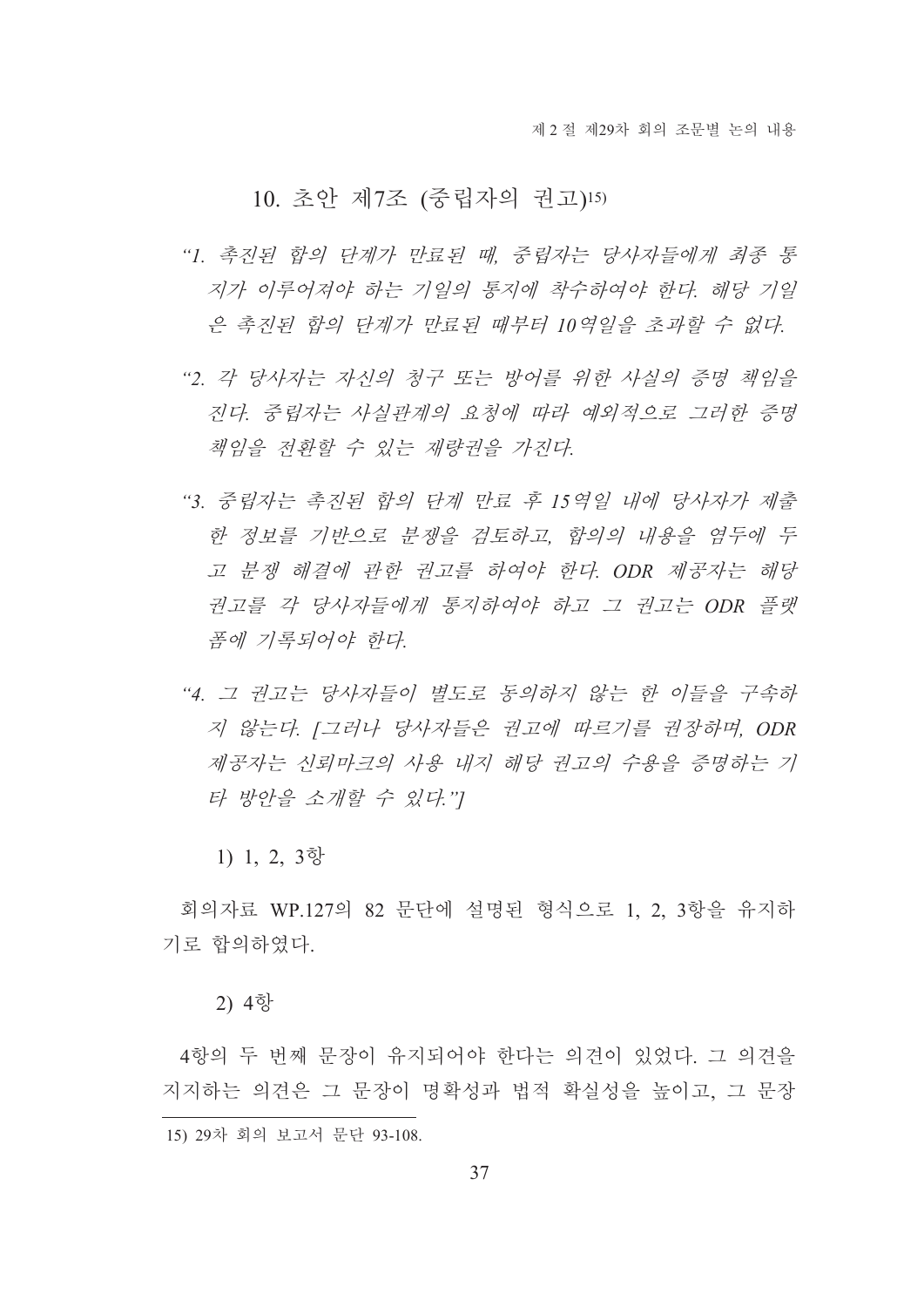이 Track II를 Track I과 구분 짓는 것의 본질을 담고 있다고 설명하였 다. Track II의 최종 결과는 기판력을 갖지 않지만 Track II의 준수를 장려하는 메커니즘과 연결될 수 있으며, 이 규칙은 그 가능성을 명확 하게 명시하여야 한다고 하였다.

이에 대하여 4항의 두 번째 문장은 절차적 규칙에 적합하지 않고, 주석 또는 지침에 위치하는 것이 보다 나을 것이라는 의견이 있었다. 또 두 번째 문장을 다음과 같이 대체하자는 제안이 있었다. "ODR 관 리자는 권고사항과 함께 준수를 확인하고 장려하기 위한 트러스트 마 크 또는 기타 방법의 이용을 소개할 수 있다."

다음과 같이 4항 전체를 대체하자는 두 번째 제안이 있었다. "권고 사항은 당사자들을 구속하지 않는다. 그러나 한 당사자 또는 양 당사 자는 그 권고사항을 준수하고자 할 수 있다. ODR 관리자는 권고사항 과 함께 준수를 장려하는 메커니즘을 소개할 수 있다." 그 제안에 더 하여, Track II의 전문에 Track II에 따른 권고사항이 기판력을 갖지 않는다는 것을 명확하게 하는 표현을 삽입하는 것이 도움이 될 것이 라는 제안도 있었다. 두 번째 제안에 차성하면서 두 번째 제안이 합 의가 요구된 때의 시점에서 포괄적인 일반적 표현을 담고 있고, 권고 사항을 준수하려는 한 당사자 또는 양 당사자들의 약속을 규정하고 있다는 의견도 있었다. 또 두 번째 제안의 마지막 문장을 다음과 같 이 수정하자는 제안도 있었다. "권고사항의 주수를 장려하는 메커니즘 이 소개될 수 있다."

분쟁 당사자들이 권고사항을 준수하는 데 합의하였을 때 의도한 법 적 효력, 그리고 특히 시행될 수 있는 계약적 합의를 촉진할지 여부 에 대한 의문이 제기되었다. 그러한 경우라면, 그 합의를 분쟁해결에 대한 규정과 연결시키는 것이 바람직할 수 있다는 의견이 있었고, 권 고사항을 주수하기 위하여 분쟁해결과 합의 간의 차이를 유지하는 것 이 중요하다는 다른 의견도 있었다.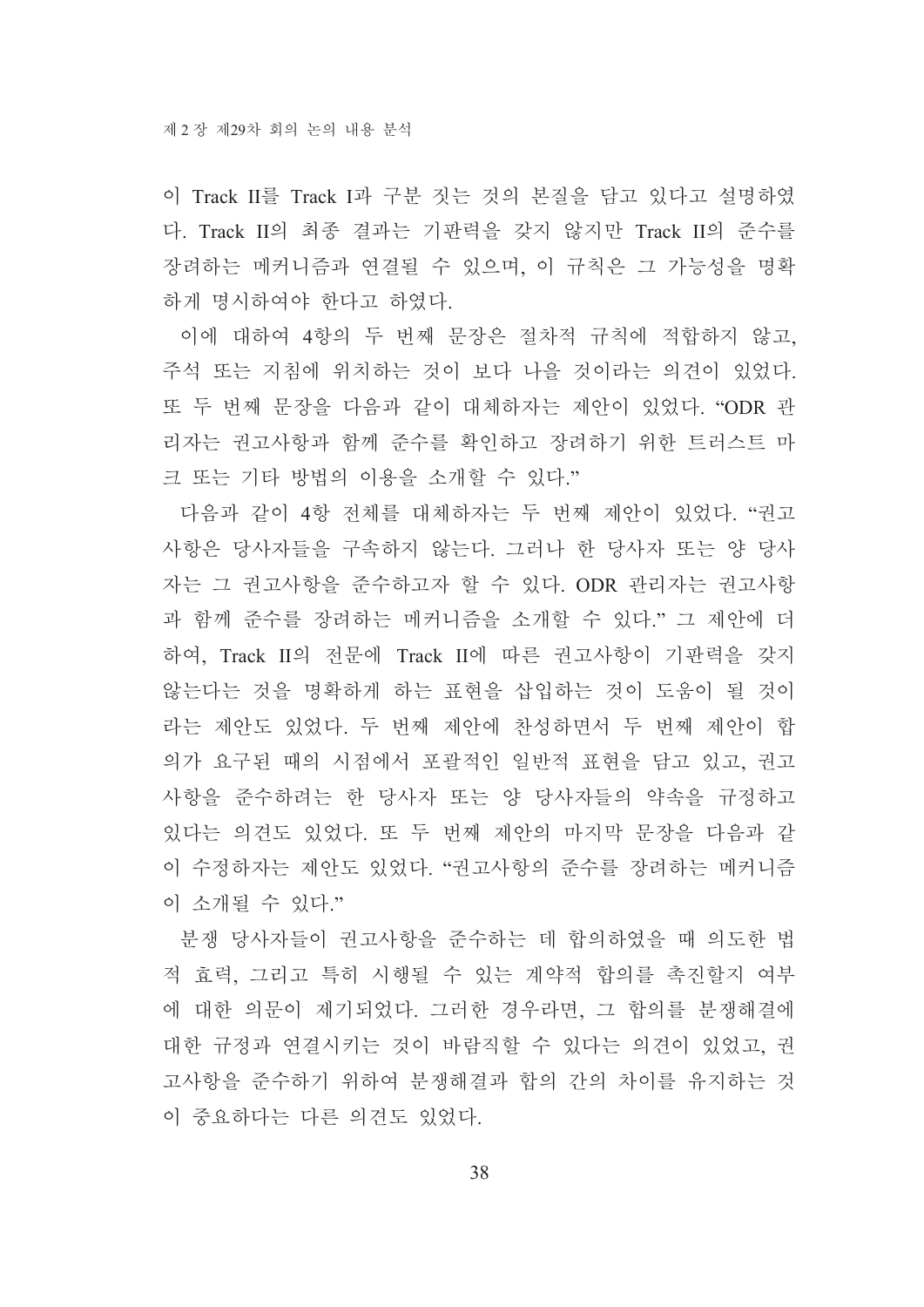그러나 두 번째 제안이 기술적이고 실체적인 우려를 가져온다는 의 견이 제기되었다. 그 표현이 두 가지의 다른 결과를 가능하게 함으로 써 분쟁 당사자들을 위한 투명성을 감소시킨다고 하였다. 즉, 비구속 적인 절차, 그리고 법원에 의해 집행될 수 있는 결과로 끝날 수 있는 구속력 있는 절차. 또한 비구속적인 절차에서 권고사항과 함께 준수 를 장려하는 메커니즘을 포함시킨다는 개념은 강제적으로 보일 수 있 는 한 문제가 있다고 하였다. 게다가 적어도 몇몇의 경우에서, 법원에 서 집행 가능한 구속적 결과를 가능하게 하고자 하는 제안의 의도는 Track I의 결과와 유사하고 두 Track에 대한 서로 다른 자세에 관한 의문을 제기하며, 문서 A/CN.9/WG.III/WP.123 제1A조 및 제1(3)조, 옵 션 1의 Track I에 제안된 부정적 용어 및 추가 요건에 반영된다고 하 였다

이러한 우려에 대하여, Track II는 법원의 재판을 받아 집행될 수 있 는 결과로 이어지지 않는 것이 분명하다는 반박이 있었다. 집행될 수 있는 결과로 마무리되는 전통적인 법원 절차와, 법원에서 집행되지 않을 수 있는 권고사항으로 마무리되고 그러한 법원의 결정과 동등하 지 않은 Track II 절차 간에는 차이점이 있다는 것이다. 나아가 권고 사항을 따르겠다는 분쟁 당사자들 간의 합의는 법원에서 그 권고사항 을 집행가능하게 하지는 않을 것이라고 하였다.

그에 대하여, 권고사항에 의해 구속되는 합의는 스스로 법원 절차를 시작하는 근거를 제공하고, 그에 따라 집행 절차를 시작하는 근거를 제공하다고 반론이 있었다. 이에 대하여. 법워 절차를 개시하는 근거 와 집행 절차를 개시하는 근거를 제공하는 것 사이의 근본적인 차이 가 있다는 지적이 있었다. 낮은 가치의 전자상거래 분쟁의 맥락에서. 어느 당사자가 법원에 의지할 가능성은 매우 낮다는 언급도 있었다.

논의후 옵션 1으로 두고, 두 번째 제안으로 주장된 내용은 옵션 2로 두는 것으로 결론을 내렸다.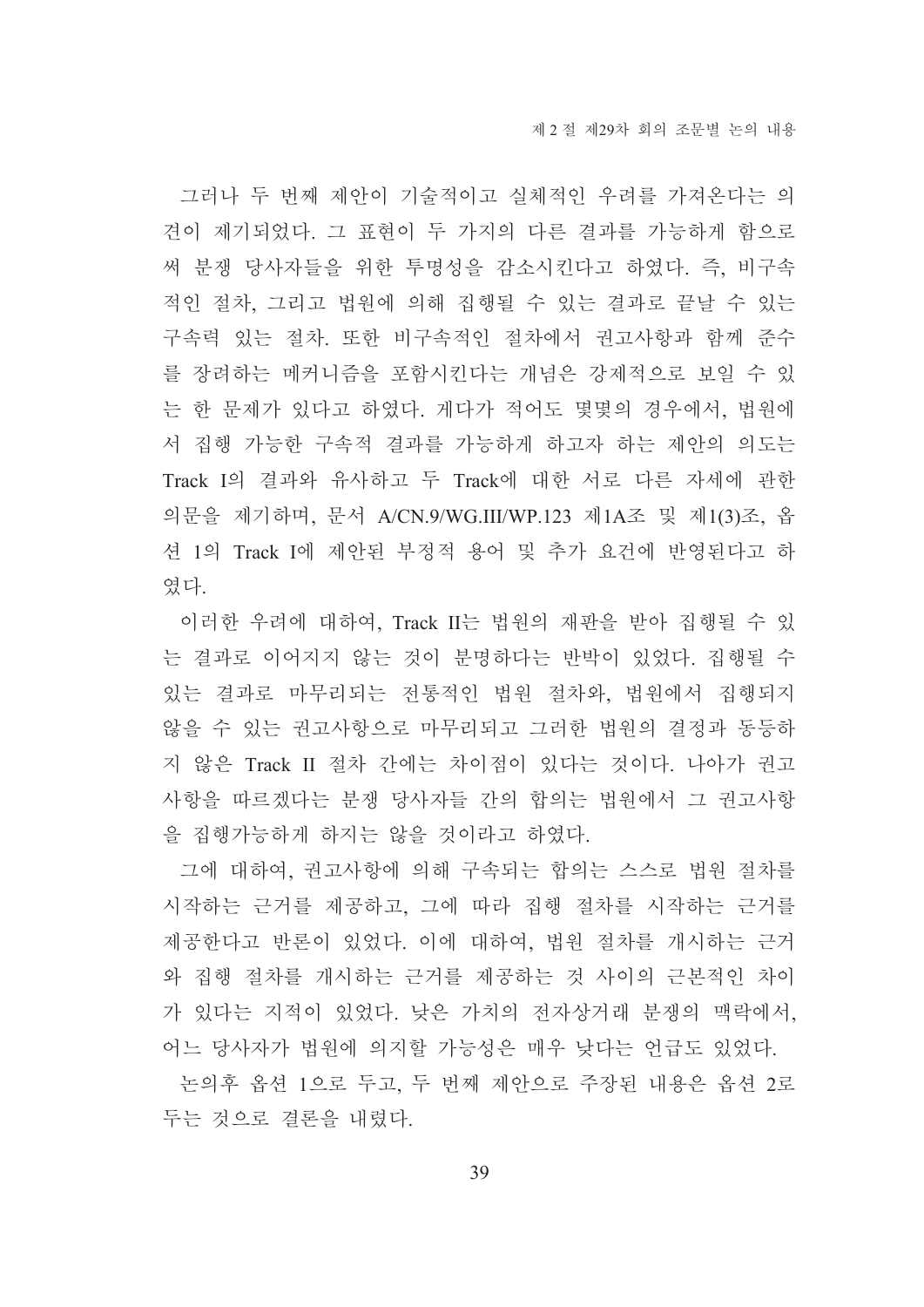#### 3) 합의 시점

권고사항은 "달리 합의하지 않는 한" 당사자들을 구속하지 않는다 는 4항의 규정과 관련하여, 합의는 권고사항이 전달되기 전에 이루어 질 것을 요구하자는 제안이 있었다. 이에 대하여, 그러한 합의 시점을 정하지 않고 두는 것이 분쟁에서 더 큰 유연성을 제공하고, 추후 그 합의가 이루어지는 방법이 ODR 관리자에 의해 정해질 수 있다고 반 론이 있었다.

#### 4) 결론

Track II 절차규칙 제7조에 규정된 권고사항은 비구속적 효력을 갖 는 것으로 합의되었다. 권고사항을 준수하는 합의의 효력과 관련해서. 실무작업반은 그 합의의 법적 성질과 그에 의해 유발될 수 있는 법원 절차 단계의 상대적 중요성 모두에 대해 다른 의견을 피력하였고. 그 문제는 추후 논의가 필요하다고 보았다. 마지막으로 두 번째 제안에 언급된 주수 메커니즘과 관련하여 그러한 메커니즘이 규칙에서 다루 어져야 하는지 여부와 규칙에서 규정하는 경우 규정의 위치는 추후 다시 검토하기로 하였다.

## 11. 초안 제8조 (분쟁해결)16)

"ODR 절차 중 그 어떤 단계에서라도 분쟁해결에 이르게 되면, 분 쟁해결의 내용은 ODR 플랫폼에 기록되어야 하고, 그 시점에 ODR 절 차는 자동적으로 종료하다"

실무작업반은 WP.127의 88 문단에 규정된 내용을 그대로 유지하기 로 합의하였다.

<sup>16) 29</sup>차 회의 보고서 문단 109.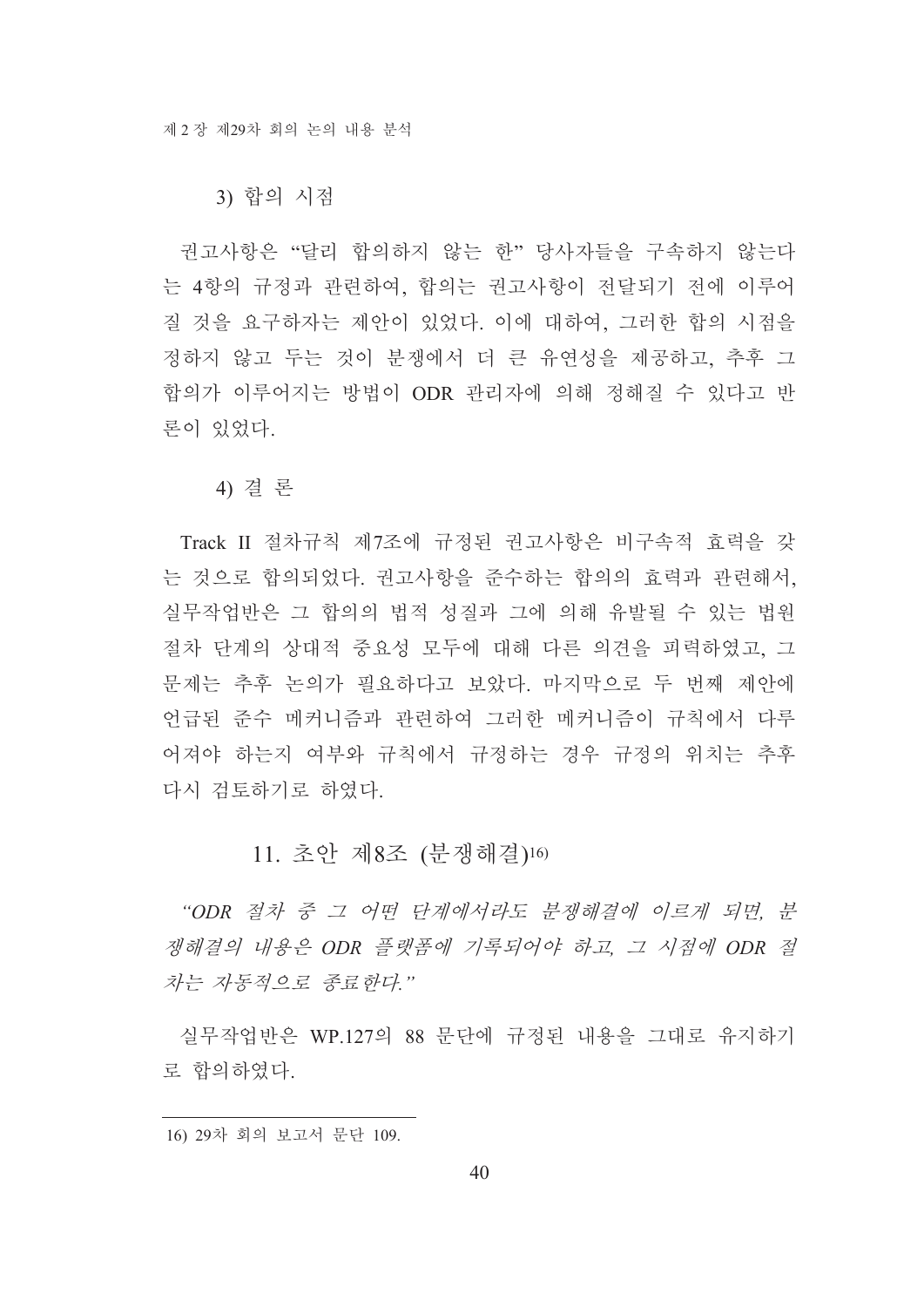# 12. 초안 제9조 (중립자의 지명)17)

- "I. ODR [제공자/ 플랫폼/ 관리자]는 촉진된 합의단계의 개시와 더 불어 중립자를 즉시 임명하여야 한다. 중립자의 임명 시. ODR 제공자는 각 당사자들에게 중립자의 성명과 기타 관련 있거나 중 립자와 관련된 신상 정보를 통보하여야 한다.
- "2. 중립자는 지명을 수락함으로써 이 규칙의 시간 제한에 따라 열 심히 효과적으로 ODR 절차를 집행하는데 필요한 시간을 들일 수 있음을 확인한다.
- "3. 중립자는 임명 수락 시 자신의 불편부당성과 독립성을 선언하여 야 한다. 중립자는 임명시부터 ODR 절차 동안, 자신의 불편부당 성과 독립성에 정당한 의심이 생길만한 상황을 ODR 제공자에게 지체없이 밝혀야 한다. ODR 제공자는 각 당사자에게 이러한 정 보를 즉시 통지여야 한다.

#### 중립자 임명에 대한 반대

- "4. 당사자 일방은 중립자의 (i) 임명 통지를 받은 날로부터 [2]역일 이내에 그 사유를 제시하지 않고 중립자의 임명에 반대할 수 있 고; 또는 (ii) 중립자의 불편부당성이나 독립성에 정당한 의심을 불러일으킬 경우 사실이나 문제을 알게 된 날로부터 2역일 이내 에 그러한 의심을 일으킨 사실이나 문제를 기재하여 중립자의 임 명에 반대할 수 있다.
- "5. 한 당사자가 위 제4항 (i)에 따라 중립자의 임명을 반대한 경우, 그 중립자는 자동으로 결격이 되고, ODR 제공자에 의해 다른 이 로 교체된다. 각 당사자는 임명 통보 후 중립자에 대한 임명 통

<sup>17) 29</sup>차 회의 보고서 문단 110-118.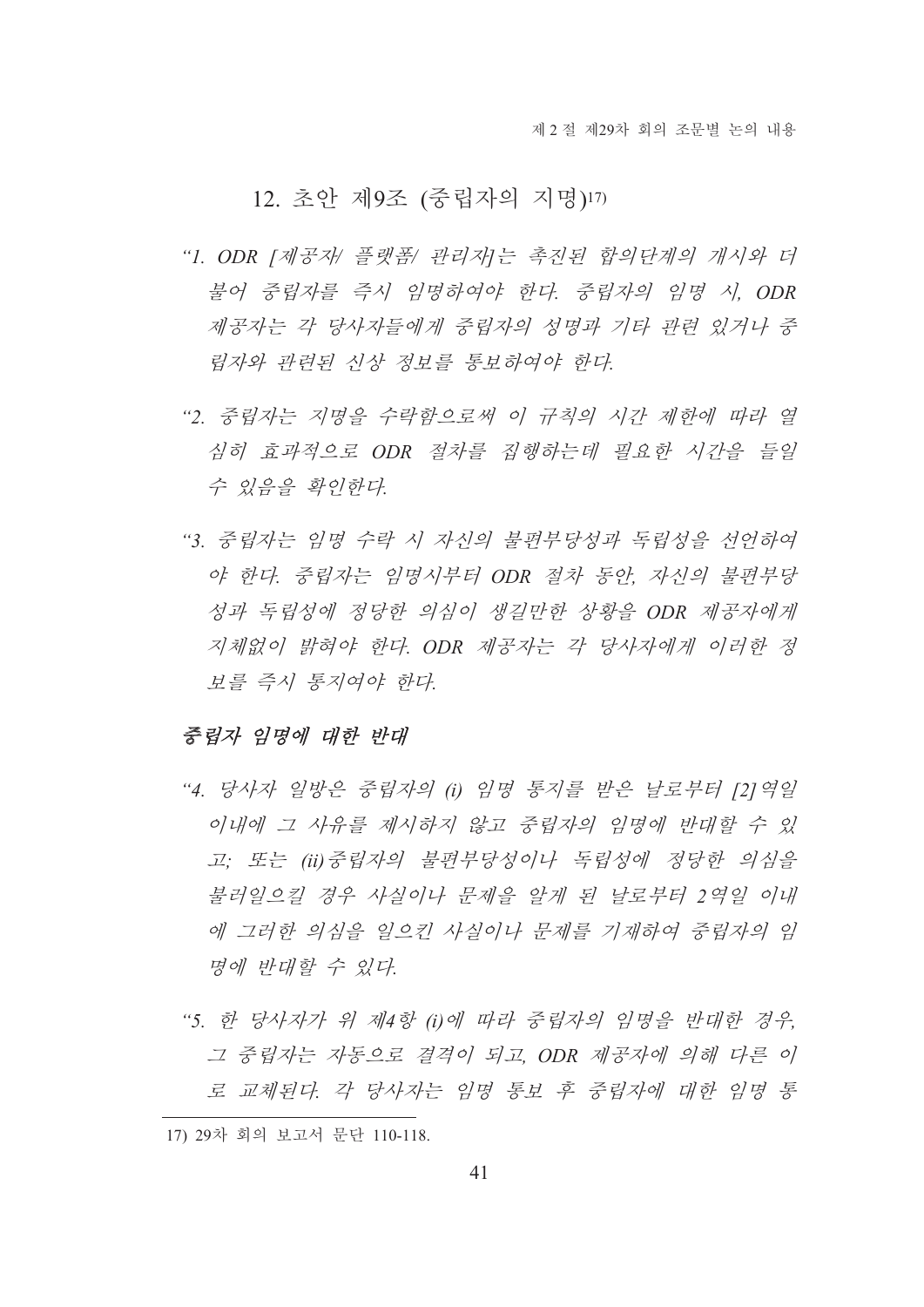지에 최대 [3] 번의 반대를 할 수 있고, 그 후에 ODR 제공자의 중립자 임명은 최종적이나 제4항 (ii)의 경우에는 그러하지 아니 한다. 대신 임명 통보 후 2일 이내에 중립자의 임명에 대한 어떤 반대도 없으면, 그 지명이 최종적이며 다만 제4조 (ii)의 경우에는 그러하지 아니한다."

- "6. 한 당사자가 위 제4조 (ii)에 따라 중립자의 임명에 반대하면, ODR 제공자는 [3] 역일 이내에 해당 중립자를 교체할지에 대해 결정하여야 한다."
- "7. 중립자의 선임에 제4조 (i) 및 (ii) 등에 근거하여 양 당사자 모 두 반대하는 경우, 비록 수차례 그러하더라도, 중립자는 자동적으 로 자격을 잃고, ODR 제공자에 의하여 다른 중립자가 임명되는 데 이는 양 당사자가 이의를 제기한 수와 무관하다.

#### 정보 제공에 대한 반대

"8. 일방의 당사자는 협상 단계에서 생성된 정보를 ODR 제공자가 중립자에게 제공하는 것에 대해 임명 통보를 받은 날로부터 3역 일 내에 이의를 제기할 수 있다. 3일의 기간이 만료되고 어떠한 이의제기도 없다면, ODR 제공자는 ODR 플랫폼에 있는 모든 정 보를 중립자에게 제공하여야 한다.

### 중립자의 수

"9. 중립자는 한 명으로 한다."

1) 일 반

제9조에 대해서는 명시된 기한과 관련하여 이후 간소화될 수 있다는 의견이 있었다. 규칙의 기한은 나중에 전체적으로 재검토하기로 했다.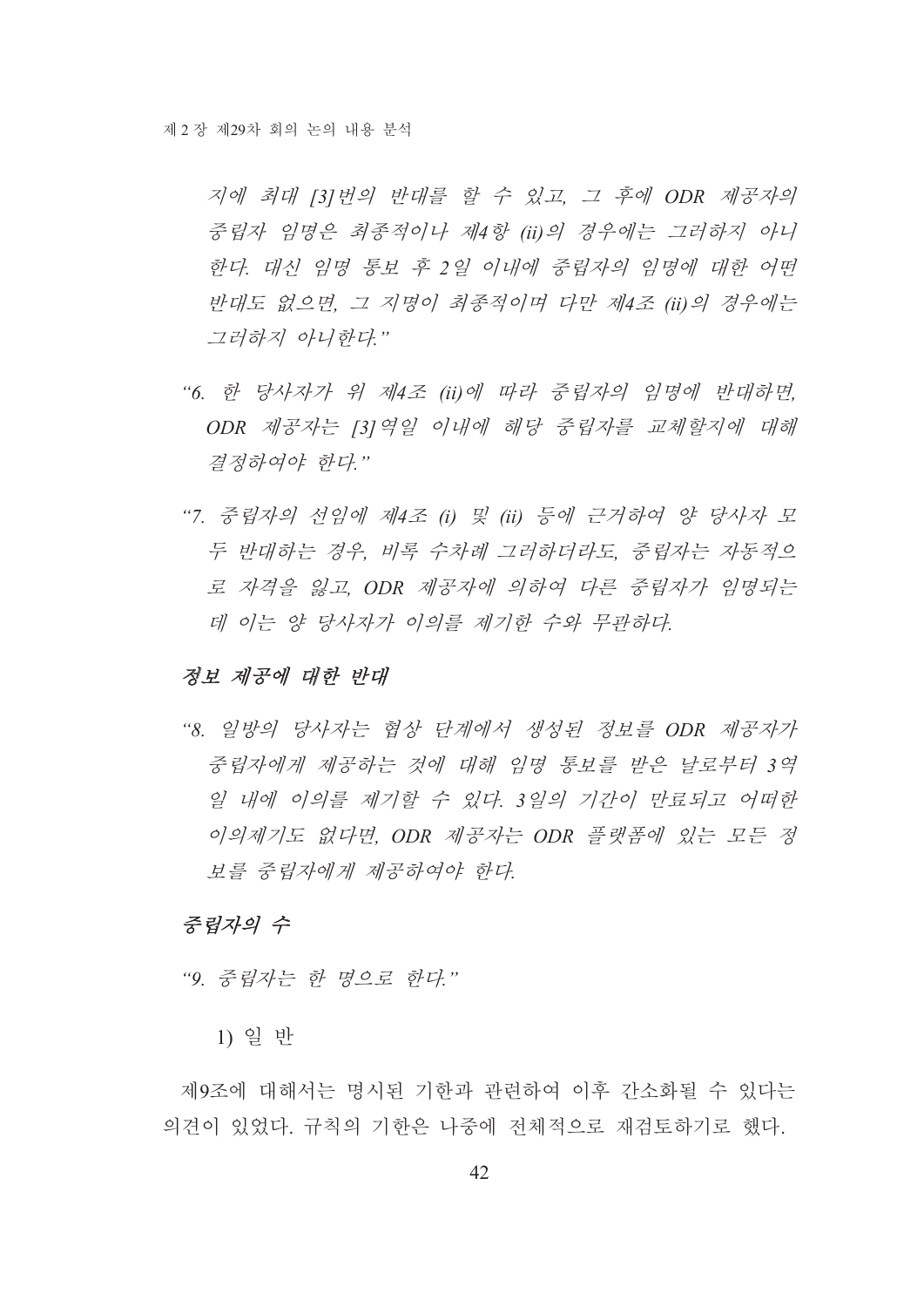2) 1항

"그리고 그 중립자에 대한 기타 관련 또는 확인 정보"라는 말을 "그리고 중립자들을 위한 지침 및 최소 요건의 … 요점에서 설명된 것과 같은 그 중립자와 관련된 정보의"라는 표현으로 대체하자는 제 안이 있었다. 각 중립자에 대하여 분쟁 당사자들에게 제공될 것이 요 구되는 정보와 관련하여 특정 지침이 설명되어야 하고, 중립자들을 위해 그러한 정보를 지침에 제공하는 것이 그러한 면에서 명확성을 줄 수 있을 것이라 하였다.

그에 대하여, 절차 규칙은 그 규칙의 기능과 관련된 특정 정보에 대 한 지침에 의존하지 않아야 하며 규칙에 그러한 규정을 포함시키는 것은 UNCITRAL 본문에서 바람직하지 않은 선례를 낳는 것이라고 하 였다

논의 후, 규칙은 명확해야 하고 이용자들이 이해할 수 있어야 한다 는 데 합의하였고. 실무작업반은 중립자에 대하여 어떤 정보가 분쟁 당사자들에게 제공되어야 하는지 또 어떻게 규칙에 명확히 진술할지 의 문제를 추후 검토하기로 합의하였다.

3) 2-7항

회의자료 WP 127/Add 1의 1문단에 설명된 것과 같이 2-7항을 유지 하는 것에 합의하였다.

#### 4) 8항

8항은 중립자가 당사자들에게 협상 단계 중 생성된 정보의 제공에 이의를 제기할 수 있는 기한을 통보할 것을 요구하는 표현을 포함하 여야 한다는 제안이 있었고 그 제안은 지지를 얻었다. 논의 후 8항은 회의자료 WP.127/Add.1의 1항에 설명된 형식으로 유지하지만, 중립자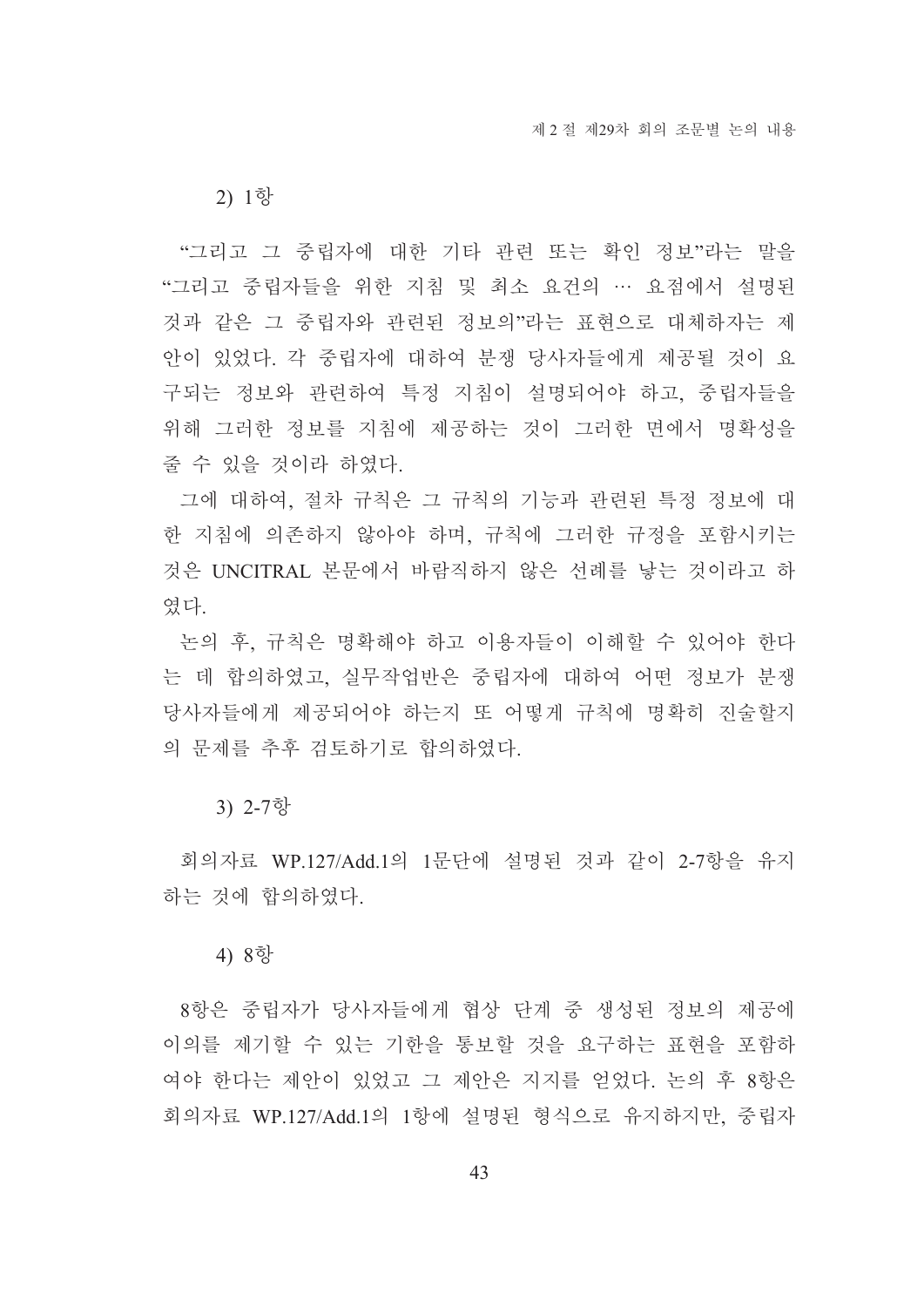또는 ODR 관리자가 절차의 과정 중 모든 관련 기한을 당사자들에게 통지하여야 한다는 것을 반영하기 위해 사무국에 새로운 규정을 주비 하도록 요청하기로 합의하였다.

5) 9항

9항은 문서 WP.127/Add.1의 1항의 표현을 유지하기로 합의하였다.

# 13. 초안 제10조 (중립자의 사임 내지 교체)18)

"중립자가 절차 도중에 스스로 사임하거나 또는 교체되어야 하는 경우, ODR 제공자는 ODR 플랫폼을 통해서 제9조에 따라 그를 대신 할 새로운 중립자를 임명하여야 한다. ODR 절차는 교체된 중립자가 자신의 기능 수행을 중지한 단계에서부터 다시 시작되어야 한다.]"

실무작업반은 WP.127/Add.1의 8 문단에 포함된 것과 같은 제10조 초안을 검토한 후, 그 규정을 유지하기로 합의하였다.

# 14. 초안 제11조 (중립자의 권한)19)

- "1. 이 규칙에서 정한 것 이외에 중립자는 그가 적절하다고 생각하 는 방법에 따라 ODR 절차를 수행할 수 있다.
- "1의2 이 규칙에 따라 자신의 기능을 수행하는 중립자는 불필요한 지연과 비용 소모를 피하며 분쟁해결에 공정하고 효율적인 절차 를 제공할 수 있도록 ODR 절차를 수행하여야 한다. 이를 수행하 면서 중립자는 어제나 와전히 독립적이고 불편부당하여야 하며 양 당사자를 공평하게 대하여야 한다.

<sup>18) 29</sup>차 회의 보고서 문단 119

<sup>19) 29</sup>차 회의 보고서 문단 120-132.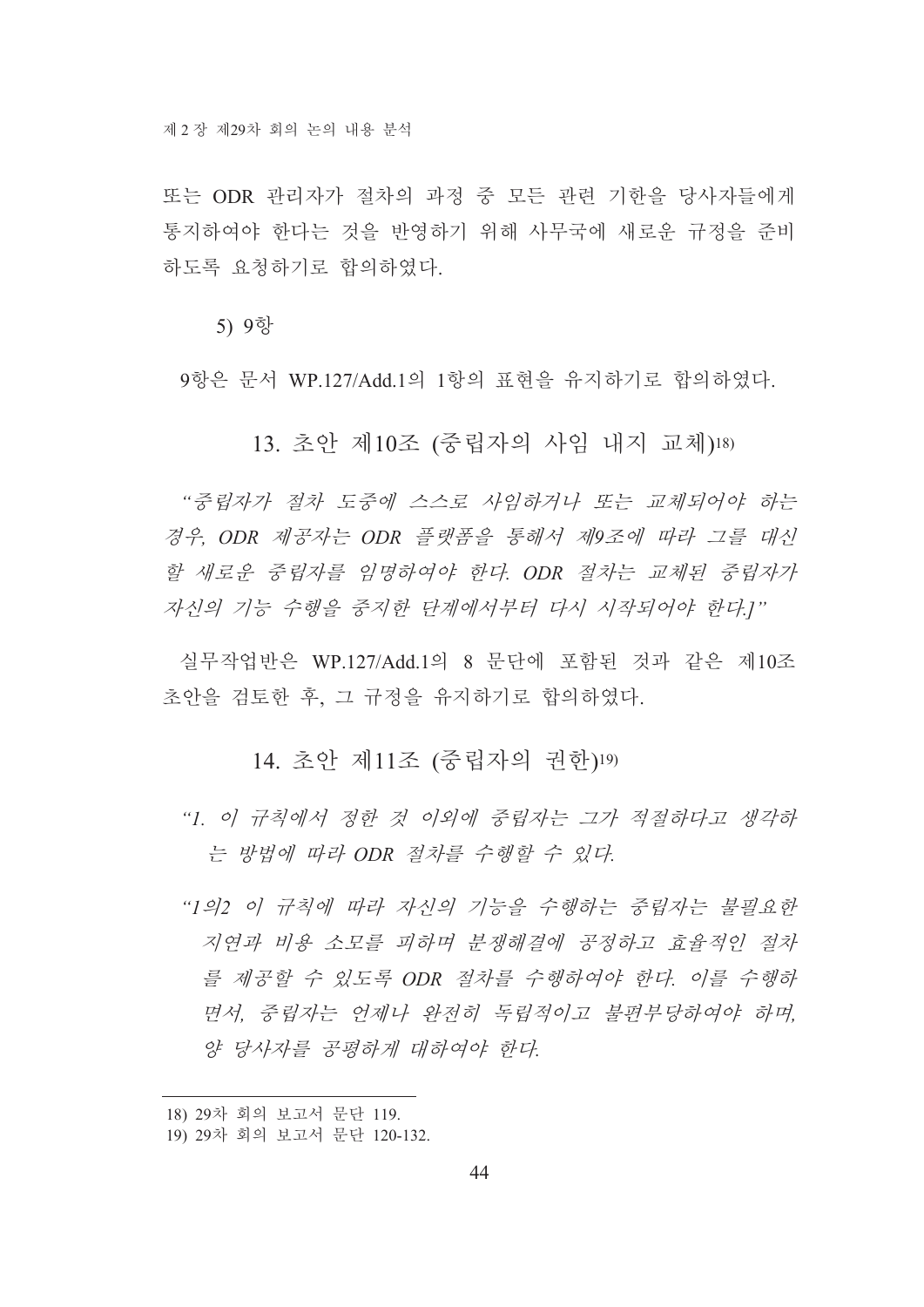- "2. 제9조에 따른 이의제기가 있는 경우 외에, 중립자는 ODR 절차 동안 이루어진 모든 통신을 기반으로 하여 ODR 절차를 수행하 여야 한다
- "3. 절차과정 중 언제라도 중립자는 (중립자가 정하는 비용 및 기자 다른 조건에 따라서) 당사자들에게 자신이 결정하는 기간 내에 추가적인 정보, 서류, 제출물 기타 증거의 제공을 요청하거나 허 용할 수 있다.
- ["4. 중립자는 분쟁을 ODR에 회부하는 합의의 존재나 유효성에 관 한 이의제기를 포함하여 그 자신의 관할권에 대해 결정할 권한 이 있다. 이와 관련하여 계약의 일부를 이루는 분쟁해결조항은 해당 계약의 다른 조항과 독립된 합의로 취급되어야 한다. 중립 자가 해당 계약이 무효라는 결정을 내렸다고 해서 반드시 자동 적으로 분쟁해결조항까지 무효로 되는 것은 아니다.
- "5. 중립자에게 이 규칙에 따라 피신청인이 통지를 수신했는지에 대 해 의무이 발생한 경우 중립자는 그 조사를 하거나 또는 그 수 신에 관해 스스로 필요하다고 생각되는 절차를 실행할 수 있으 며, 그 과정에서 필요하다고 생각되는 경우 이 규칙에 규정된 시 한을 연장할 수 있다. IODR 절차 과정에서 한 당사자가 다른 전 달을 받은 경우. 중립자는 그 조사를 하거나 또는 그 수신에 관 해 스스로 필요하다고 생각되는 절차를 실행할 수 있으며, 그 과 정에서 필요하다고 생각되는 경우 규칙에 규정된 시하을 여장시 킬 수 있다.]"

1) 1항, 1항의2

논의 후 회의자료 A/CN.9/WG.III/WP.127/Add.1의 9문단에서 설명된 내용으로 유지하기로 합의하였다.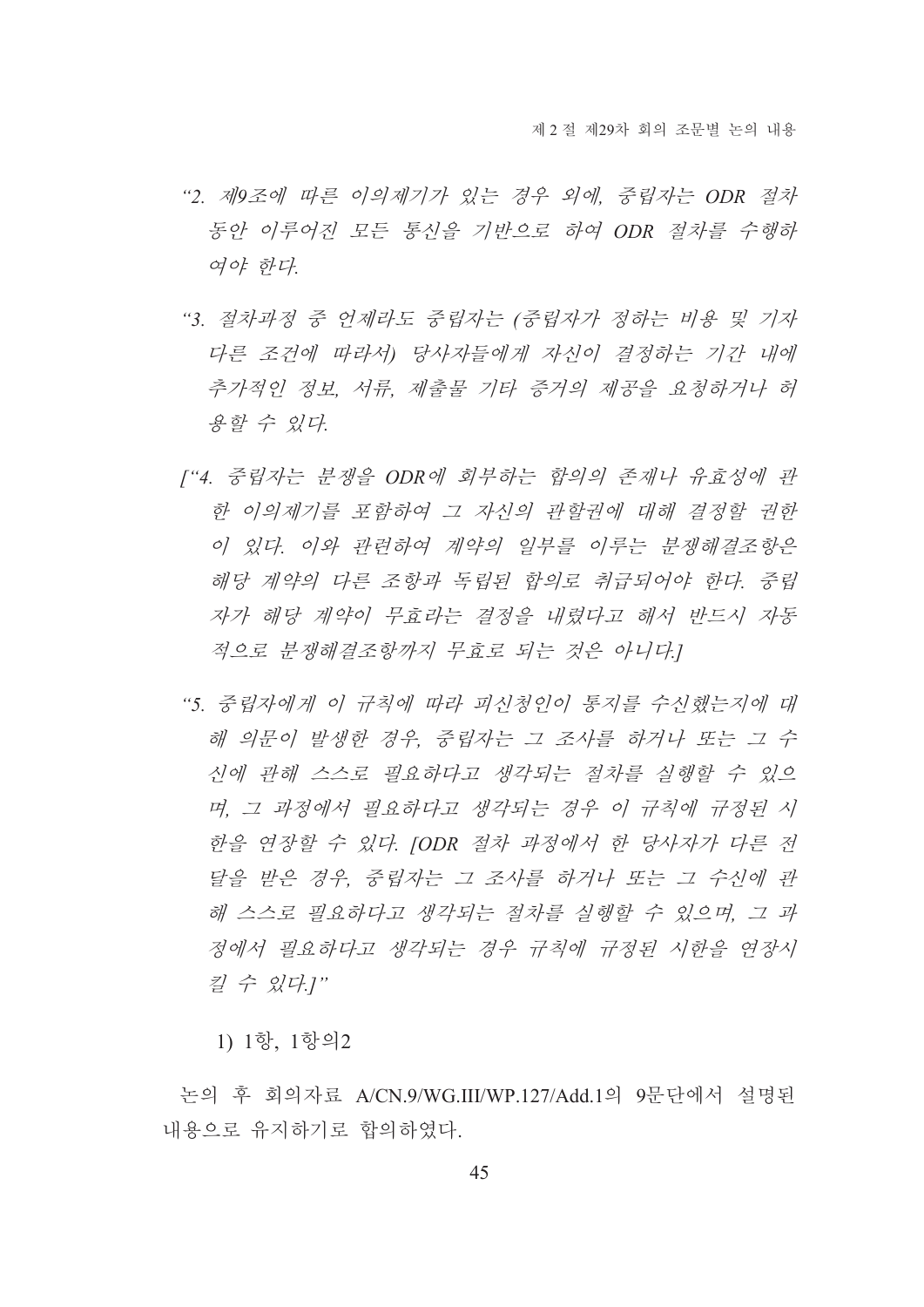#### 2) 2, 3항

2항과 3항을 다음과 같이 합치는 것이 제안되었다. "제9조 8항에 따 른 이의에 따라, 중립자는 당사자들이 제출한 문서, 당사자와 ODR 관 리자의 통신, 중립자가 당사자들이 제출할 것을 요청하거나 허용한 것과 같은 기타 자료를 근거로 ODR 절차를 수행하여야 한다. 중립자 는 그러한 기타 자료의 제출에 대한 기간을 결정하여야 한다." 그러나 그 제안은 지지를 얻지 못했다.

2항과 관련하여, 그 항은 각 당사자의 의견을 듣고 공정하고 투명한 절차를 증진시키는 것을 가능하게 하는 중요한 규정인데, 그 조항이 양 당사자들에 투명한 통신을 근거로만 이루어지는 결정을 규정하는 지에 대한 의문이 제기되었다. 그에 대하여, 2항이 제9조 8항을 따랐 음이 명확하므로, 당사자들이 중립자에게 통신 제공에 이의를 제기하 는 것을 허용한다는 설명이 있었다. 논의 후 회의자료 WP.127/Add.1 의 9항에 규정된 내용을 유지하기로 합의하였다.

3항과 관련하여, 중립자가 당사자들에게 추가 정보를 요청하는 것을 허용하는 것은 절차에 부담이 될 수 있다는 의견이 있었고, 그 문단 의 "요청"이라는 단어를 "허용'이라는 단어로 대체하자는 제안이 있었 다. 그에 대하여, 중립자의 추가 문서 요청을 허용하는 것은 소비자 보호를 위한 것이고, 당사자들에게 그들이 제출하고자 하는 특정 문 서를 제안하는 재량권을 중립자에게 제공하여야 한다는 설명이 있었 다. 논의 후 회의자료 WP.127/Add.1의 9 문단에 설명된 것이 3항을 유지하기로 합의하였다.

#### 3) 4항

중립자들과 관련된 권한 규정은 단수하고 간소화된 규칙에 적절하 지 않았다는 것을 근거로 4항을 둘 필요가 없다는 의견이 제기되었 고. 논의 후 4항을 삭제하기로 합의하였다.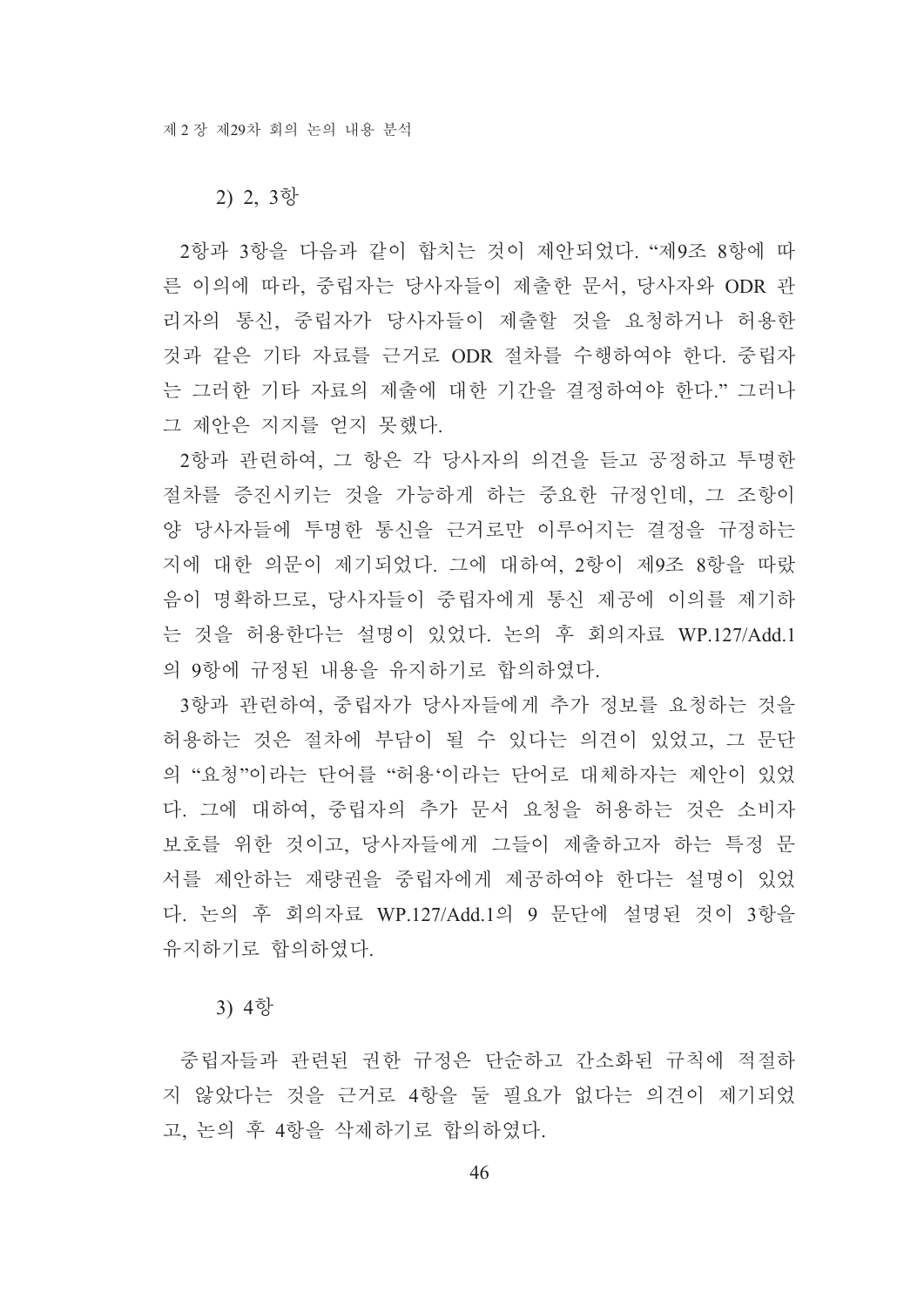4) 5항

실무작업반은 제3조 4항의 두 번째 문장을 제11조에 옮겨서 배치하 기로 한 바 있다. 그 문장은 다음과 같다. "중립자는 통신 수신인이 플랫폼으로부터 그 통신을 복구하는 것에 실패한 이유를 설명한 경우 그의 재량으로 기한을 연장할 수 있다."

5항을 그 문장으로 대체하지만, 당사자에게 이유를 설명할 필요 없 이 중립자가 기한을 연장하는 일반 권한을 갖는 것과 같은 보다 큰 유연성을 제공하도록 그 문장을 변경하자는 제안이 있었다.

또 5항은 중립자가 기한을 연장하는 여부를 결정할 때 "조사하는 것"을 허용하고, 그것이 그러한 개념을 유지하는 데 중요하다는 의견 도 있었고 5항을 다음 문장으로 대체하자는 의견이 제안되었다. "중립 자가 그의 재량으로 필요하다고 생각하는 그러한 조사를 한 후 이 규 칙에 따라 기한을 연장한다". 이에 대해 "그가 필요하다고 생각하는 그러한 조사"라는 표현이 모호하고, 그러한 조사의 예가 지침에서 설 명될 수 있다는 의견이 있었다. 논의 후 제안된 표현을 규칙에 두기 로 합의하였으며, 이후 중립자의 가능한 조사의 예를 지침에서 규정 하기로 하였다.

# 15. 초안 제12조 (ODR 제공자)20)

"[ODR 제공자/ 플랫폼/ 관리인은 분쟁해결조항에서 구체적으로 적 시되어야 한다.]"

ODR 플랫폼과 ODR 관리자 모두 투명성 및 책임을 목적으로 하는 분쟁해결조항에 명시되어야 한다는 의견이 제기되었다. 논의 후 제12 조 초아을 다음과 같이 수정하기로 합의하였다. "ODR 플랫폼 및 ODR 관리자는 분쟁해결조항에 명시되어야 한다."

<sup>20) 29</sup>차 회의 보고서 문단 133-137.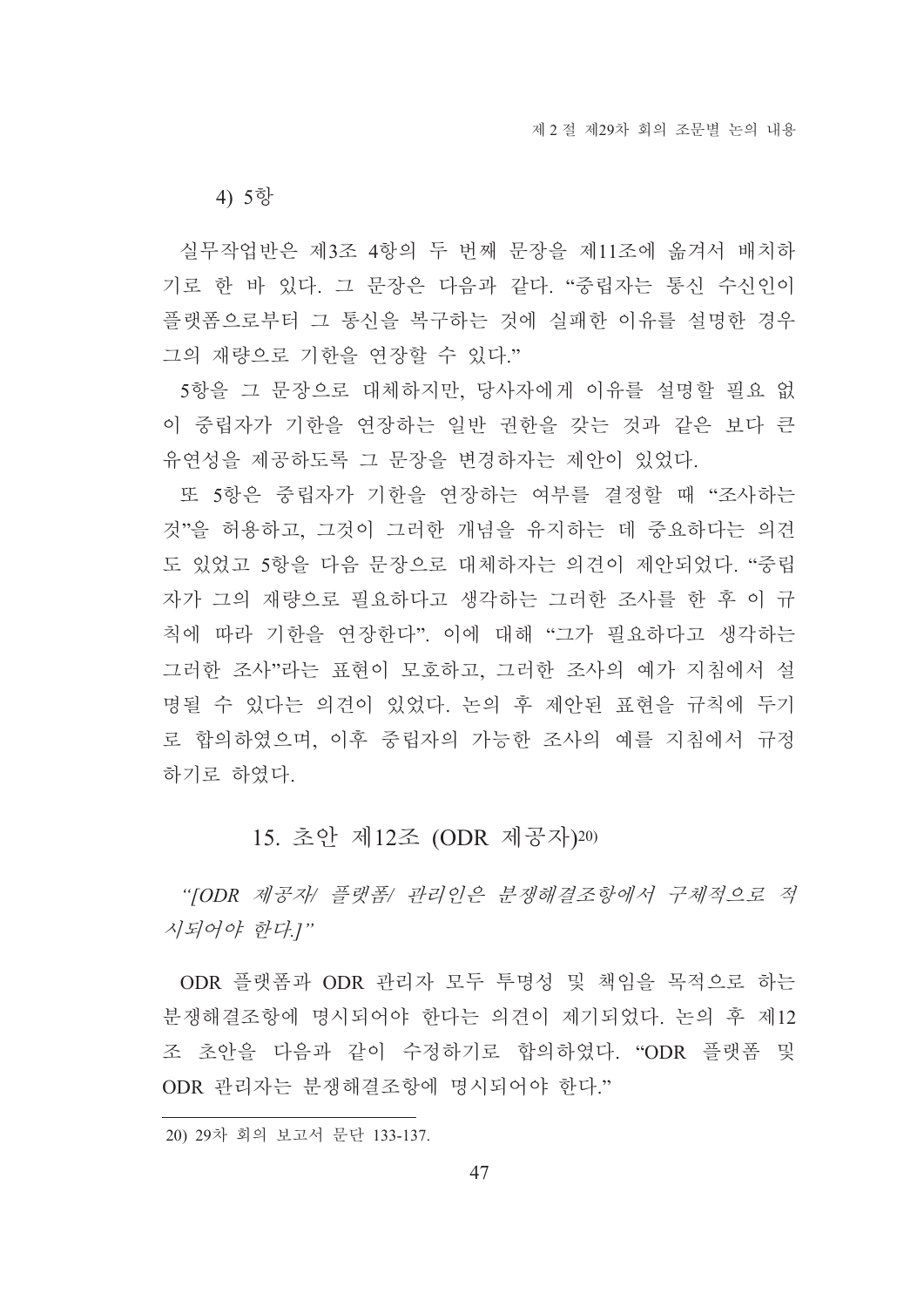한편 규칙에 대한 부록으로 분쟁해결 모델 조항을 포함시키자는 제 안이 있었고, 그 제안은 지지를 얻었다. 그러한 조항의 내용과 관련하 여, ODR 절차의 필수적인 기능적 요소를 다루어야 한다고 하였다. 또 한 모델 조항은 ODR 관리자의 웹사이트의 링크를 포함하여야 한다고 하였으며, 이는 이용자들에 추가적인 투명성을 제공하기 위함이다.

일반적인 주석으로써, 구매자가 ODR 절차에 합의할 때, 평이한 언 어로 되어 있고, 절차의 세부 사항, ODR 절차에 포함되는 모든 단계, 절차의 표현, 그리고 절차의 결과에 대해 이해할 수 있는 언어로 된 정보가 필요하다고 제안되었다. 그 정보는 모델 조항에 있을 필요는 없는 반면, 규칙에 따른 ODR에 분쟁 합의서를 제출하는 때에 구매자 들이 이용할 수 있어야 한다고 하였다. 분쟁해결 모델 조항에 대하여 대표단이 의견을 주기로 하였고, 다음 회의에서 더 논의하기로 하였다.

16. 초안 제13조(절차상 언어)21)

- "[1. 당사자의 합의가 있는 경우를 제외하고, 중립자는 그 임명 이 후 즉시 [제[x]조에 따른 당사자들의 적법 절차 권리를 고려하 여1 절차에서 사용될 언어 또는 언어들을 결정해야 한다.1
- "2. 아래 제3항에 따른 통신을 제외한 모든 통신은 반드시 (본조에 따라 결정되거나 합의된) 절차의 언어로 제출되어야 하고, 한 언 어 이상의 절차상 언어가 있는 경우에는 그러한 언어의 하나로 제출하여야 한다.
- "3. ODR 절차에서 통신에 첨부되는 모든 문서 및 부속문서 또는 제출물은 그 내용이 부쟁의 여지가 없는 경우에 하하여 워래의 언어로 제출될 수 있다.

<sup>21) 29</sup>차 회의 보고서 문단 138-157.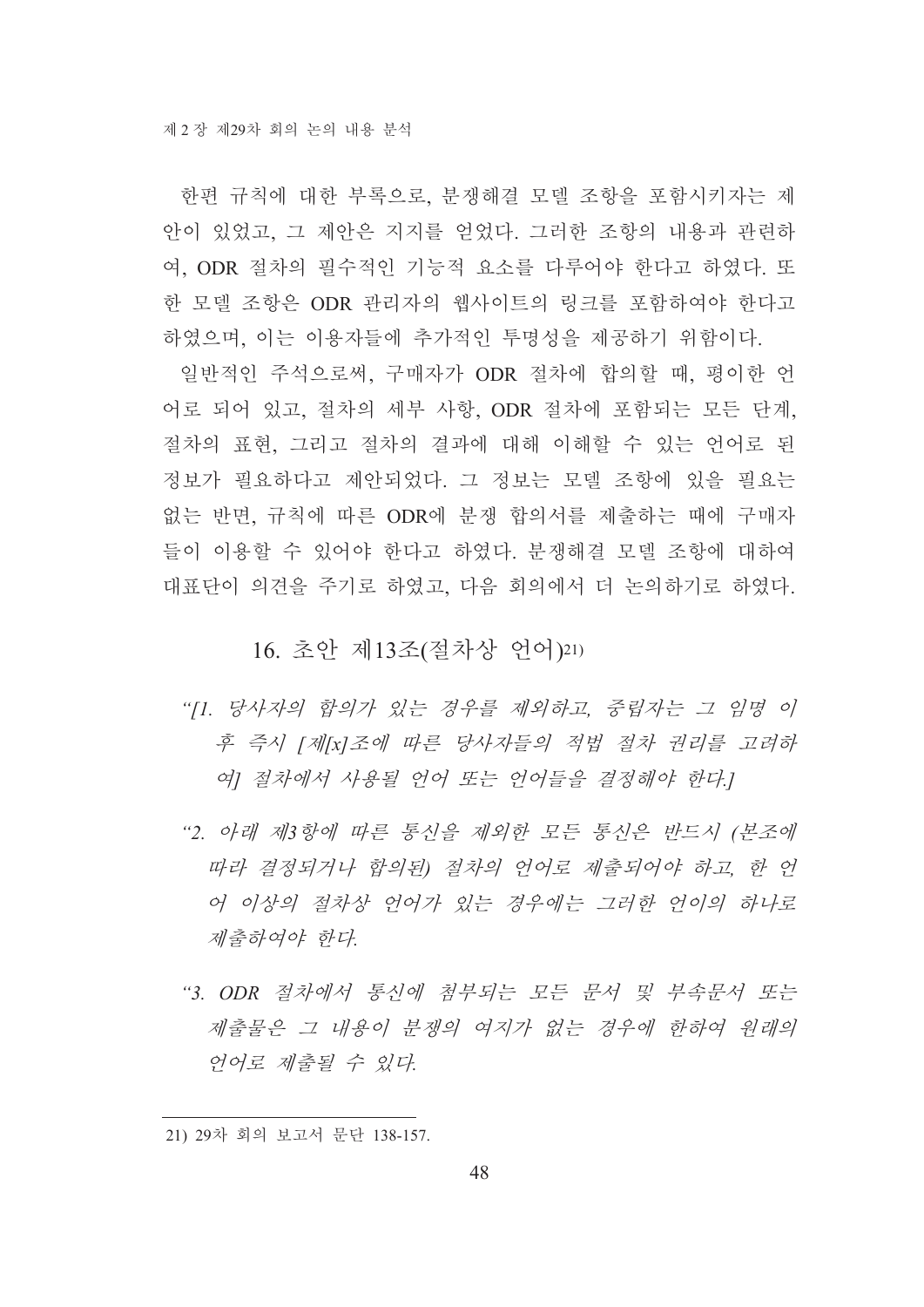"4. 어떤 청구가 다투어지고 있는 내용을 담고 있는 서류나 제출물 을 기반으로 하는 경우, 중립자는 해당 서류나 제출물을 제출한 당사자에게 해당 서류를 [타방 당사자가 이해할 수 있는 언어] [다 른 절차상 언어] [실패한 경우, 타방 당사자가 자신의 통지 내지 응답에서 타방 당사자가 포함시킨 언어I로 번역하여 제공할 것을 명령할 수 있다.]"

언어에 대한 규정은 유연할 필요가 있고, 다중언어 절차를 증진시키 거나 언어적 장벽을 낮추기 위해 이미 사용되고 있는 기술(번역 도구 와 픽토그램 등)에 관심을 기울일 필요가 있다는 의견이 있었다. 중립 자는 어떠한 경우에도 ODR 절차가 시작할 때 지명되지 않을 것이므 로 관리자는 반드시 언어를 결정해야 한다는 의견이 있었다.

그에 대하여, ODR 관리자가 제한 없이 언어를 선택해서는 안 되 고, 기초가 되는 계약에서 청약의 언어(상인이 구매자에게 상품 또는 서비스를 제공할 때의 언어)가 분쟁해결 절차의 언어여야 한다는 의 견이 있었다. 반면에 외국어로 계약을 맺는 것은 보통 문제가 되지 않으나, 외국어로 분쟁해결 절차를 수행하는 것은 보다 복잡할 수 있 다는 다른 의견이 있었다.

제13조를 다음의 표현으로 대체하자는 제안이 있었다. "절차는 당사 자들이 이해하고 그들이 소통할 수 있는 언어 또는 언어들로 수행된 다." 그 제안에 대한 지지로 ODR 관리자 또는 중립자에게 어떠한 재 량권도 주지 않으며, 당사자들이 공통의 언어를 갖고 있지 않은 경우 여러 가지 언어를 제공하기 위한 기술이 사용될 수 있다고 하였다. 이후 번역을 지원하는 기술적 도구를 포함하여, 기술과 관련하여 추 가 지침이 지침에 규정될 수 있다고 하였다.

그 제안에 대해 ODR 플랫폼 또는 관리자가 당사자들의 언어를 수 용할 수 있다는 확실성이 없었고, 절차를 제안하는 최초의 기준점을 제공하지 않았다는 우려가 제기되었다. 이를 고려하여, 절차의 언어는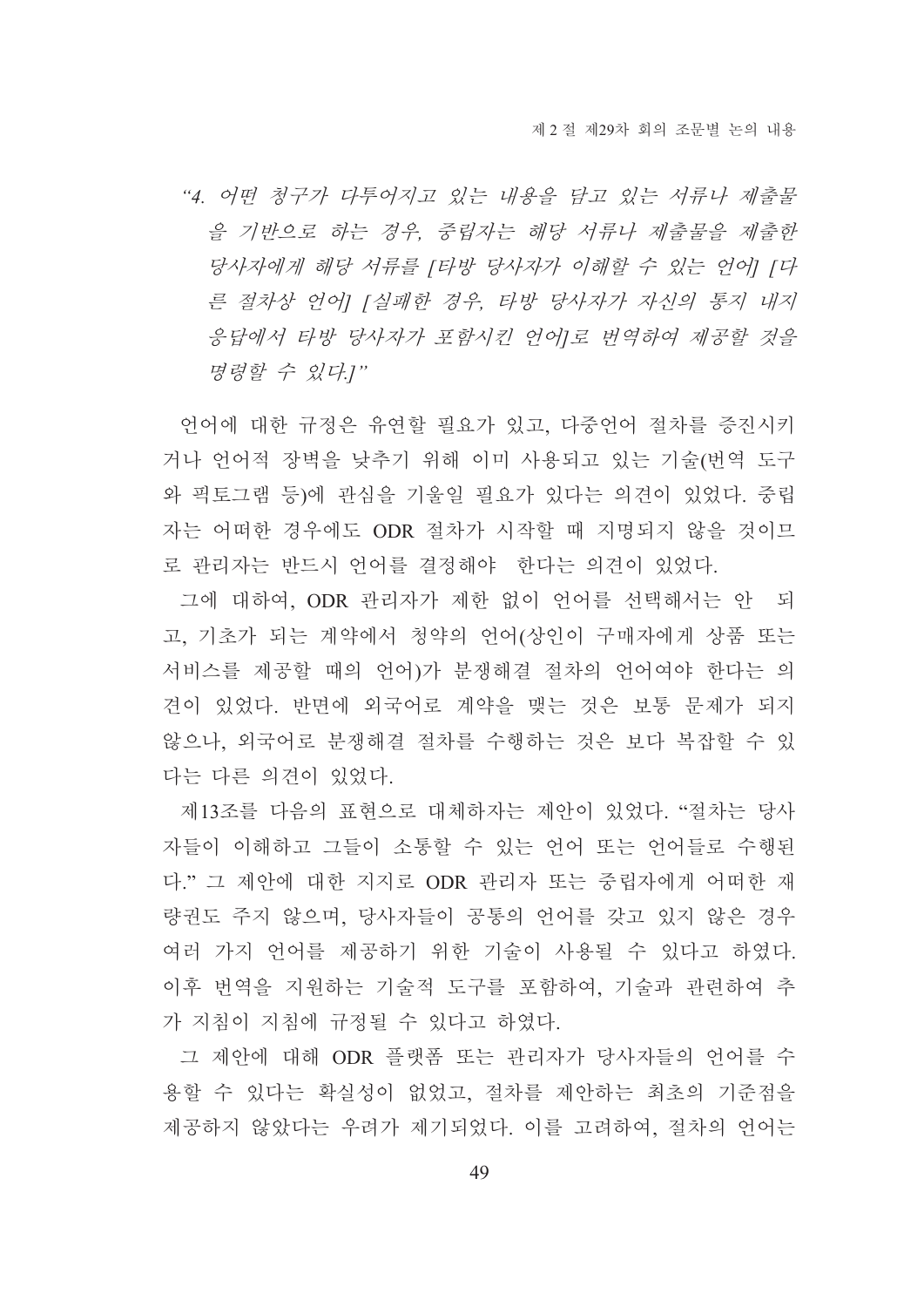거래 또는 계약의 언어와 연결되어야 한다는 제안이 있었다.

제13조 전체를 다음의 표현으로 대체하자는 두 번째 제안이 있었다. "ODR 절차는 기본 ODR 합의의 언어로 이루어진다. 당사자가 ODR 관리자 또는 중립자에게 그 언어로 진행하기를 원하지 않는다고 알린 경우, ODR 관리자 및 중립자는 당사자들이 절차를 위해 선택할 수 있는 다른 언어들을 확인한다. 그 때 절차는 당사자들이 이해하는 언 어 또는 언어들로 수행된다." 이 제안을 지지하여, 첫 번째 선택이 받 아들여지지 않은 경우 당사자들의 다른 언어 선호를 표현하는 메커니 즘과 함께, ODR 관리자 또는 플랫폼이 절차를 개시할 수 있는 언어 를 제공한다고 의견이 있었다. 번역 및 번역 도구와 관련하여 지침을 포함시키는 것이 바람직하다고 다시 언급되었다.

반면에 당사자들은 ODR 절차에 앞서 어떤 언어가 사용 가능한지를 알 수 있어야 한다는 우려가 제기되었다. 또한, 분쟁해결조항은 당사 자들이 이해할 수 있는 언어로 제공될 필요가 있을 것이라고 하였다. 현재의 온라인 거래 도구는 적절하지 않고 중립자 또는 ODR 관리자 는 사용될 공통 언어를 선택하여야 하며, 이는 거래에서 사용되는 것 과 같아야 한다는 다른 의견이 있었다.

그에 대하여, 거래 또는 계약의 언어는 절차의 기본 언어로써 사용 될 수 있으나, 분쟁의 당사자들은 그들이 분쟁을 수행하는 데 보다 편한 언어를 선택할 가능성이 있어야 하며, 이는 그러한 언어가 ODR 플랫폼 또는 관리자에 의해 제공되는 경우에 그렇다고 하였다.

논의 후, 제13조와 관련하여 다음과 같은 다른 제안이 있었다("세 번째 제안"). "ODR 절차는 구매자가 선택한 ODR 절차에 대한 청약의 언어로 진행된다. 당사자가 다른 언어로 진행하고자 하는 것을 통지 또는 응답으로 알린 경우. ODR 관리자는 당사자들이 절차에서 선택 할 수 있는 이용 가능한 언어들을 확인한다. ODR 절차는 당사자들이 선택하는 어어 또는 어어들로 진행된다."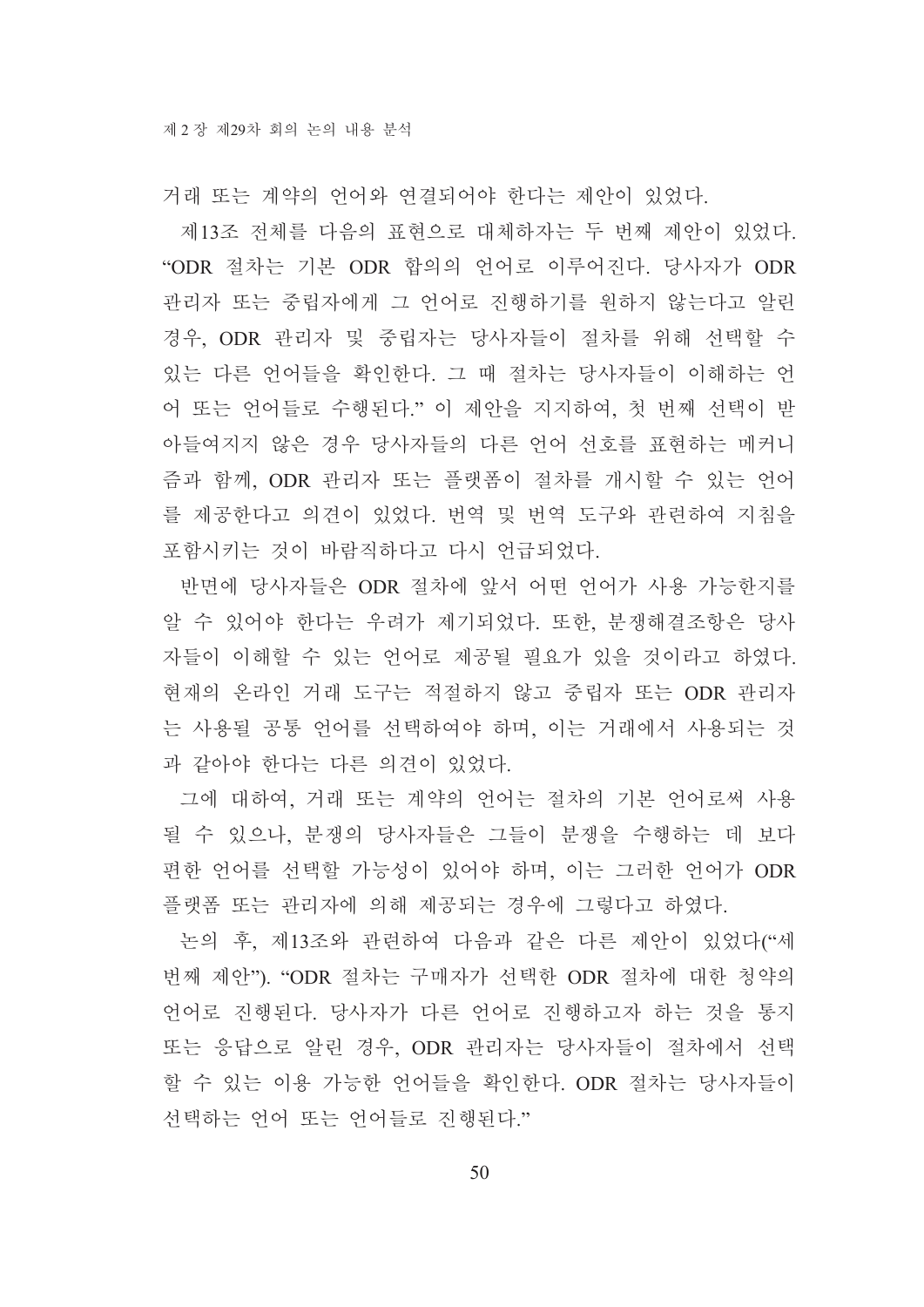세 번째 제안에 대한 지지로 구매자에게 절차가 수행될 언어에 대 한 통지를 하고, 절차의 개시에 사용되는 언어와 관련하여 마찬가지 로 지침을 제공하며, 절차의 과정 중 관리자가 제의한 틀 내에서 당 사자들에게 그들의 결정을 적용시킬 수 있는 유연성을 허용하자는 의 견이 있었다. 매우 가능성이 낮지만 제안된 언어 중 하나가 당사자가 느끼기에 소통할 수 없는 언어인 경우, 이는 주석에서 가장 잘 다루 어질 문제라고 하였다.

세 번째 제안과 관련하여 다양한 제안이 있었다. 먼저, 두 번째 문 장에서, "당사자들이 절차에 선택할 수 있는 이용 가능한 언어들"이라 는 표현을 "당사자들이 소통할 수 있는 언어 또는 언어들"이라는 표 현으로 대체하자는 제안이 있었다. 또 다음과 같은 변경도 제안되었 다. (i) 첫 번째 문장에, "ODR 절차에 대한 제의의"라는 말 대신 "ODR 절차에 대한 청약에 명시된"이라는 말을 삽입하고, (ii) 두 번째 문장과 세 번째 문장 사이에 ", 그리고"라는 말을 삽입하여 합친다. (i)와 관련해서는 절차가 이루어지는 언어를 분쟁해결조항에 명시하기 위한 것임을 명확히 하였다.

세 번째 제안에 대하여. ODR 절차가 이루어지는 언어를 분쟁해결 조항에 명시하도록 요청하는 것은 상인들이 하나의 언어 (예를 들면, 목표 시장의 언어) 로 거래를 제의하고 그 분쟁해결 절차가 다른 언 어 (예를 들면, 상인의 주된 사업지의 언어) 로 이루어지도록 요구하 는 것을 허용하는 것이라는 설명이 있었다. 세 번째 제안의 본문이 ODR 관리자가 선택될 수 있는 언어를 명시하는 상황을 수용하지 않 는다는 우려 또한 제기되었는데, 이는 한 당사자가 그 언어들 중 하 나를 선택하는 것을 거부하거나 선택하지 않은 경우이다.

수정제안을 고려하여 세 번째 제안의 본문을 수정하자는 추가 제안 이 있었는데 그에 따르면 제13조는 다음과 같다. "ODR 절차는 구매 자가 선택한 ODR 절차의 언어로 진행된다. 당사자가 다른 언어로 진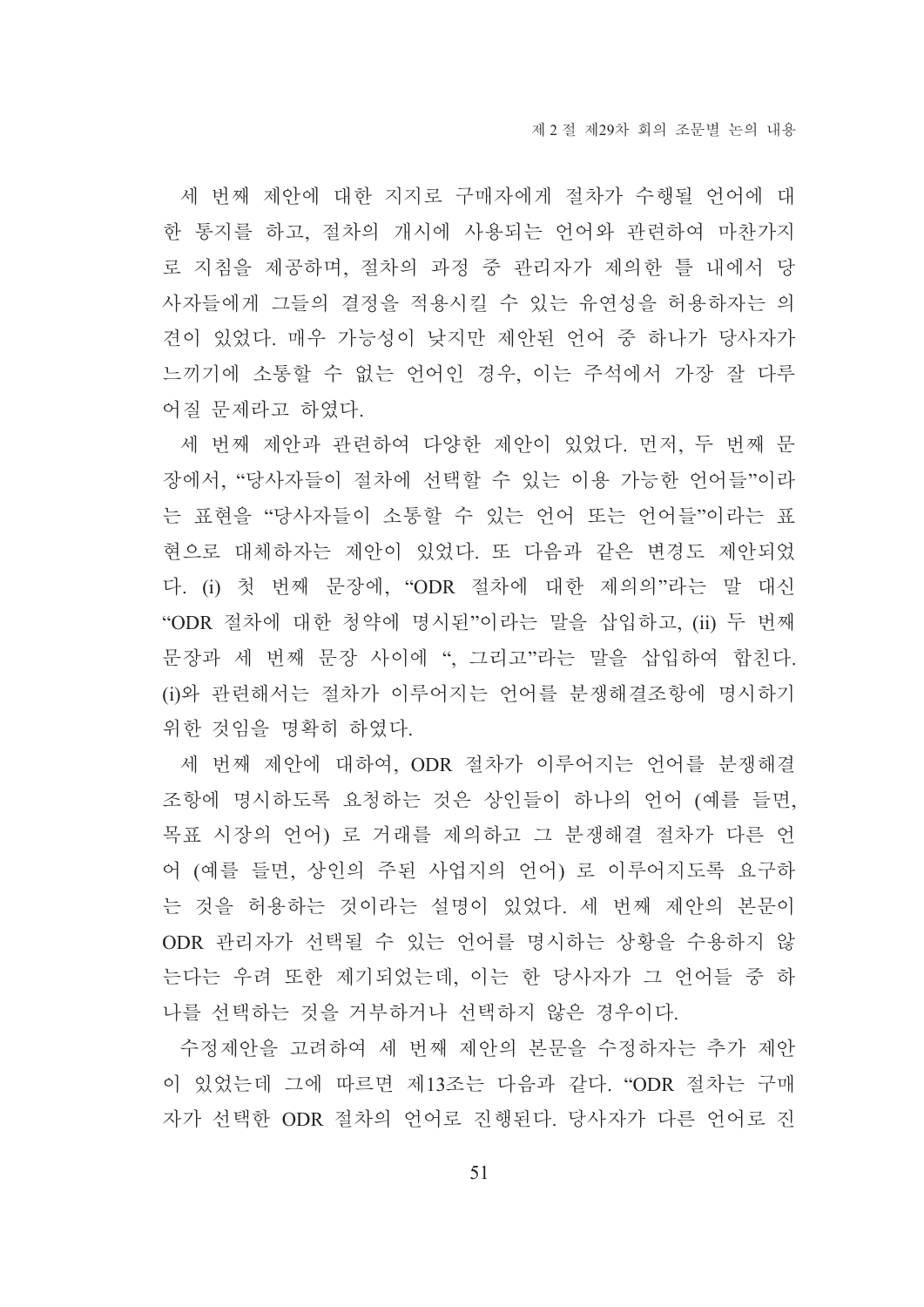행하기 원한다는 것을 통지 또는 응답으로 알린 경우, ODR 관리자는 당사자들이 절차에 선택할 수 있는 이용 가능한 언어들을 확인하고, ODR 절차는 당사자들이 선택하는 언어 또는 언어들로 진행된다."

이 제안과 관련하여 세 가지 우려가 제기되었다. 첫째, "구매자가 선택한 ODR 절차"라는 용어가 제1조의2에 정의된 "분쟁해결조항"을 참고하는 것으로 보이는 한 모호하고, "구매자"라는 용어가 규칙의 어 느 곳에도 정의되어 있지 않다고 하였다. 두 번째로, 규칙 또는 지침 은 그 조항에 따라, ODR 관리자들이 가능한 한 넓은 범위의 언어를 제공하기 위해 합리적인 노력을 하여야 한다는 강력한 메시지를 전달 하여야 한다고 하였다. 세 번째, 그 제안의 언어는 신청인이 선택한 언어로 제공되는 이의 제기 양식에 대한 필요성을 담아내는 것을 보 장하여야 한다고 하였다. 그 뿐만 아니라 분쟁해결조항이 서비스가 제공되어야 하는 언어를 명확하게 설명하여야 하는지 여부에 대해 추 후 논의가 있어야 한다는 지적이 있었다.

논의 후, 위의 152 문단에 설명된 언어가 WP.127/Add.1의 17 문단에 설명된 것과 같은 제13조 전체를 대체하는 것에 합의하였다. 또한 제 4A조 4항(g) 및 제4B조 2항(f)의 언어에 대한 규정이 추가 변경을 하 지 않을 것을 분명히 했다.

# 17. 초안 제14조 (대리)22)

"한 당사자는 자신이 선택한 사람 또는 사람들에 의해 대리되거나 도 움을 받을 수 있다. 그러한 사람들의 이름이나 지정된 전자주소 [ 및 활동 권한 는 반드시 ODR 제공자를 통해 타방 당사자에게 전달되어야 한다."

실무작업반은 문서 WP.127/Add.1의 18 문단에 규정된 대로 제14조 를 유지하기로 합의하였다.

<sup>22) 29</sup>차 회의 보고서 문단 158.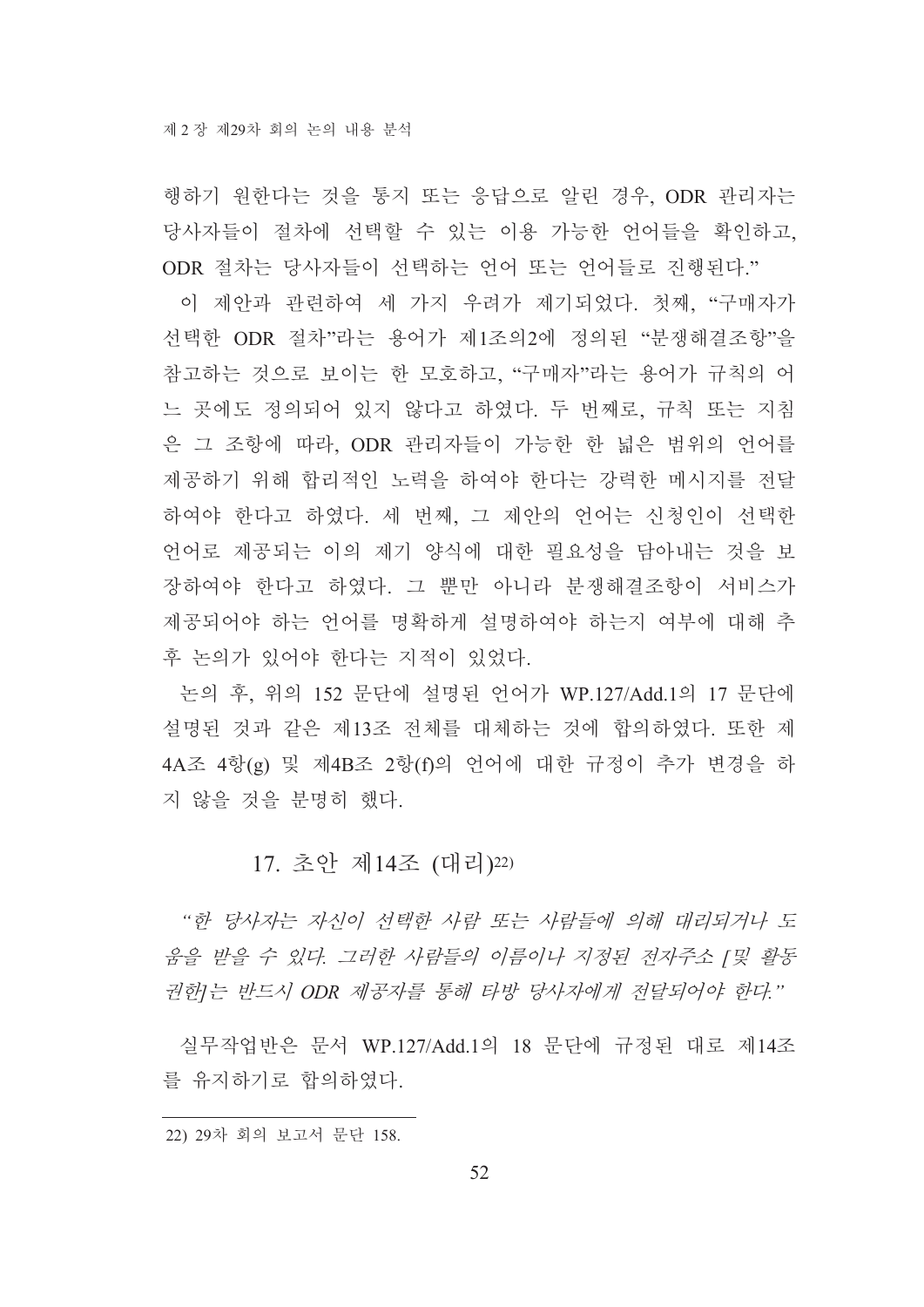## 18. 초안 제15조 (책임 배제)23)

"[고의에 의한 불법행위를 제외하고 당사자들은 주거법이 허락하는 모 든 한도 내에서, 이 규칙 하의 ODR 절차와 관련하여 작위 또는 부작위에 근거하여 ODR 제공자 및ㅋ 중립자에 대한 모든 청구를 포기한다.]"

ODR 관리자와 중립자와 관련하여 이렇게 책임을 포기하게 하는 것 은 그러한 주체들이 당사자가 되는 계약적 협의에서 두는 것이 제일 좋다는 이유에서 제15조를 삭제하자는 제안이 있었다. 이 규정은 2010년 UNCITRAL 중재법 제16조를 참고한 것인데, 이는 중재 절차 의 세 번째 관련 당사자들에 대한 책임배제에 대한 것이었다. 논의 후 제15조를 삭제하자는 데 합의하였다.

19. 초안 제16조 (비용)24)

"[중립자는 비용에 관한 어떤 [결정] [판정]도 내려서는 안 되고, 각 당사자가 자신의 비용을 부담하야 한다.]"

제16조를 유지하고 "판정" 대신 "결정"이라는 단어를 유지하자는 제 안이 있었고, 그 경우 규정은 다음과 같다. "중립자는 비용에 대한 어 떠한 결정도 하지 않으며 각 당사자는 자신의 비용을 부담한다." 이 제안이 받아들여졌다. 그리고 ODR 절차의 승자가 패자로부터 그 비 용을 회수받을 수 있게 하지 말아야 한다는 워칙에 대해 합의가 있었다.

한편 규칙이 ODR 관리자 또는 플랫폼에 의해 합리적으로 부과되는 수수료에 대한 필요를 혀재 다루지 않는 점이 문제라는 지적이 있었 다. 그래서 다음 회의에서 이 문제를 논의하기 위해 새로운 규정을 주비하기로 하였다.

<sup>23) 29</sup>차 회의 보고서 문단 159-160.

<sup>24) 29</sup>차 회의 보고서 문단 161-164.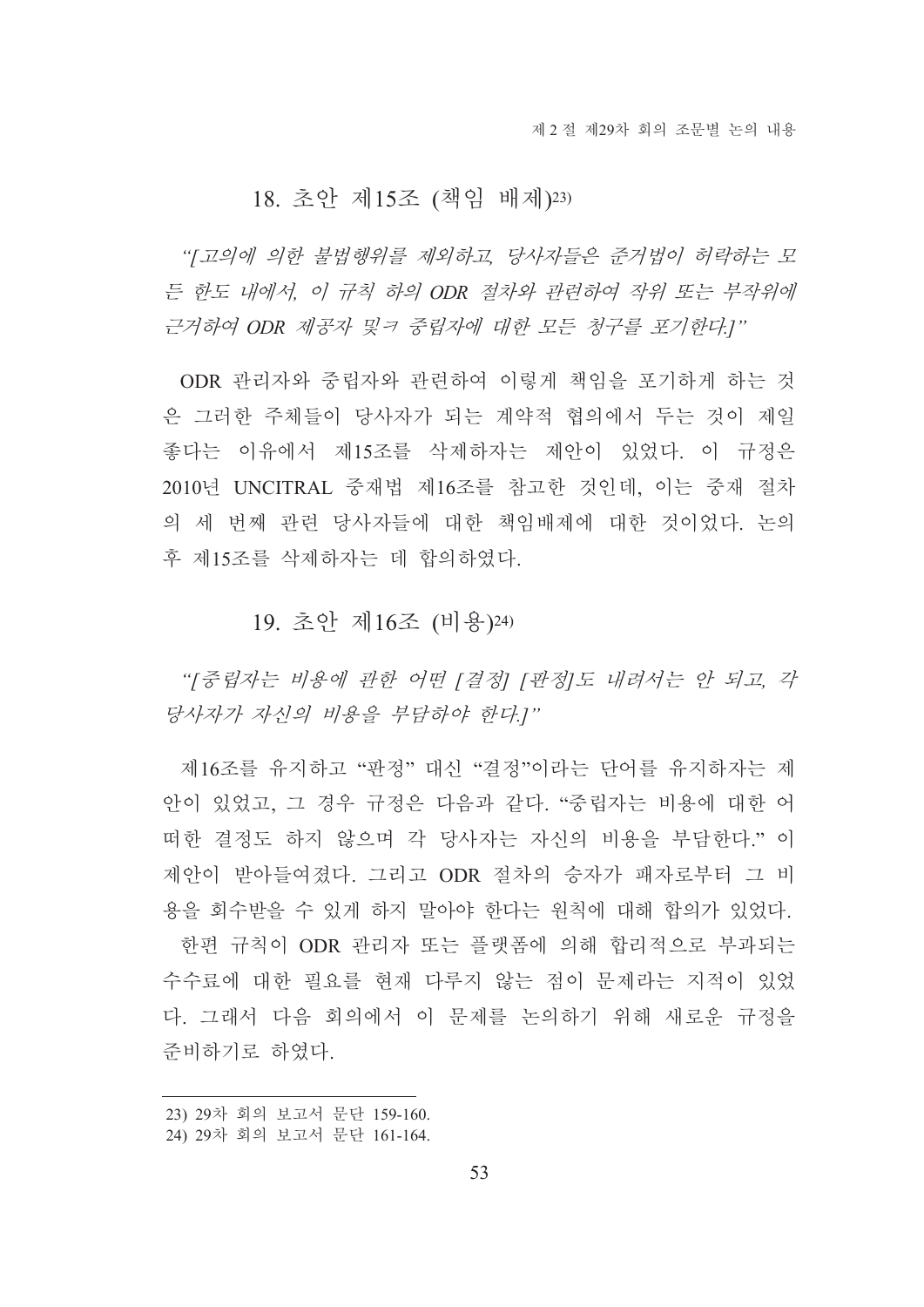# 제 3 절 확정된 Track II 절차규칙안25)

#### 서 문

"1. UNCITRAL의 온라인 분쟁해결 규칙(이하 "이 규칙")은 전자통신 수단을 이용한 국경을 넘는 소액 대량거래에서 발생하는 분쟁에서 사 용될 것을 예정하고 있다.

"2. 이 규칙은, [이 규칙에 부속서로 첨부되] 이 규칙의 일부를 구성 하는 다음의 문서들로 이루어진 온라인 분쟁해결 체제 online dispute resolution framework 와 함께 사용될 것을 예정하고 있다:

- [(a) 온라인 분쟁해결 플랫폼 platform / 관리자 administrator 들을 위 한 가이드라인과 최소요건:]
- [(b) 중립자 neutral 를 위한 가이드라인과 최소요건;]
- [(c) 분쟁해결을 위한 실체법적 워리들:]
- [(d) 국경 간 강재집행 방법:]
- $[\cdots]$ ;"

## 초안 제1조 (적용 범위)

"1. 이 규칙은 전자통신으로 체결된 상품 또는 서비스 계약의 당사 자가 그 거래와 관련되고 이 규칙의 범위에 포함되는 분쟁은 이 규칙 에 따라 해결할 것을 명시적으로 합의한 경우 적용되다.

"1의2. 1항에서 언급된 명시적 합의는 해당 거래와 관련되고 이 절 차의 적용 범위에 포함되는 분쟁은 이 규칙에 따라 ODR 절차에 의하 여 해결될 것 [그리고 이 규칙의 Track I이 적용되는지 또는 Track II

<sup>25)</sup> A/CN.9/WG.III/WP.130 - Online dispute resolution for cross-border electronic commerce transactions: draft procedural rules (Track II); A/CN.9/WG.III/WP.130/Add.1 -Online dispute resolution for cross-border electronic commerce transactions: draft procedural rules (Track II)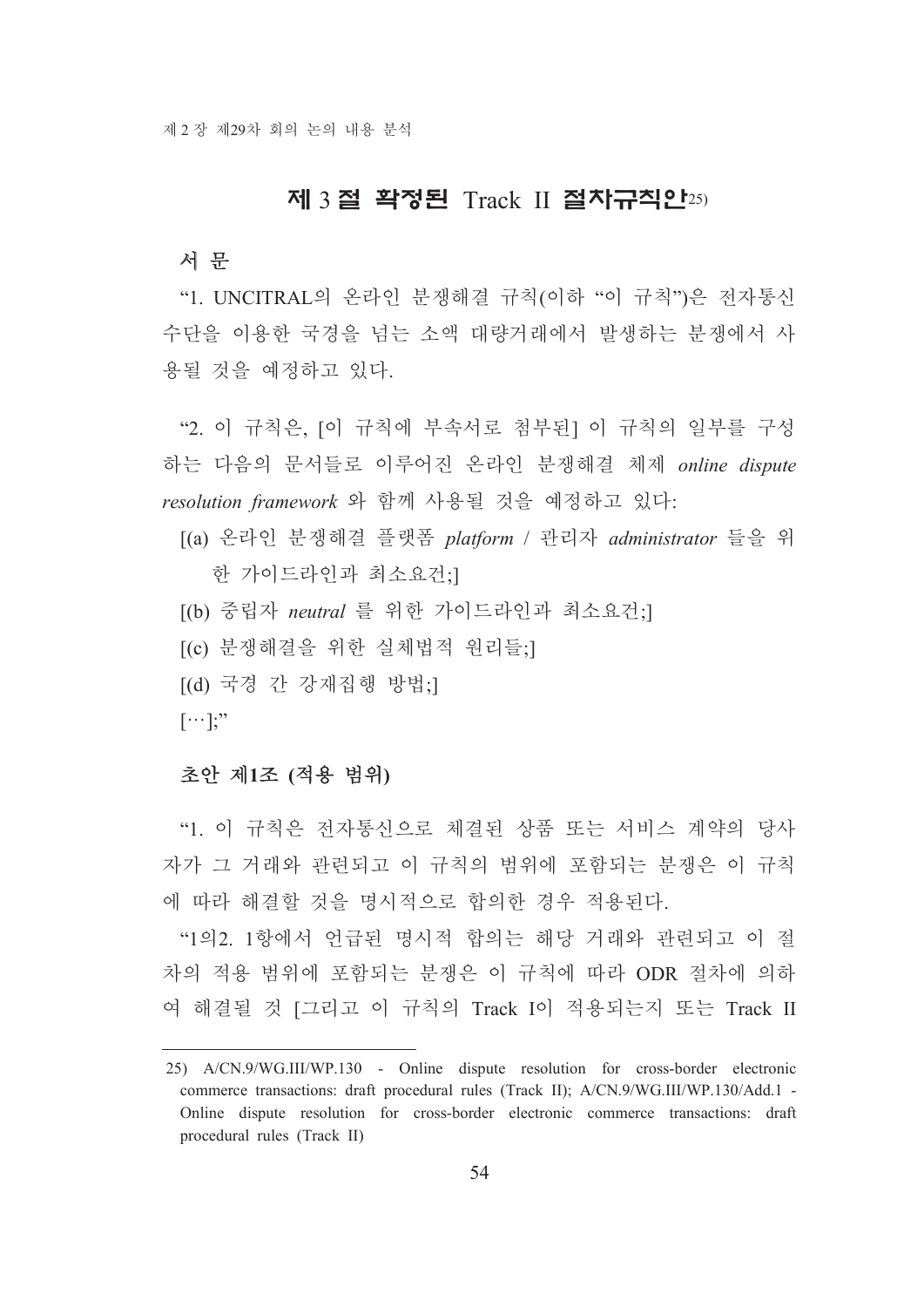가 적용되는지] 이라는 그 거래로부터 분리되고 독립된 합의와 평이 한 어어로써 공지되어야 하다." ("부쟁해결조항")

"2. 규칙은 다음 각 호의 청구권에만 적용된다:

- (a) 판매된 상품이나 제공된 서비스가 전혀 인도되지 않거나, 적시에 인도되지 않거나, 제대로 청구되거나 결제되지 않거나, 및/또는 거 래 당시에 합의한 대로 제공되지 않았을 경우; 또는
- (b) 제공된 상품 또는 서비스에 대한 완전한 지급이 수령되지 않은 경우.1

"3. 이 규칙은 이 규칙 중 어느 부분이라도 당사자들이 벗어날 수 없는 준거법 applicable law의 어느 규정과 충돌하여 그 규정이 우선되 는 경우를 제외하고는 ODR 절차를 규율하다."

#### 초안 제2조 (정의)

"이 규칙에서는:

#### **ODR**

"1. 'ODR'은 전자통신 및 기타 정보통신 기술에 의하여 촉진된 분 쟁해결 방법인 온라인 분쟁해결을 의미한다.

"2. 'ODR 관리자'는 이 규칙에 따라 ODR 절차를 관리하고 조정하 는 주체 [분쟁해결조항에서 특정함] 를 의미하며, 적절한 경우 ODR 프랫폼을 관리한다.

"3. 'ODR 플랫폼'은 이 규칙에 따라 통신을 생성, 전송, 수신, 저장, 교환 또는 처리하는 시스템을 의미한다.

당사자

"4. '신청인'은 통지를 발부함으로써 이 규칙 따라 ODR 절차를 개 시하는 당사자를 의미하다.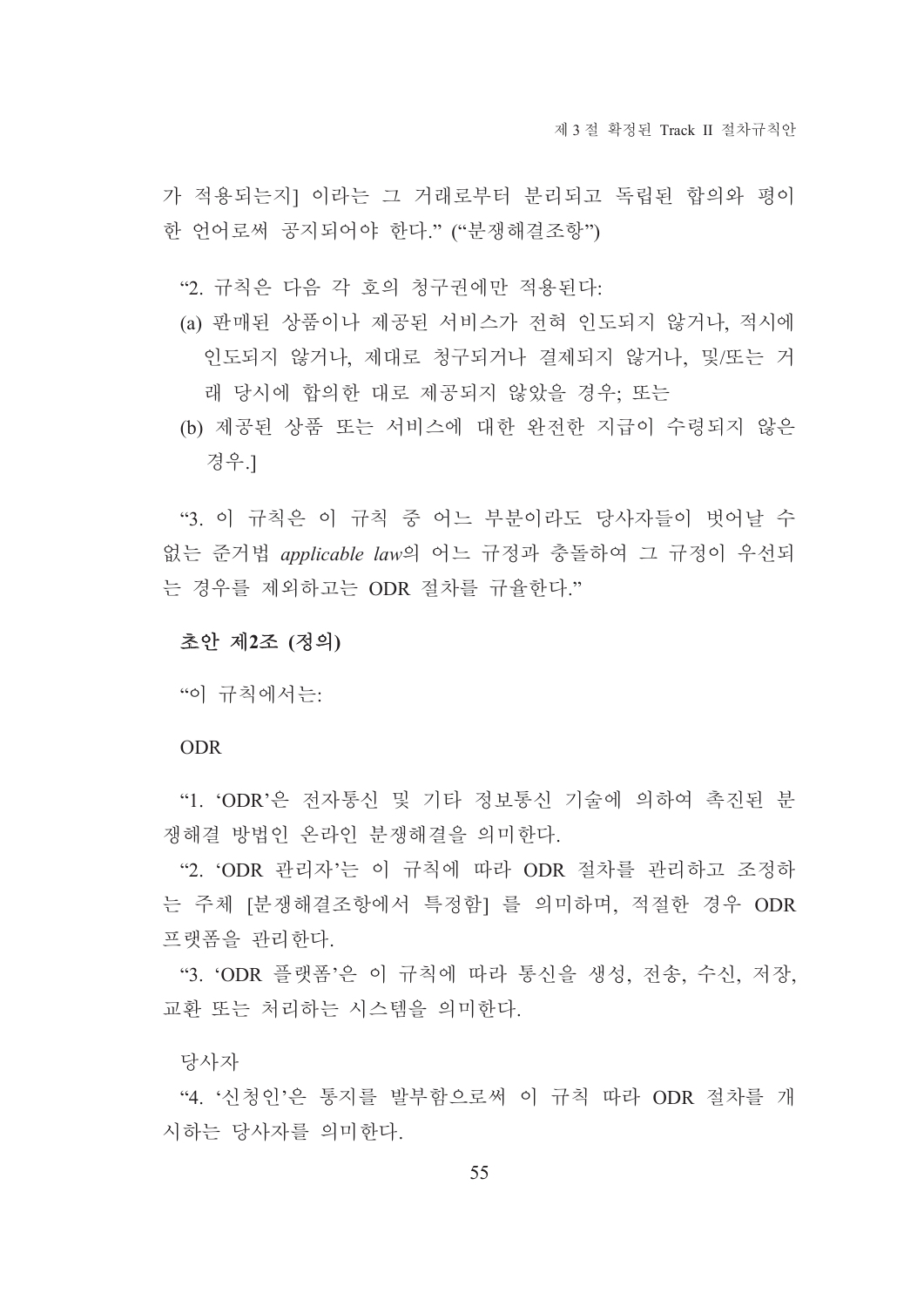"5. '피신청인'은 해당 통지가 전달된 당사자를 의미하다.

중립자

"6. '중립자'란 분쟁을 합의하거나 해결하도록 당사자들을 돕는 개 인을 의미하다.

통신

"7. '통신'이란 전자적, 자기적, 광학적 또는 유사한 수단에 의해 생 성되거나, 전송되거나, 수신되거나 또는 저장된 정보에 의해 이루어진 통신(진술 statement, 선언 declaration, 요구 demand, 통지 notice, 응답 response, 제출 submission, 통고 notification 또는 요청 request 을 포함 한다) 을 의미한다.

"8. '[지정된] 전자주소'란 그 절차에 관련된 통신을 교환하기 위한 정보 체계 또는 온라인 분쟁해결의 당사자에 의해 [지정된] 그것의 일 부분 portion을 의미한다.

#### 초안 제3조 (통신)

"1. ODR절차 과정 중의 모든 통신은 ODR 플랫폼을 통하여 ODR 관리자에게 전자적 수단을 통해서 전달되어야 한다. ODR 플랫폼의 전자 주소는 분쟁해결조항 규정에서 적시되어야 한다. 각 당사자는 [지정된] 전자주소를 [지정하여야 한다] [ODR 관리자에게 제공하여야 한다].

"2. 통신은, 제1항에 따라 ODR 관리자에게 통신이 이루어진 후, ODR 관리자가 제4항에 따라 당사자에게 통신이 이용할 수 있음을 통 지한 때에 수신된 것으로 보아야 한다. [전자통신의 수신시점은 수신 인이 지정한 전자주소에서 수신인에 의해 수신될 수 있을 때이다.]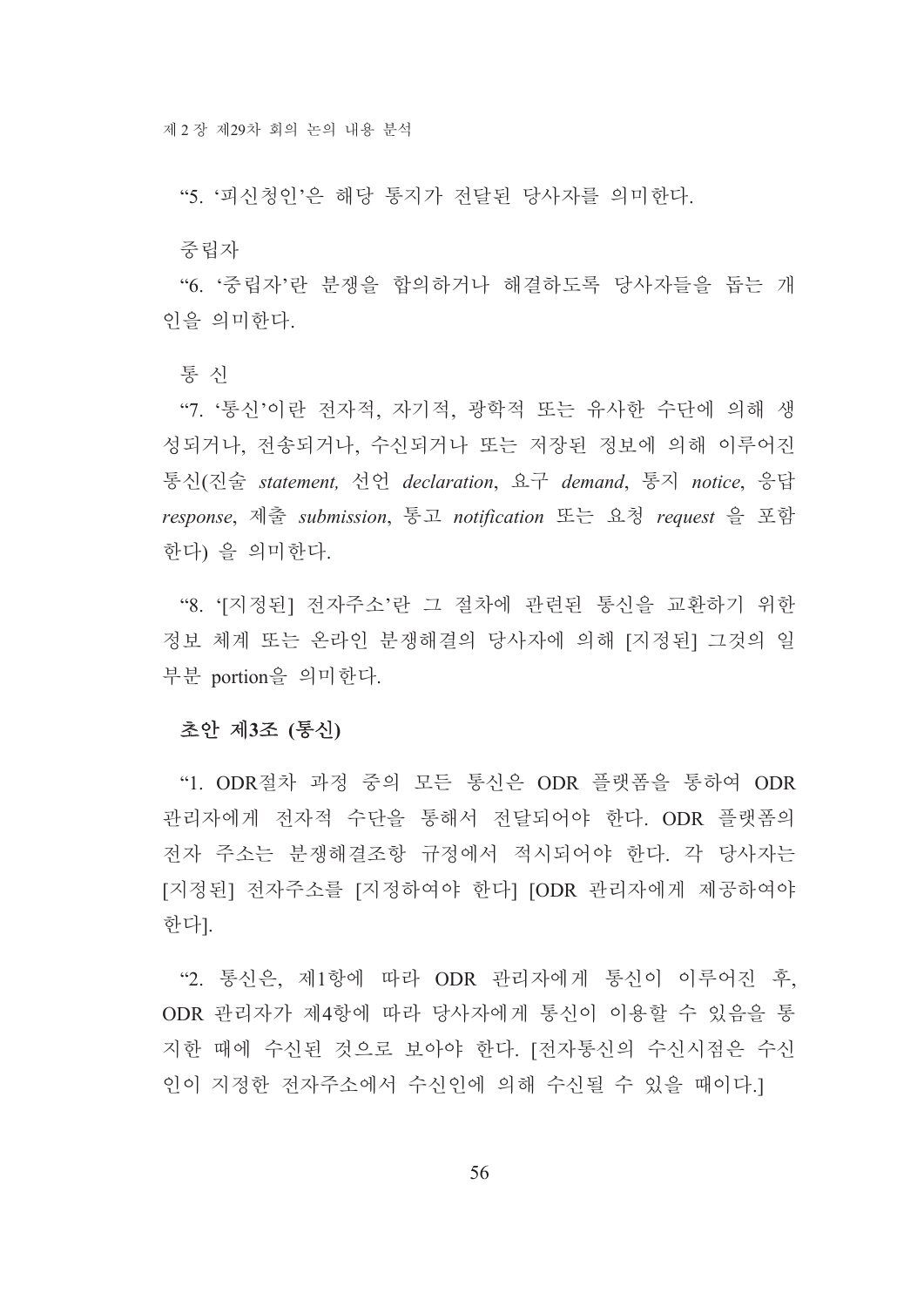"3. ODR 관리자는 당사자 또는 중립자의 통신을 수령했음을 즉시 확인하여야 한다.

"4. ODR 관리자는 ODR 플랫폼에서 그 당사자나 중립자에게 보내 통신이 이용가능함을 당사자나 중립자에게 즉시 통지하여야 하다.

"5. ODR 제공자는 모든 당사자 및 중립자에게 절차의 협상 단계의 종결 및 촉진된 합의 단계의 개시: 절차의 촉진된 합의 단계 만료: 관 련된 경우 절차의 권고 단계 개시를 즉시 통지해야 한다.

#### 초안 제4A조 (통지)

"1. 신청인은 제4항에 따라 통지를 ODR 관리자에게 전달해야 하다.

"2. ODR 관리자는 그 통지를 ODR 플랫폼에서 이용할 수 있음을 피신청인에게 즉시 통지하여야 하다.

"3. 제1항에 따라 ODR 관리자에게 통지가 전달된데 이어, ODR 관 리자가 당사자에게 제2항에 따라 ODR 플랫폼에서 통지가 이용할 수 있음을 통지한 때에는, ODR 절차는 개시된 것으로 간주한다.

"4. 통지는 다음의 사항을 포함해야 한다:

- "(a) 신청인 이름과 [지정된] 전자주소 그리고 ODR 절차에서 신청 인을 위하여 행위하도록 권한을 부여받은 그 대리인이 있는 경 우 그의 이름과 [지정된] 전자주소:
- "(b) 피신청인과 피신청인의 대리로 신청인이 알고 있는 경우 그의 의 이름과 [지정된] 전자 주소;
- "(c) 해당 신청이 있게 된 이유:
- "(d) 분쟁을 해결하기 위해 제안된 모든 해결책;
- "(e) 신청인의 위치 location;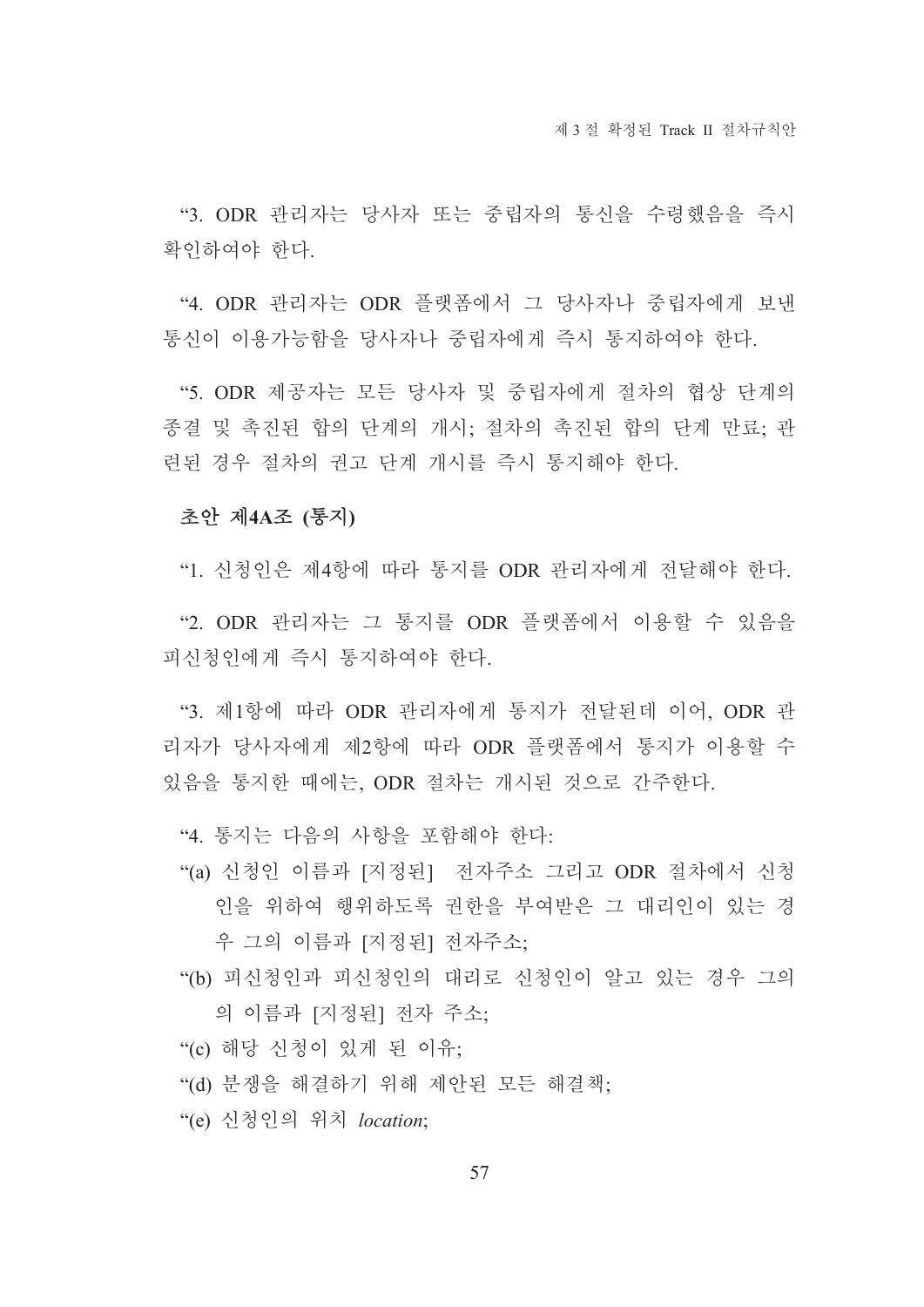"(f) 신청인이 선호하는 절차상 언어:

"(g) 신청인 및/또는 신청인의 대리인의 서명으로 다른 신분 증명과 인증 방법.

"5. 신청인은 통지 제출시 청구이유가 되는 정보를 포함하여 기타 관련 정보와 다른 법적 구제수단을 얻기 위한 것과 관련된 정보를 제 공할 수 있다.]"

#### 초안 제4B조 (응답)

"1. 피신청인은 ODR 플랫폼에서 통지를 이용할 수 있음을 통보받은 날로부터 [7]역일 이내에 제2항에 따라 ODR 관리자에게 통지에 대한 응답을 통지하여야 한다.

"2. 응답은 다음의 사항을 포함하여야 한다:

- "(a) 피신청인의 이름과 [지정된] 전자 주소 그리고 ODR 절차 내에 서 피신청인을 위하여 행동하도록 허가받은 대리인이 있다면 그 의 이름과 [지정된] 전자주소:
- "(b) 해당 신청의 근거에 대한 응답
- "(c) 분쟁을 해결하기 위해 제안된 모든 해결책;
- "(d) 피신청인의 위치 location

"(e) 신청인이 위 제4A조 제4항(g)에 따라 제시한 절차의 언어에 동 의하는지, 또는 선호하는 다른 절차의 언어가 있는지 여부;

"(f) 신청인 및/또는 신청인의 대리인의 서명으로 다른 신분 증명과 이증 방법·

3. 피신청인은 응답 제출시 응답의 근거가 되는 정보를 포함하여 기 타 관련 정보와 다른 법적 구제수단을 얻기 위한 것과 관련된 정보를 제공할 수 있다.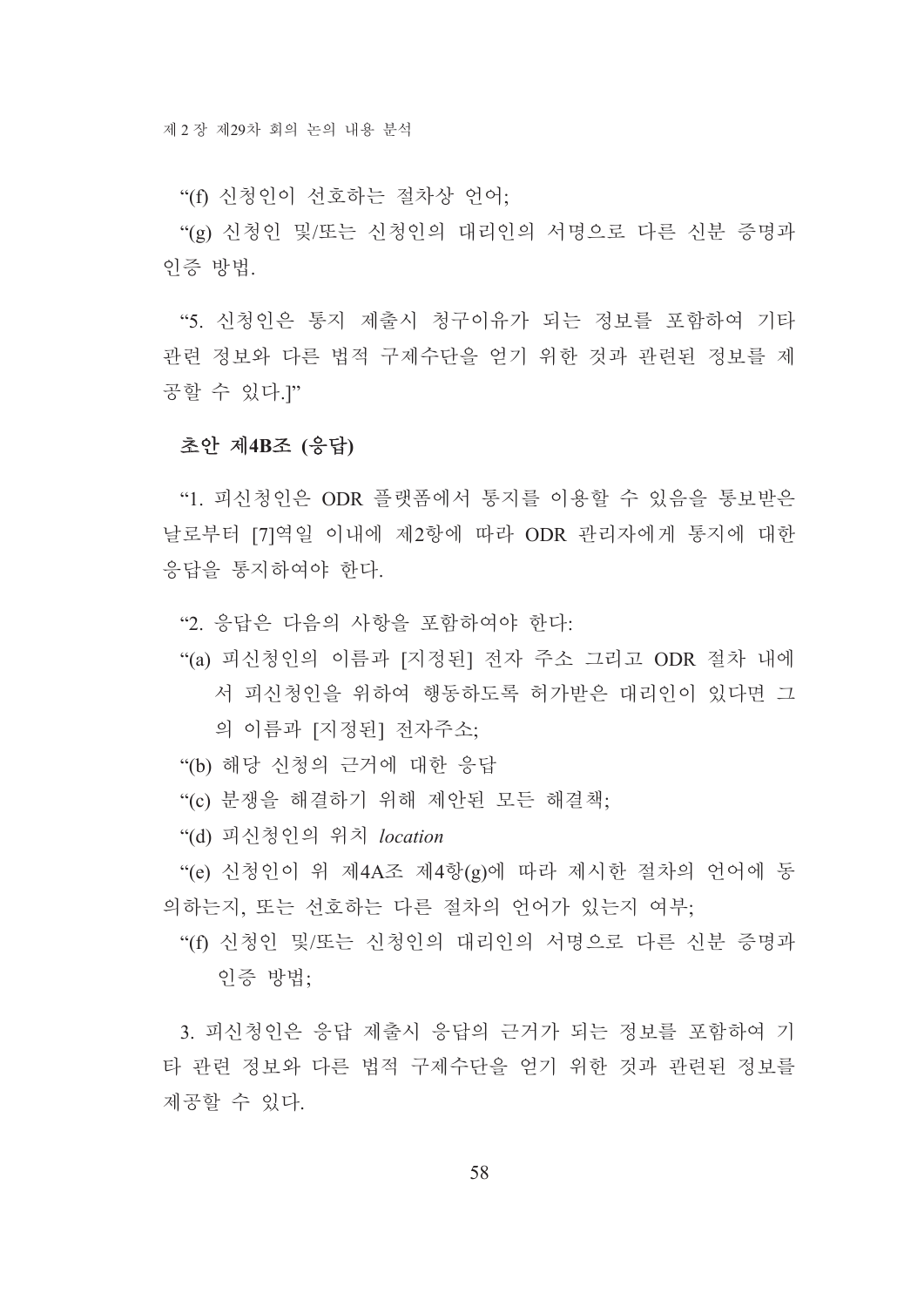#### 초안 제4C조 (반대신청)

"1. ODR 통지에 대한 응답은 반대신청이 이 규칙의 범위 내에 있고 신청인의 신청과 같은 거래에서 발생한 경우에는 하나 이상의 반대신 청을 포함할 수 있다. 반대 신청은 제4A조 제4항 (c) 및 (d)에 있는 정보를 포함해야 하다.

"2. 신청인은 ODR 플랫폼에 응답과 반대신청이 종재함을 통지받은 후 [7]역일 내에 반대신청에 응답할 수 있다. 반대신청에 대한 응답은 제4조 제4(b) 및 (c)항에 있는 정보를 포함해야 한다.]"

#### 초안 제5조 (협상)

협상의 개시

"1. 응답에 반대청구가 없다면, 협상 단계는 ODR 관리자에 대한 응답 의 통지와 신청인에게 그것을 통보한 때 개시된다. 만일 응답에 반대 청구가 포함되어 있으면, 협상 단계는 그 반대청구에 대한 신청인의 응답의 통지 및 피신청인에게 그것을 통보한 때 또는 제4C조 제(2)항에 규정된 응답기간의 만료 후 중 빠른 때에 개시된다.

2. 절차상 협상 단계는 ODR 플랫폼에서 양 당사자 사이의 협상으 로 구성된다.

촉진된 합의 단계의 개시

"3. 만일 피신청인이 제4B조 제3항의 형식에 따라 ODR 절차 개시 7역일 이내에 ODR 관리자에게 응답을 전달하지 않거나, 일방 또는 양 당사자가 촉진된 합의로 나아가고자 하는 경우 또는 한 당사자가 협상단계에서 해결하지 않고자 한다면, ODR 절차의 촉진된 합의 단 계는 즉시 개시되어야 한다.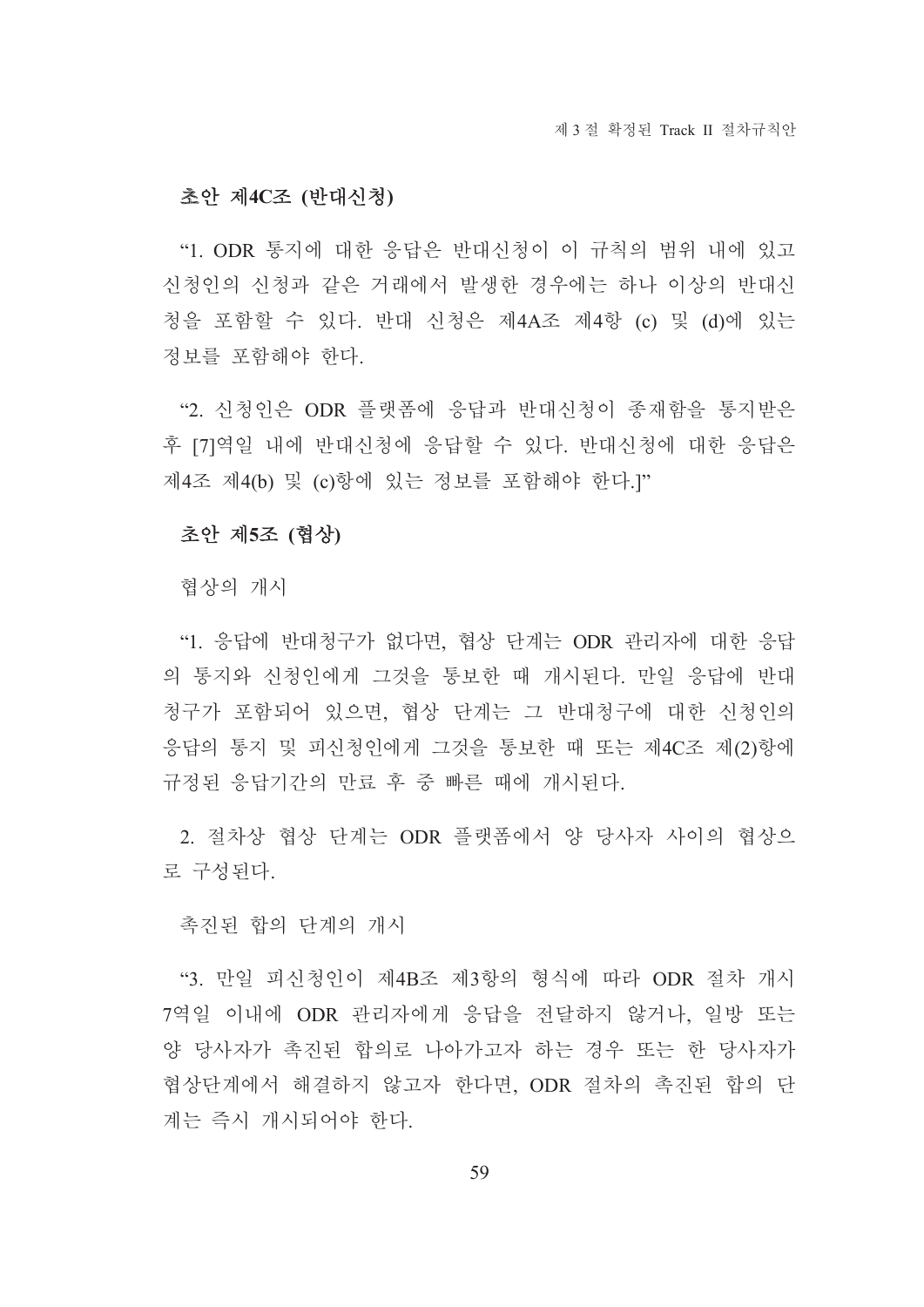"4. 만일 당사자들이 절차의 협상단계 개시 후 10역일 이내에 협상 을 통해 그들의 분쟁을 해결하지 않으면, ODR 절차의 촉진된 합의단 계는 즉시 개시되어야 한다.

기간의 여장

"5. 당사자들은 1회에 한하여 해결를 위한 시한 연장에 동의할 수 있다. 그러나 10역일 이상 연장할 수는 없다.

#### 초안 제6조 (촉진된 합의)

"1. ODR 절차의 촉진된 합의 단계의 개시와 더불어. ODR 관리자는 신속하게 제9조에 따라 중립자를 임명하고 (i) 제9조(1)에 따라 당사 자에게 그 임명 [ 그리고 (ii) 제3조에 따른 촉진된 협상 단계의 만료 시한] 을 통지하여야 한다."

"2. 임명 후 중립자는 해결을 위한 합의에 이르기 위하여 당사자와 통시하여야 하다"

"3. 만일 당사자들이 제9조(1)에 따라 중립자의 임명 통보를 받은 날로부터 10역일 내에 자신들의 분쟁을 촉진된 합의로 해결하지 못하 면("촉진된 합의 단계의 만료"), 절차의 마지막 단계가 제7조에 따라 개시된다(중립자에 의한 권고).

#### 초안 제7조 (중립자의 권고)

"1. 촉진된 합의 단계가 만료된 때, 중립자는 당사자들에게 최종 통 지가 이루어져야 하는 기일의 통지에 착수하여야 한다. 해당 기일은 촉진된 합의 단계가 만료된 때부터 10역일을 초과할 수 없다.

"2 각 당사자는 자신의 청구 또는 방어를 위한 사실의 증명 책임을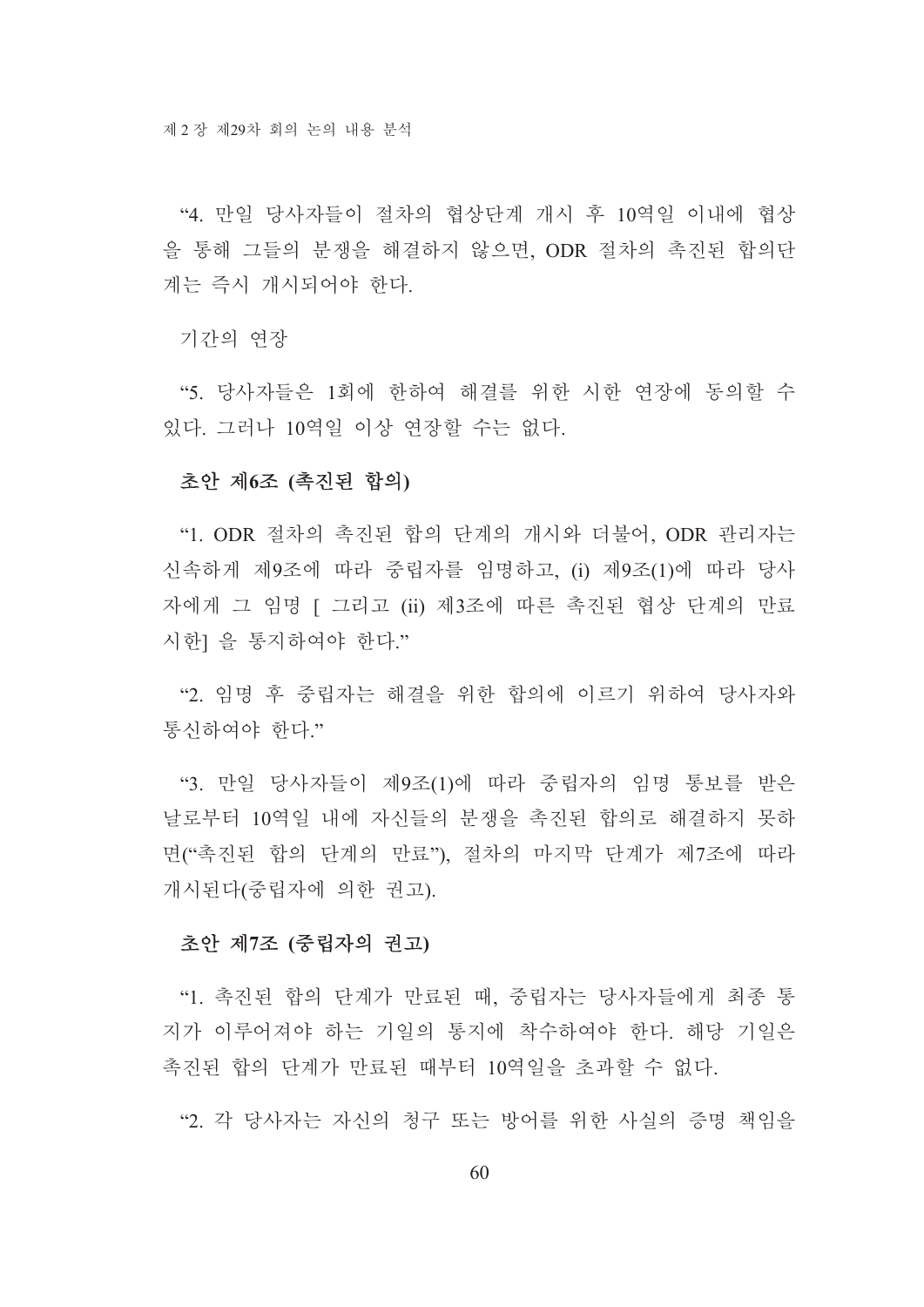진다. 중립자는 사실과계에 따라 예외적으로 그러한 증명책임을 전화 할 수 있는 재량권을 가진다.

"3. 중립자는 촉진된 합의 단계 만료 후 15역일 내에 당사자가 제출 한 정보를 기반으로 분쟁을 검토하고, 합의의 내용을 염두에 두고 분 쟁 해결에 관한 권고를 하여야 한다. ODR 관리자는 해당 권고를 각 당사자들에게 통지하여야 하고 그 권고는 ODR 플랫폼에 기록되어야 하다

옵션 1

"4. 그 권고는 당사자들이 별도로 동의하지 않는 한 이들을 구속하 지 않는다. [그러나 당사자들은 권고에 따르기를 권장하며, ODR 관리 자는 트러스트 마크의 사용 내지 해당 권고의 준수를 확인하는 기타 방안을 소개할 수 있다."

옵션 2

"4. 그 권고는 당사자들이 별도로 동의하지 않는 한 이들을 구속하 지 않는다. 그러나 일방 또는 양 당사자는 권고에 따를 것을 약속할 수 있다. ODR 관리자는 권고를 준수할 것을 권장하기 위한 장치를 소개할 수 있다."

#### 초안 제8조 (분쟁해결)

"ODR 절차 중 그 어떤 단계에서라도 분쟁해결에 이르게 되면, 분쟁 해결의 내용은 ODR 플랫폼에 기록되어야 하고, 그 시점에 ODR 절차 는 자동적으로 종료하다."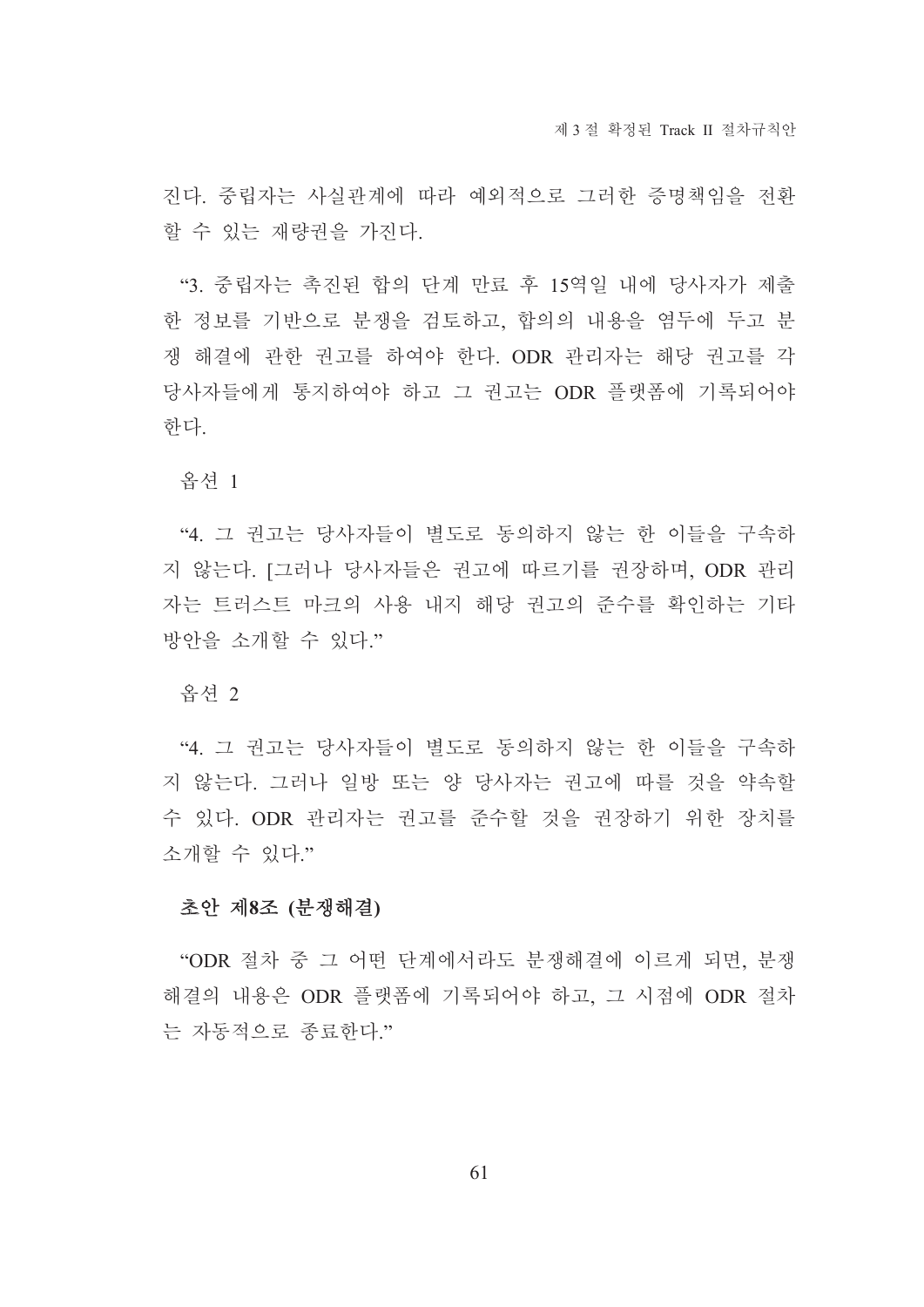## 초안 제9조 (중립자의 지명)

"1. ODR 관리자는 촉진된 합의단계의 개시와 더불어 중립자를 즉시 임명하여야 한다. 중립자의 임명 시, ODR 관리자는 각 당사자들에게 중립자의 성명과 기타 관련 있거나 중립자와 관련된 신상 정보를 통 보하여야 한다.

"2. 중립자는 지명을 수락함으로써 열심히 효과적으로 그리고 이 규 칙의 시간 제한에 따라 ODR 절차를 집행하는데 필요한 시간을 들일 수 있음을 확인한다.

"3. 중립자는 임명 수락 시 자신의 불편부당성과 독립성을 선언하여 야 한다. 중립자는 임명시부터 ODR 절차 동안, 자신의 불편부당성과 독립성에 정당한 의심이 생길만한 상황을 ODR 관리자에게 지체없이 밝혀야 한다. ODR 관리자는 각 당사자에게 이러한 정보를 즉시 통지 여야 한다.

중립자 임명에 대한 반대

"4. 당사자 일방은 중립자의 (i) 임명 통지를 받은 날로부터 [2]역일 이내에 그 사유를 제시하지 않고 중립자의 임명에 반대할 수 있고; 또는 (ii) 중립자의 불편부당성이나 독립성에 정당한 의심을 불러일으 킬 경우 사실이나 문제를 알게 된 날로부터 2역일 이내에 그러한 의 심을 일으킨 사실이나 문제를 기재하여 ODR 절차 중 언제라도 중립 자의 임명에 반대할 수 있다.

"5. 한 당사자가 위 제4항 (i)에 따라 중립자의 임명을 반대한 경우. 그 중립자는 자동으로 결격이 되고, ODR 관리자에 의해 다른 이로 교체된다. 각 당사자는 임명 통보 후 중립자에 대한 임명 통지에 최 대 [3]번의 반대를 할 수 있고, 그 후에 ODR 관리자의 중립자 임명은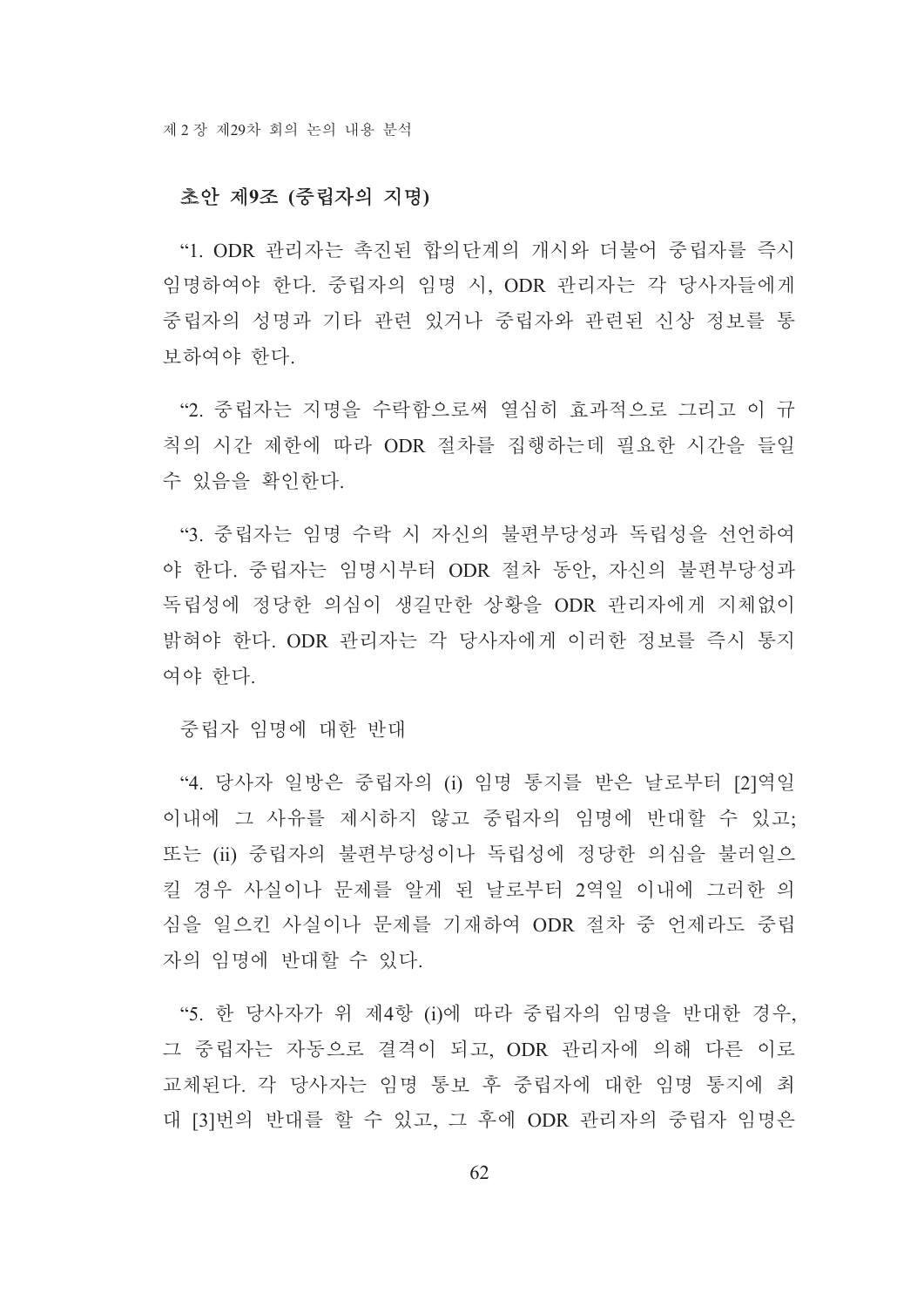최종적이나 제4항 (ii)의 경우에는 그러하지 아니한다. 그렇지 않고 임 명 통보 후 2일 이내에 중립자의 임명에 대한 어떤 반대도 없으면, 그 지명이 최종적이며 다만 제4조 (ii)의 경우는 그러하지 아니한다."

"6. 한 당사자가 위 제4조 (ii)에 따라 중립자의 임명에 반대하면, ODR 관리자는 [3]역일 이내에 해당 중립자를 교체할지에 대해 결정 하여야 한다."

"7. 중립자의 선임에 제4조 (i) 및 (ii) 등에 근거하여 양 당사자 모 두 반대하는 경우, 비록 수차례 그러하더라도, 중립자는 자동적으로 자격을 잃고, ODR 관리자에 의하여 다른 중립자가 임명되는데 이는 양 당사자가 이의를 제기한 수와 무관하다.

정보 제공에 대한 반대

"8. 일방의 당사자는 협상 단계에서 생성된 정보를 ODR 관리자가 중립자에게 제공하는 것에 대해 임명 통보를 받은 날로부터 3역일 내 에 이의를 제기할 수 있다. 3일의 기간이 만료되고 어떠한 이의제기 도 없다면. ODR 관리자는 ODR 플랫폼에 있는 모든 정보를 중립자에 게 제공하여야 한다.

중립자의 수

"9. 중립자는 한 명으로 한다."

### 초안 제10조 (중립자의 사임 내지 교체)

"중립자가 절차 도중에 스스로 사임하거나 또는 교체되어야 하는 경우, ODR 관리자는 ODR 플랫폼을 통해서 제9조에 따라 그를 대신 할 새로운 중립자를 임명하여야 한다. ODR 절차는 교체된 중립자가 자신의 기능 수행을 중지한 단계에서부터 다시 시작되어야 한다."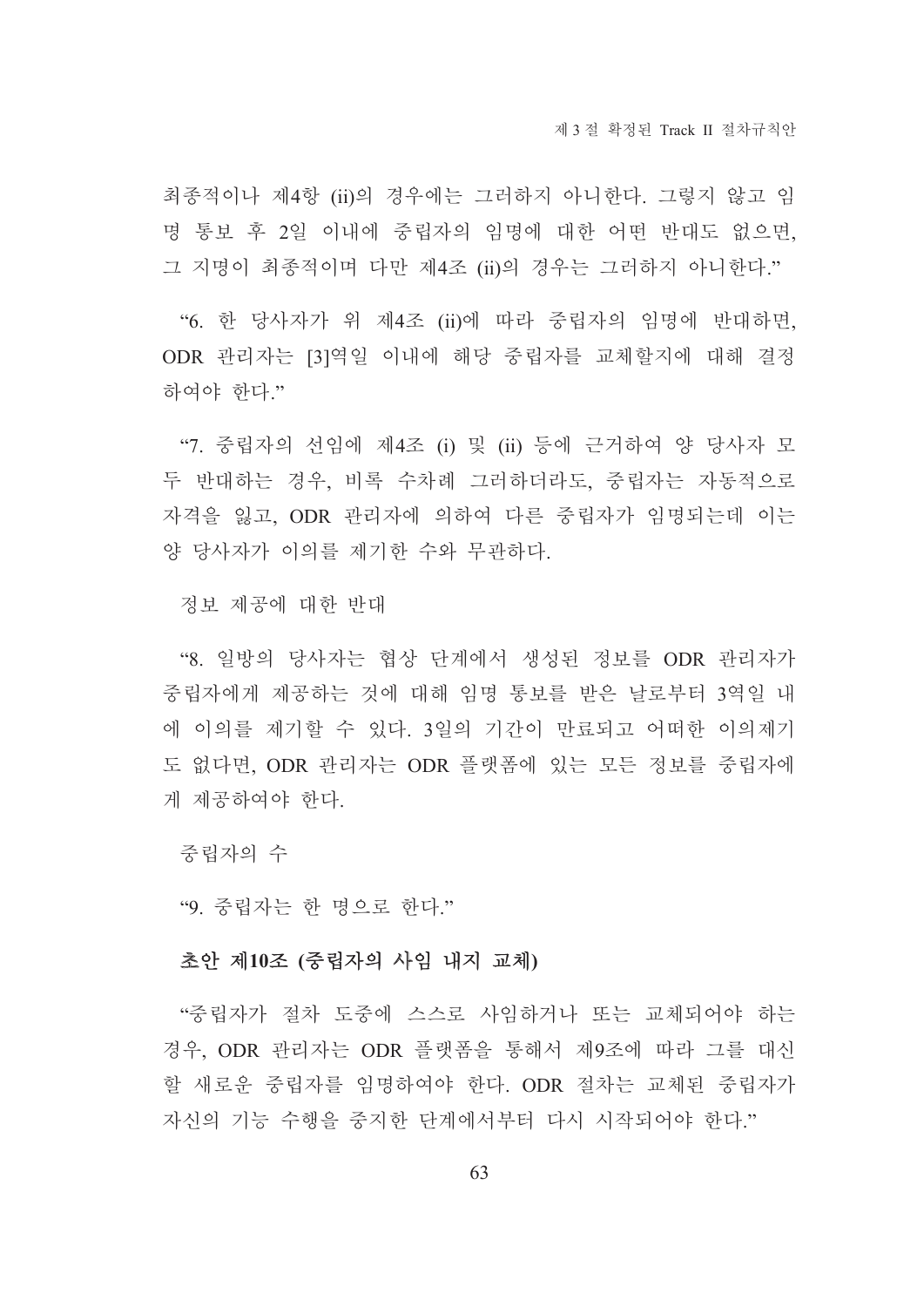## 초안 제11조 (중립자의 권한)

"1. 이 규칙에서 정한 것 이외에 중립자는 그가 적절하다고 생각하 는 방법에 따라 ODR 절차를 수행할 수 있다.

"1의2 이 규칙에 따라 자신의 기능을 수행하는 중립자는 불필요한 지연과 비용 소모를 피하며 분쟁해결에 공정하고 효율적인 절차를 제 공할 수 있도록 ODR 절차를 수행하여야 한다. 이를 수행하면서, 중립 자는 언제나 완전히 독립적이고 불편부당하여야 하며, 양 당사자를 공평하게 대하여야 한다.

"2. 제9조 제8항에 따른 이의제기가 있는 경우 외에, 중립자는 ODR 절차 동안 이루어진 모든 통신을 기반으로 하여 ODR 절차를 수행하 여야 한다

"3. 절차 진행 중 언제라도 중립자는 (중립자가 정하는 비용 및 기타 조건에 따라서) 당사자들에게 자신이 결정하는 기간 내에 추가적인 정 보, 서류, 제출물 기타 증거의 제공을 요청하거나 허용할 수 있다.

"4. 중립자는 필요하다고 생각하는 사항을 규명한 후 이 규칙에 규 정된 시한을 연장할 수 있다."

#### 초안 제12조 (시한)

"ODR 관리자 또는 관련이 있는 경우 중립자는 절차 진행 중에 관 려되 시하을 당사자들에게 통지하여야 하다."

#### 초안 제13조 (분쟁해결조항)

"ODR 플랫폼 또는 ODR 관리자는 분쟁해결조항에서 명시되어야 하다"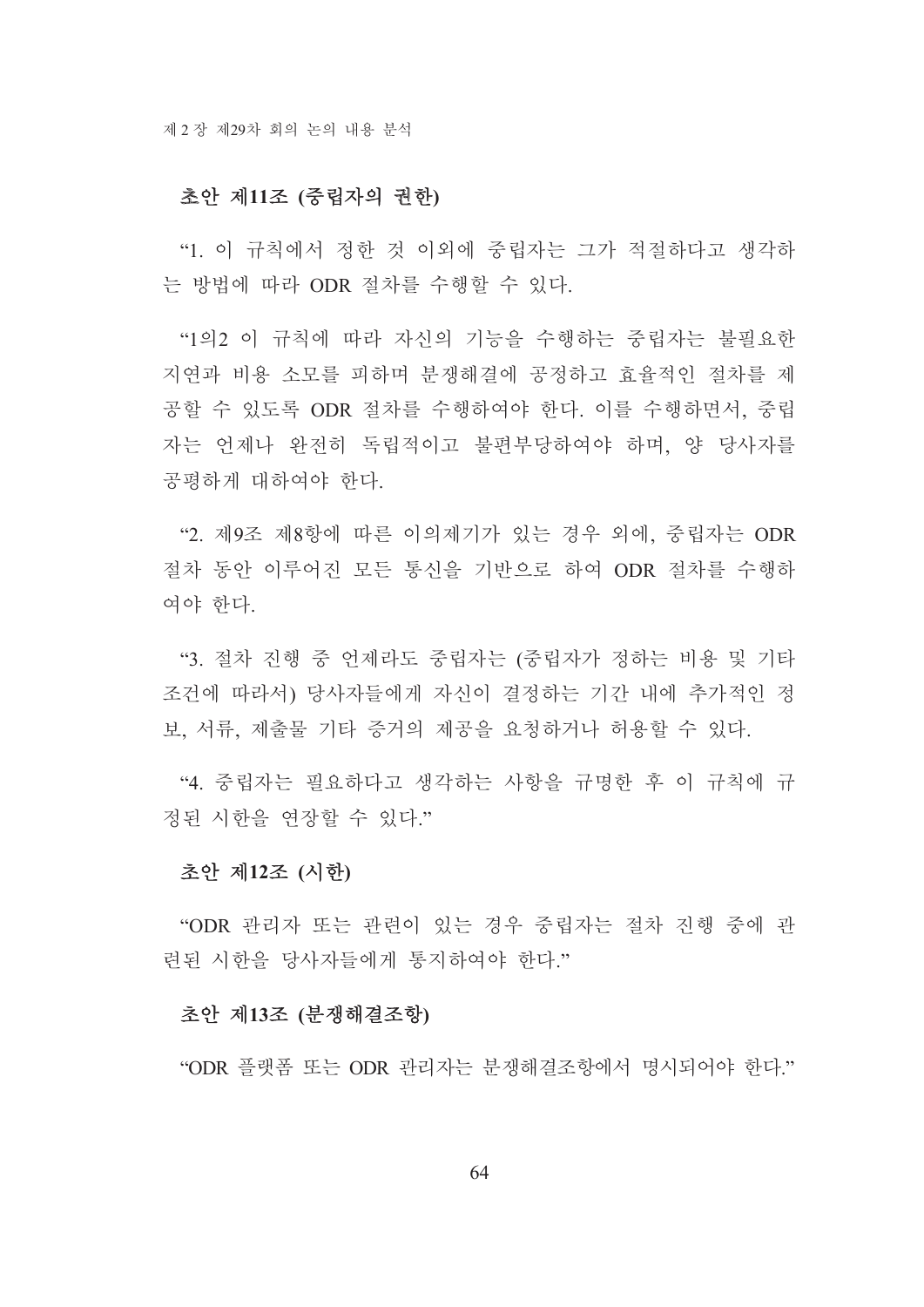### 초안 제15조 (절차상 언어)

"ODR 절차는 [제1조 제(1)항에서 이 절차에 따라 분쟁을 ODR에 따 라 처리하도록 하는 합의의] [구매자가 수락한 ODR 절차를 위한 청 약의] 언어로 진행되어야 한다. 일방 당사자가 통지나 응답에서 다른 언어로 진행하기를 원한다고 밝힌 경우에는 ODR 관리자는 당사자가 절차를 위하여 선택할 수 있는 이용 가능한 언어가 무엇인지 적시하 고 ODR 절차는 당사자가 선택한 언어로 진행되어야 한다.

#### 초안 제14조 (대리)

"한 당사자는 자신이 선택한 사람 또는 사람들에 의해 대리되거나 도움을 받을 수 있다. 그러한 사람들의 이름이나 지정된 전자주소 [및 활동권한]는 반드시 ODR 관리자를 통해 타방 당사자에게 전달되어야 하다"

#### 초안 제16조 (비용 costs)

"중립자는 비용에 관한 어떤 결정도 내려서는 안 되고, 각 당사자가 자신의 비용을 부담하야 한다."

#### 초안 제17조 (ODR 절차 비용 fees)

"ODR 절차 비용은 그 액수가 합리적이어야 하고 절차에 앞서 당사 자들에게 알려야 한다."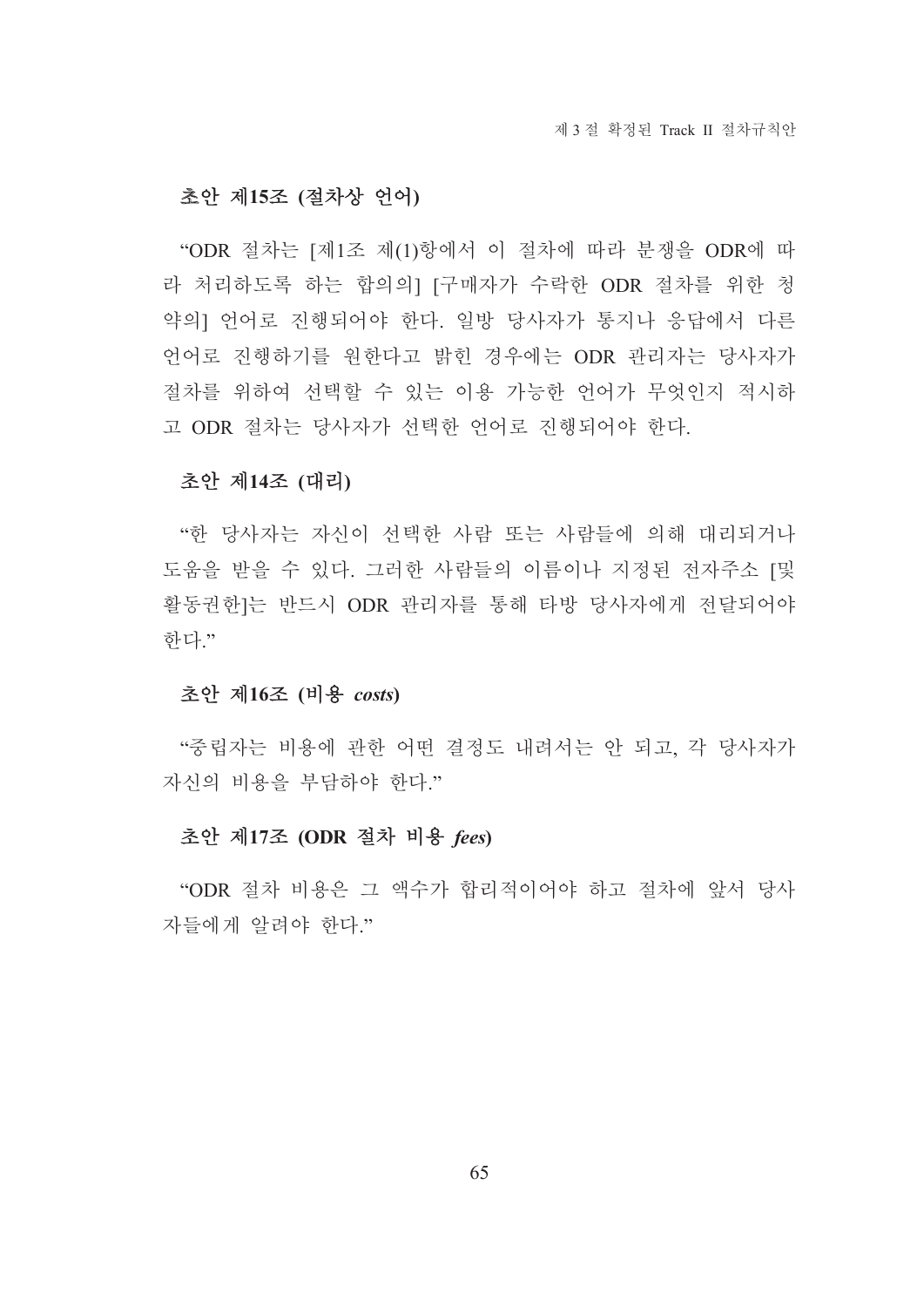# 제 4절 Track II 절차규칙안의 주요 쟁점

1. ODR 제공자, ODR 플랫폼 및 ODR 관리자26)

실무작업반은 현재의 온라인 분쟁해결의 특징과, ODR 제공자와 ODR 플랫폼 간의 규칙 초안에서의 차이가 ODR 실무가 미래에 어떻 게 바뀔지를 반영했는지 검토했다. 세 가지 제안이 있었는데 첫째 제 안은 "ODR 관리자"라는 용어로 그 개념을 집중시키는 것이 ODR 체 계의 발전과 관련하여 유연성을 부여하는 것과 더불어 현재의 실무를 가장 잘 담아낸다는 설명이었다.

둘째 제안은 관리자와 플랫폼 모두를 정의하여 사용하자는 것이었 고, 이는 모든 규칙에서의 모든 통신이 플랫폼을 통해 이루어졌다는 것을 보장하기 위함이었다.

셋째 제안은 서로 다른 기관의 기초적인 책임 및 행위가 이 규칙의 이용자들에게 투명하여야 한다는 것에 근거하여 "ODR 플랫폼"과 "ODR 제공자"에 대한 서로 다른 정의를 두어야 한다고 하였다. 이에 대하여 그러한 방법으로 용어들을 분산시키는 것은 기술적인 발전을 수용할 수 있는 단일하고 유연한 용어보다 기술적으로 덜 중립적이라 고 여겨졌다. 또한 궁극적으로 서비스를 제공할 책임이 있는 "ODR 관리자"를 정의한다고 하지만 후속 기능에서와 같이 그 관리자가 하 는 것을 모두 정의할 필요가 없다는 의견도 있었다.

투명성과 관련하여, 그 개념이 소비자들을 포함한 분쟁에서 중요했 으나, 실무에서는 제공자 또는 플랫폼의 기능과 관련이 없었다는 의 견이 있었다. 그와 관련하여 투명성이 중요하다고 했는데, 이는 즉 (i) 분쟁이 어떻게 해결되는지와 누가 그 분쟁을 해결하는지에 관한 분쟁 의 발단에서의 확실한 인지, 그리고 (ii) 그 분쟁의 결과의 특징(예를 들어 법적 구속력이 있거나 또는 그 외의 것)이었다.

26) 29차 회의 보고서 문단 16-22.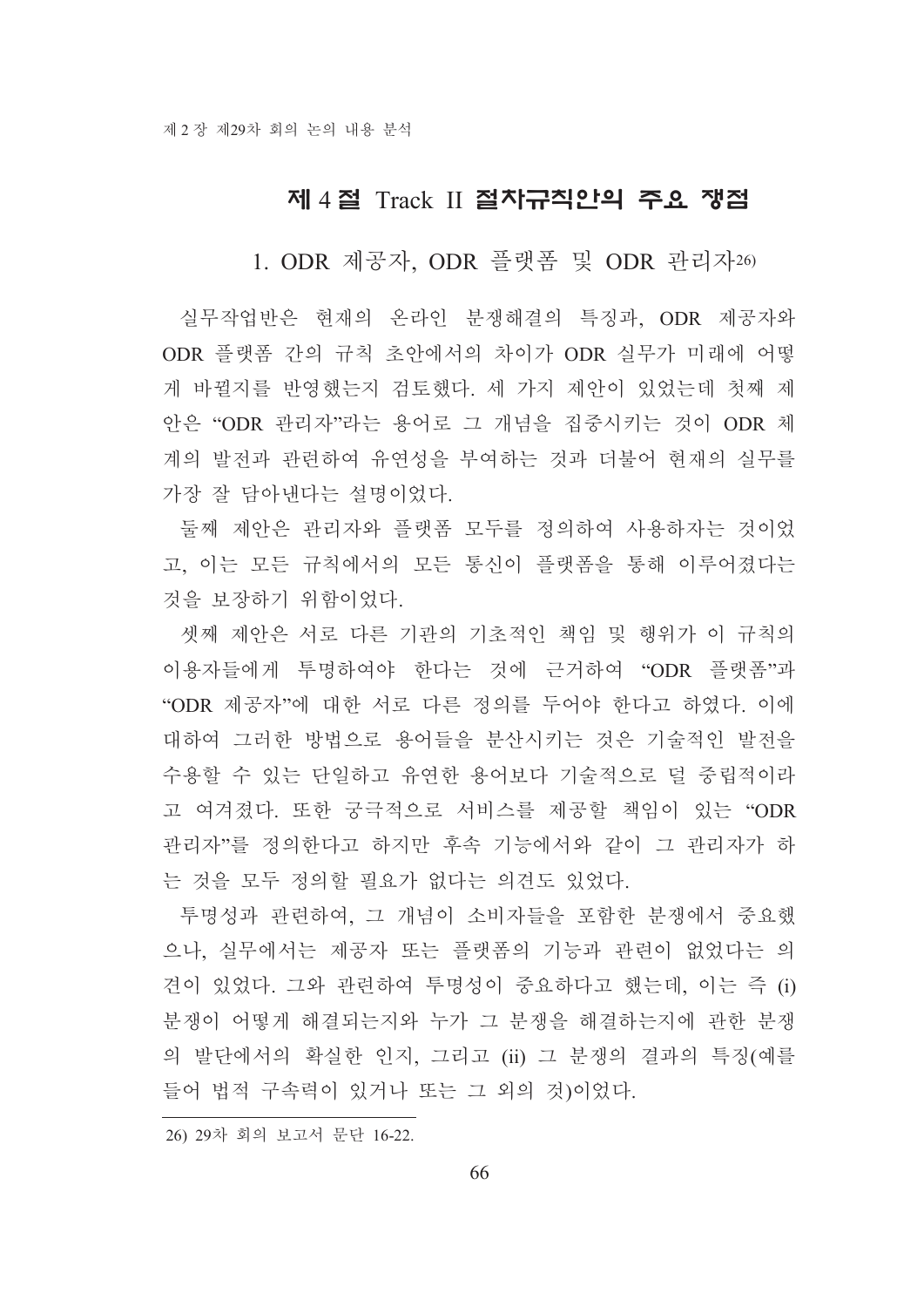규칙이 기술적으로 중립적인 접근법을 보유했다는 것을 보장하도록 하는 제안을 위해 규칙이 기술적인 방법론을 정의할 때 지나치게 규 범적이지 않아야 한다. 그뿐만 아니라, 실무에서는 "ODR 플랫폼" 및 "ODR 제공자"라는 용어가 온라인 분쟁해결 분야에서 사용되지 않고 그 용어들에 대한 명확하고 분명한 정의를 제공하는 것이 어렵다. 실 무작업반은 기본적으로 ODR 관리자라는 개념을 사용하기로 하고 이 개념을 중심으로 하여 규칙 초안을 성안하기로 하였다.

## 2. 실행력 확보

Track II의 가장 큰 약점은 제3자의 권고에 어떻게 실행력을 부여할 것인가 하는 점이다. Track II의 마지막 단계에서 제3자의 권고는 기 판력도 없고 집행력도 없다. 그 권고를 사법적으로 이행하게 할 수 없기 때문에 두 가지 문제가 남는다.

하나는 사건이 완전히 끝난 것이 아니기 때문에 사법절차로 이행할 가능성이 있어서 ODR에서 종국적인 해결을 기대하는 판매자에게는 충분한 보호수단이 되지 않는 점이다. 특히 미국의 판매자들은 소비 자 집단소송을 걱정하는데 ODR을 통해 이를 해결하려는 길이 막힌 것이다.

다른 하나는 권고 또는 결정에 집행력이 없기 때문에 소비자 보호 가 충분히 되지 않고 그래서 소비자들의 이용이 적을 것이라는 우려 이다. 이 문제를 해결하기 위해서 Track II의 지지자들은 사법적 집행 력이 아닌 시장에서의 압력을 통한 사실상의 집행력을 기대하고 그 점을 절차규칙에 두려고 한다. 실행력의 확보가 Track II의 성패를 결 정할 요소인데 판매자들이 얼마나 적극적으로 권고에 따르게 하는가 가 관건이다.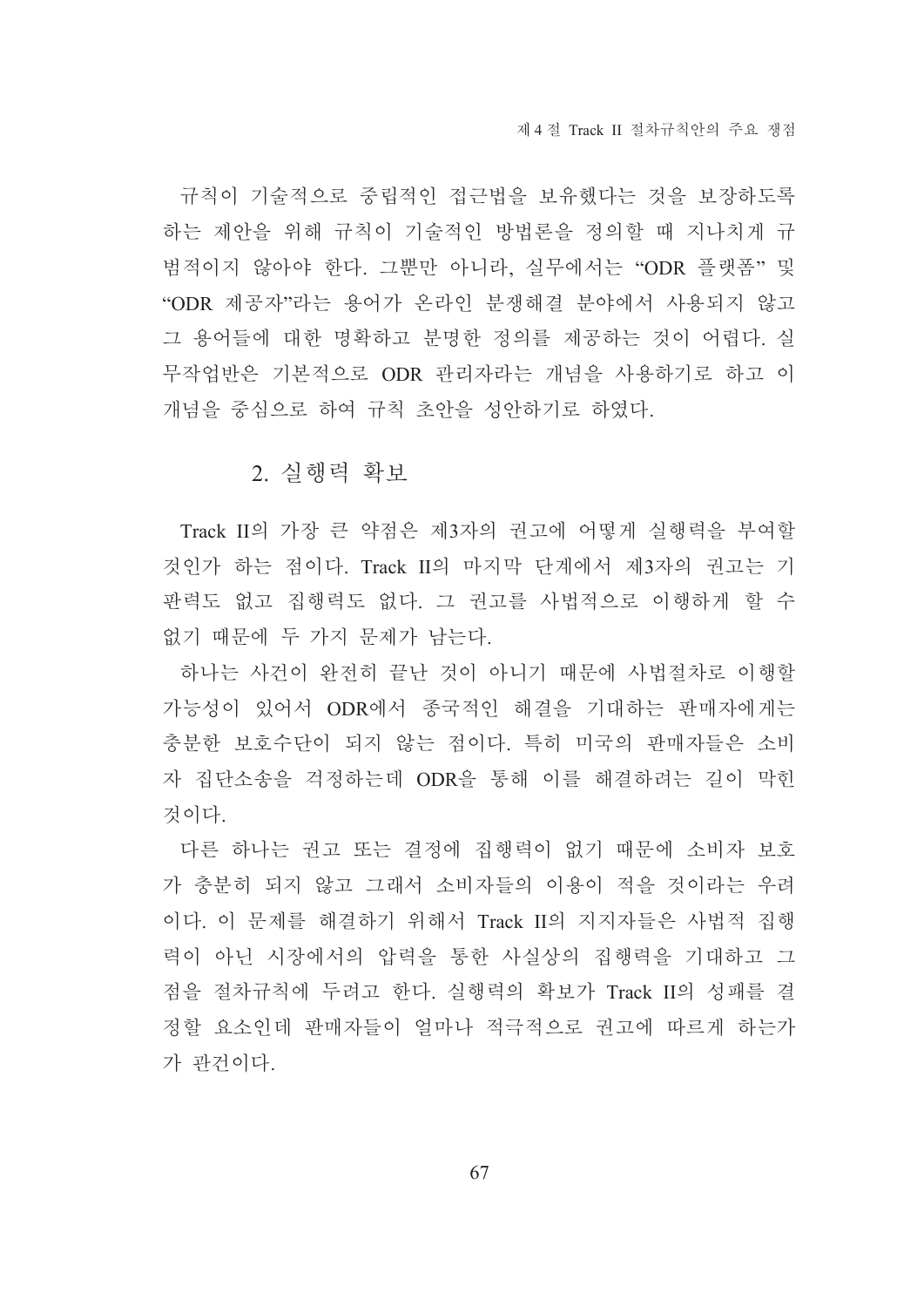# 3. Track의 서택

Track II의 절차규칙을 논의하는 과정에서 간간히 두 개의 Track 중 어느 단계에서 어떤 방법으로 선택하게 하는가가 논의되었다. Two Track System이 처음 제안되었을 때에는 사전중재합의의 유효성을 조 사하여 Track I이 적용될 수 있는 나라의 목록을 만들어 그 나라와 관 려해서만 Track I을 이용할 수 있도록 하는 안이 논의되었었는데 현실 적으로 가능한 방법인지에 대한 의문이 있다.

사실상 준거법을 결정하는 것이 어려운 전자상거래에서 관할권에 따라 적용되는 규칙이 달라진다는 것은 치명적인 약점이 된다. 앞으 로 이 문제를 어떻게 해결하지가 주목된다.

## 4. 기타 논의사항

회의 둘째날 ODR 업계에서 활동중인 실무가들로부터 ODR의 운영 현황 및 각 ODR 운영자들의 의견을 듣는 기회가 있었다. 그 내용을 요약하면 아래와 같다.

각국의 ODR 운영현황을 보면 ODR 주체는 영리성 여부를 기준으로 영리와 비영리로 구분할 수 있다. 영리의 성질을 가지는 ODR은 비즈니스 모델 로 접근하는데 미국에서 활동하는 ODR 제공자는 주로 영리성을 갖고 있다. 비영리의 성질을 가진 ODR의 운영주체로서 국가 또는 공공기관인데 남미에서 주로 활동하고 있다.

현재 운영 중인 ODR 제공자로는 다음과 같은 주제가 있다.

Equibbly(http://www.equibbly.com) Jurippax (http://www.juripax.com) Justicebox(http://www.justicebox.net) Mediation in the clouds(http://mediationtheclouds.com) Modria(http://www.modria.com)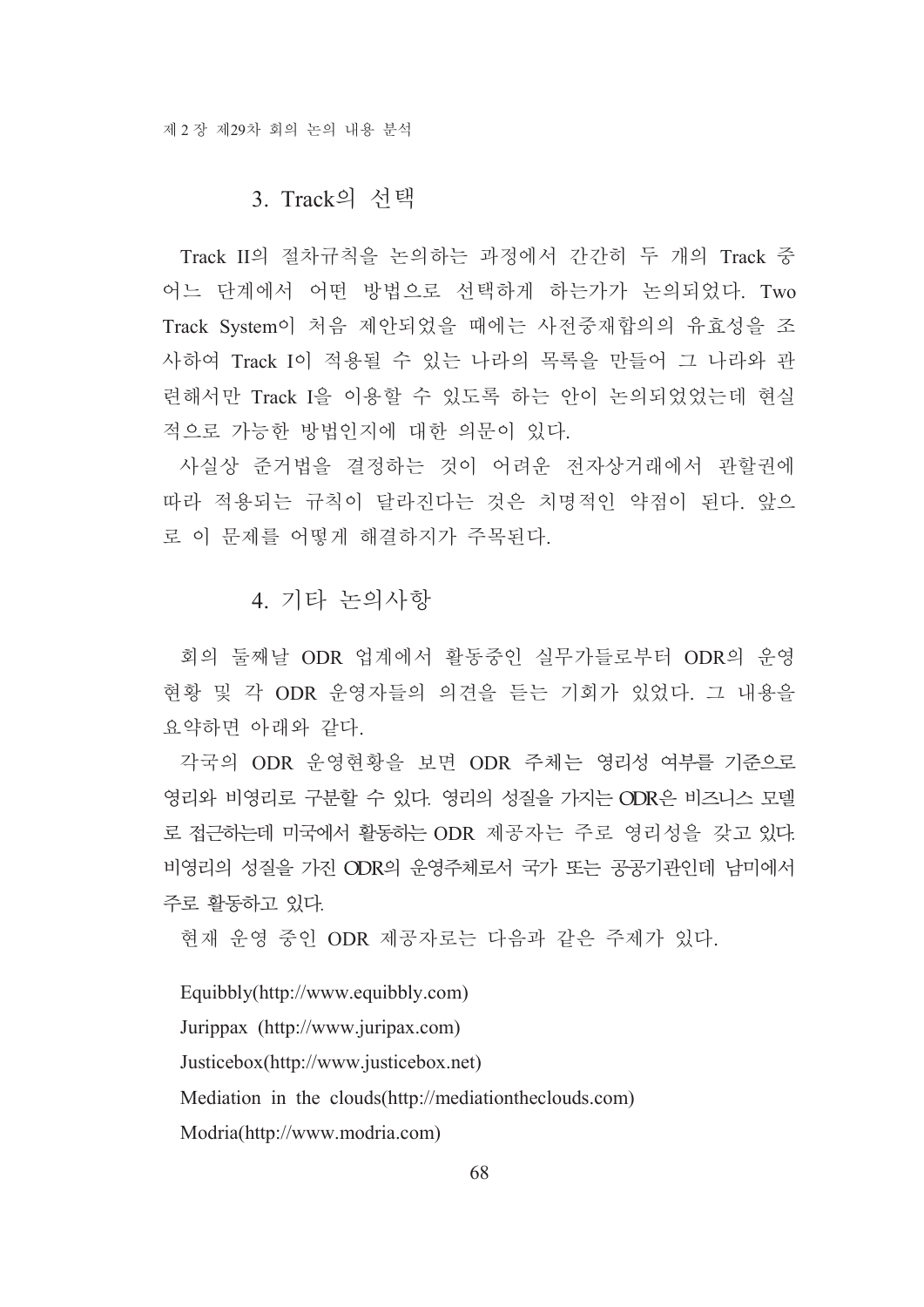Pactanda (http://www.pactanda.com) People claim (http://www.peopleclaim.com) Smartsettle(http://www.smartsettle.com) Taobao.com(http://www.taobao.com) Youstice(http://www.youstice.com)

발표에 나선 ODR 운영자들은 효용 및 고객 만족에 초점을 맞춘 분 쟁해결체계가 목표라는 점을 분명히 했다. 즉 대체적 분쟁해결이 배상 에 초점을 맞추는 것이 아니라 시스템의 효용과 이용자의 만족에 초점 을 맞추어 다양한 분쟁해결 절차를 개발하여 운영하고 있다고 한다.

거래과정에서의 분쟁은 필수적으로 발생하는 비용인데, 이는 거래의 효용을 낮추는 요소로 작용하는데 비용은 분쟁의 기간과 밀접하게 관 려되어 있으므로 최대한 신속하게 해결하는 것이 관건이다. 즉 비용 최소화에 목표를 두고 ODR 절차를 신속하게 진행하는 것에 집중해야 한다고 강조하였다.

분쟁해결을 통해 양 당사자가 만족을 얻기 위해서 일방적인 배상만 을 강요할 필요는 없다. 양 당사자의 청구내용을 조율하면서 다양한 분쟁해결 프로세스를 개발 적용하는 것이 필요한데 예를 들어 양당사 자의 합의를 바탕으로 제3자에 기부를 하는 것도 분쟁 해결의 한 방 법이다

ODR이 지향하는 바는 신속성 외에도 투명성과 공정성이 있다. 이 러한 분쟁해결의 가치를 실현하기 위한 제도적 장치를 마련하는 것 인데 지나치게 규범 중심적인 사고는 오히려 ODR의 발전 저해한다.

# 제 5절 지침 Guidelines의 주요 내용

절차규칙은 Track I, II를 불문하고 이해당사자와 이용자를 위한 지 침 Guideline 이 필요한 점과 그 지침이 규칙의 일부임을 밝히고 있다.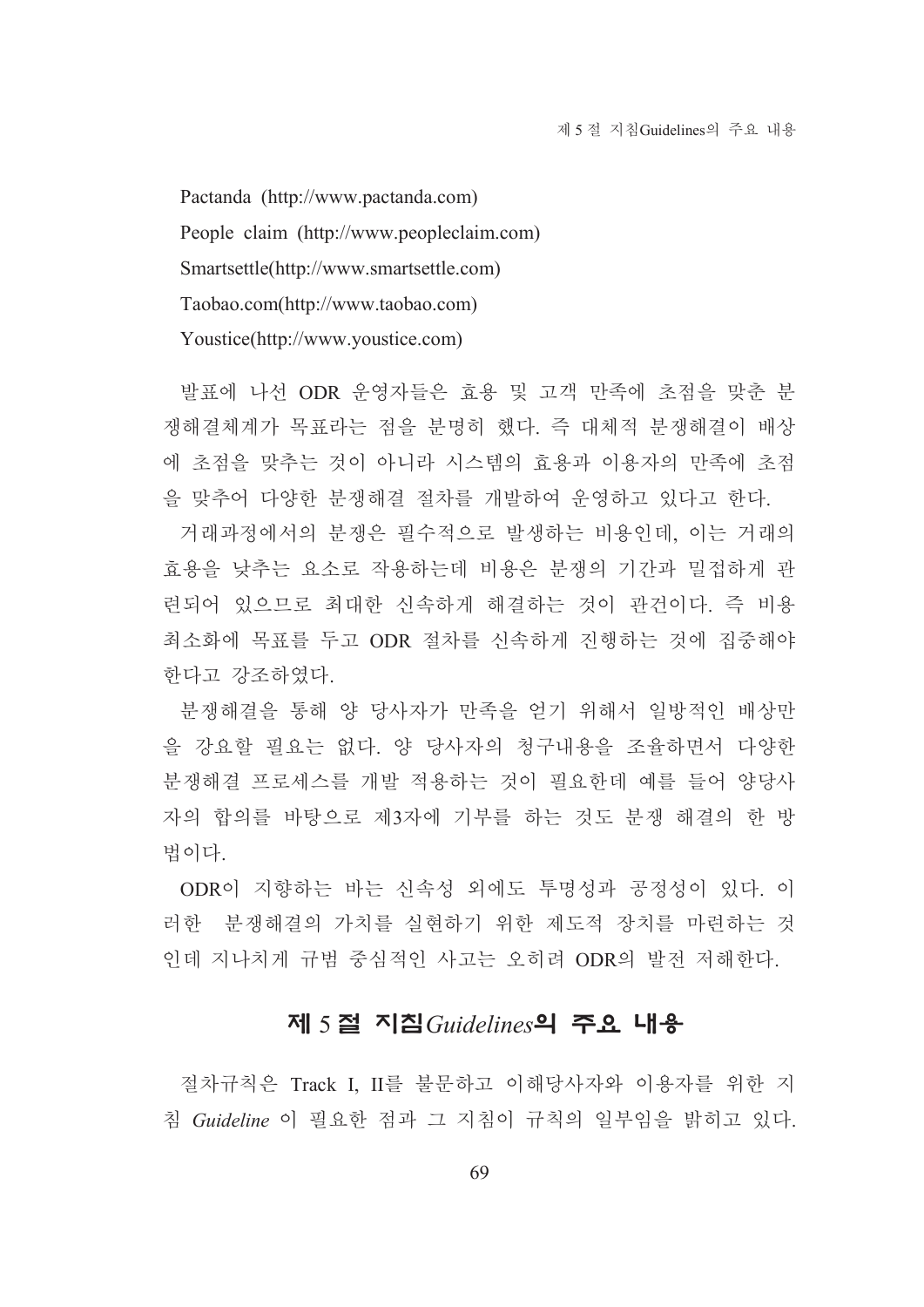그래서 지침에 들어갈 내용이 무엇이냐에 대해 실무작업반 회의에서 여러 가지 논의가 있었다. 제29차 회의에서 지침에 들어갈 내용이 정 리가 되어 회의자료로27) 제공되었다. 아래는 회의자료를 중심으로 하 여 초안 심의 중 논의된 내용을 정리한 것이다.

# 1 공정한 절차와 독립성

지침은 기본 원칙을 통해 ODR 절차의 모든 분쟁 당사자들이 공정 한 ODR 과정을 거치도록 강조하여야 한다. 지침은 ODR 과정에서의 다양한 이해당사자들의 중립성의 원칙을 강조하고, 중립성 문제에 대 한 분명한 절차를 수립하여야 한다.28)

## 2. 규칙의 변경 및 로고

1) 규칙의 변경

지침은 ODR 관리자들이 행정적 요소와 관련해 규칙을 변경하고(예 를 들면, 규칙에 열거된 일정을 변경하는 것). 또는 보다 근본적인 변 경(예를 들면, Track I 또는 Track II 절차 모두가 아니라 그 중 하나 만 제공하는 것)과 관련하여 규칙을 변경할 가능성을 고려할 수 있다. 지침은 제목을 변경하는 것이 바람직한지 또는 이 규칙이 변경될 수 있다고 광고하는 것이 바람직한지에 대해 다룰 수 있다. 지침은 ODR 제공자가 사용하는 형식으로 ODR 제공자의 웹사이트에서 그 규칙을 분명하고 쉽게 확인할 수 있도록 명확히 할 수 있다.

<sup>27)</sup> A/CN.9/WG.III/WP.128 - Online dispute resolution for cross-border electronic commerce transactions: draft guidelines

<sup>28)</sup> A/CN.9/WG.III/WP.114, Principles 2 and 3.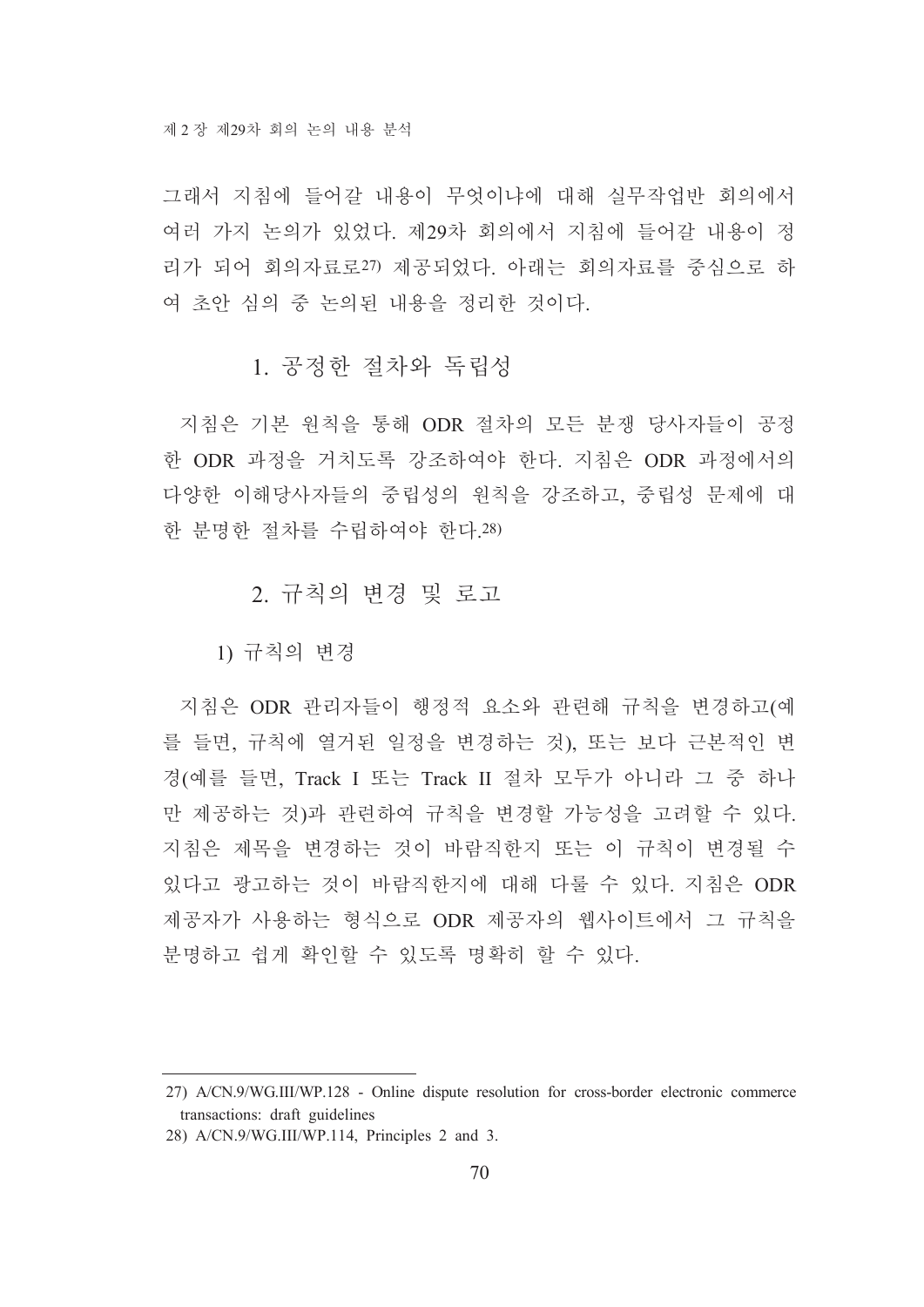2) 국제 연합 로고

지침은 관리자가 어떠한 상황에서도 그 규칙의 사용을 촉진시키기 위하여 UNCITRAL 또는 기타 국제 연합 로고를 사용할 자격이 없다 는 사실을 명시하여야 한다. 그러나 그 분쟁 해결 절차가 UNCITRAL ODR 규칙을 기초로 하고 있다는 것은 명시할 수 있다.29) 개인 또는 정부가 감독 역할을 맡기로 결정할 수 있지만,30) ODR 관리자의 업무 및 기능과 관련하여 설계되어 있는 시스템에는 그러한 감독 메커니즘 이 없다는 것을 유의해야 한다.

3. 투명성, 출판, 공시

1) 우영상의 문제와 관련된 정보의 공개

ODR 제공자는 자신의 웹사이트에 수수료, ODR 절차, 결정에 대한 잠재적 자워, 집행 절차, ODR 제공자 또는 중립자에 대한 항의를 처 리하는 절차, 정보의 처리에 대한 실무를 포함한 분명하고, 이해하기 쉽고, 정확한 정보를 공개하여야 하고, 이 정보는 ODR 과정의 승인에 앞서 이용자들이 분명히 알아야 한다.31)

정보의 그러한 범주에 더하여, ODR 관리자가 다음 사항을 공개하 고 쉽게 이용할 수 있도록 하여야 한다. ① 중립자들의 목록과 그 중 립자들에 대한 정보, 2 수수료 명세서와 당사자에게 부과할 수수료 와 비용, 4) ODR 관리자의 데이터 보호 및 개인정보 보호정책, 5) 그 ODR 관리자가 수행하는 절차의 언어 또는 언어들. 6 UNCITRAL ODR 규칙 또는 변경된 버전이 있는 것을 불문하고 사용하고 있는 규 칙의 내용, 7 절차의 각 단계별 기간.

<sup>29)</sup> A/CN.9/WG.III/WP.124, 12 문단.

<sup>30)</sup> A/CN.9/WG.III/WP.124, 13 문단.

<sup>31)</sup> A/CN.9/WG.III/WP.114 ,원칙 4.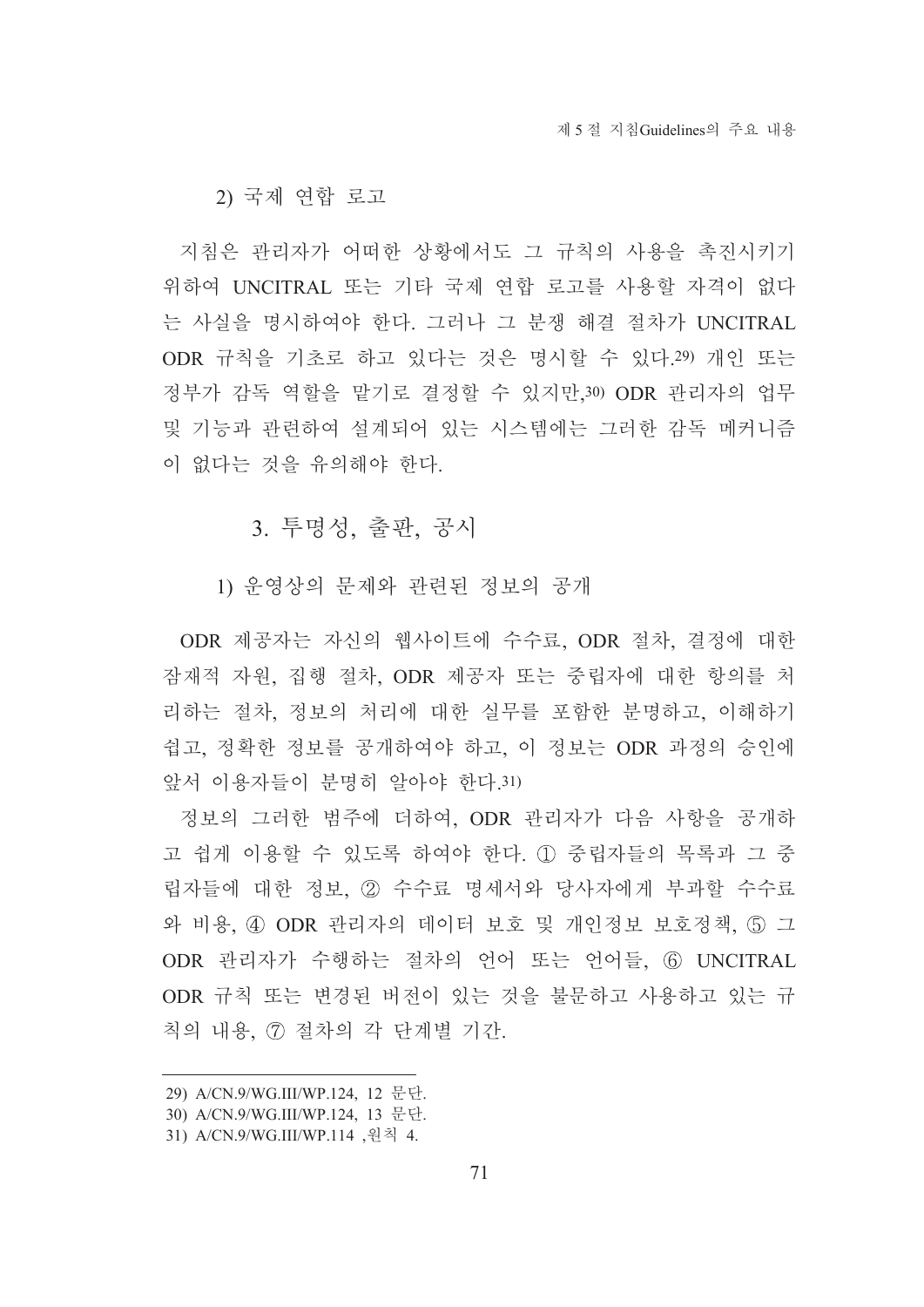### 2) 결정에 대한 통계 및 기타 정보

ODR 제공자의 권고 및 결정에 대하여 어떤 유형의 정보를 공개하 도록 할 것인지가 문제이다. 실무작업반은 ODR 관리자가 당사자들의 신상 정보를 적절히 제외하고 결정를 공개하거나 결정에 기재된 추론 을 출간하는 것이 타당한지 또는 현실적인지 검토하였다.32) 실무작업 반은 대안으로 통계가 익명으로 수집되고 ODR 제공자 별로 출간되어 야 하는지 여부도 검토하였다.33) ODR 절차와 관련된 통계 및 결정의 개요를 출간하는 것은 ODR 제공자들에 대한 지침을 기술하는 문서에 서 다루어질 사안이라는 제안도 있었다.34) 적어도 Track II 절차에 대 해서는, 통계의 출간이 권고의 상세한 공개 또는 그 안의 추론보다 오히려 소비자 또는 기타 대중의 참조가 되는 보다 유용한 기준일 것 이라는 제안이 있었다.

실무작업반이 통계의 출간이 타당하다고 결정하면, 공공의 이익과 이를 공개하는 ODR 관리자의 부담을 함께 염두에 두면서 어떠한 유 형의 통계가 공개되어야 하는지 검토하게 될 것이다. 그러한 통계가 다루어야 할 것의 예로는 판매자/구입자에 유리하게 해결된 분쟁의 수, 분쟁 해결에 걸린 평균 시간, 절차의 첫 번째, 두 번째 또는 세 번째 단계에서 해결된 사례의 비율이 있다. 지침은 통계는 일정한 빈 도로 공개되어야 하고 일반인이 쉽게 점검할 수 있는 방법으로 출간 되어야 한다고 규정할 수 있다.

### 3) 절차 내에서 다른 주체와의 계약 및 관계

ODR 관리자들을 위한 지침에서 꼭 다루어야 할 사항은 ODR 관리 자가 상인과 유지하는 계약 또는 금융 관계의 존재 그리고 그 내용이

<sup>32)</sup> A/CN.9/739, 135 문단, A/CN.9/762, 39 문단, A/CN.9/WG.III/WP.114, 원칙 7.

<sup>33)</sup> A/CN.9/769, 98 문단.

<sup>34)</sup> A/CN.9/769, 98 문단.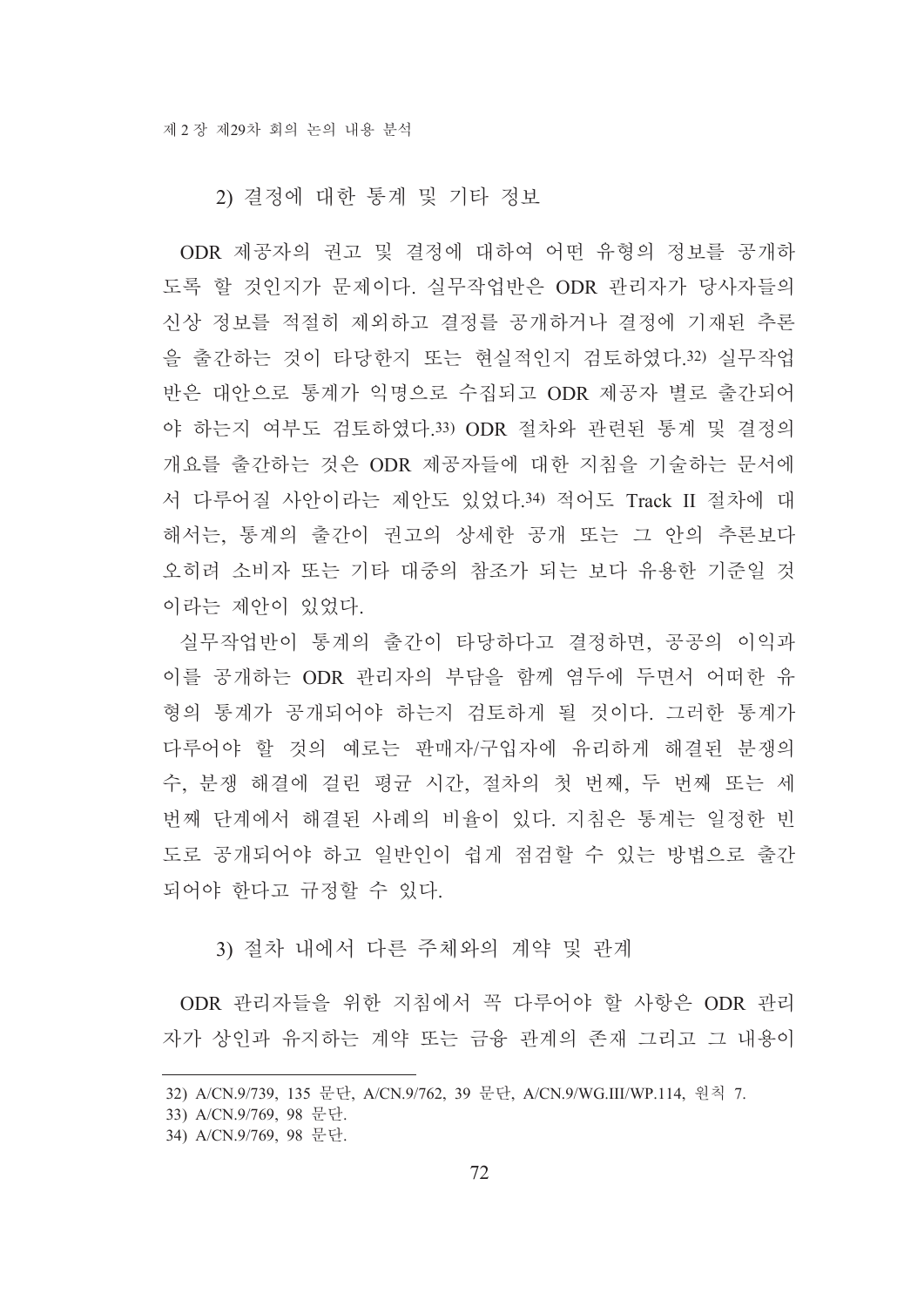공개적으로 이용 가능한지 여부일 것이다. 실무작업반은 또한 ODR 제공자 및 ODR 플랫폼 간의 관계 (그리고 관계의 특징: 예를 들면, 계약적이거나, ODR 제공자 및 플랫폼이 동일한 주체의 일부를 구성 하는지 여부) 가 명시되어야 하는지 여부를 검토하여야 한다. 공개적 으로 이용할 수 있는 정보에는 어떠한 주체가 온라인 절차의 요소에 대한 책임이 있는지가 포함될 수 있다. 실무작업반은 최종소비자에 대한 행동에 대한 ODR 플랫폼 또는 제공자의 책임의 맥락에서 그 문 제를 논의한 바 있다.35)

4) 중립자와의 관계

지침은 ODR 관리자와 중립자의 관계에 대하여 규정할 수 있는데, 여기에는 선택 과정, 중립자의 중립성을 확보하는 방법, 중립자의 자 격뿐만 아니라 그 기준의 투명성을 보장할 필요성이 포함된다. 실무 작업반은 27차 회의에서 ODR 제공자들을 위한 지침이 중립적인 의사 결정의 적시성 문제, 예를 들면 중립자가 적시에 그의 의무를 다하지 못했을 경우 중립자의 교체를 다를 수 있다고 했다.36)

ODR 관리자의 중립자 선택과 관련하여, 규칙 초안은 ODR 제공자 가 관리하는 유자격자 목록에서만 선택하도록 요구하지는 않지만, 실 무작업반은 ODR 관리자가 실무상 그러한 목록 특히 각 중립자의 이 름과 신상 정보 및 그 중립자에 대한 기타 관련 정보를37) 계속 갖고 있을 수 있으므로 지침이 그러한 목록을 다룰 수 있다고 보았다. 그 러나 실무작업반은 그러한 정보를 공개적으로 제공하는 것이 실무상 온라인 분쟁해결 과정의 이용자들에게 도움이 되는지 여부를 검토하 여야 한다.

<sup>35)</sup> A/CN.9/WG.IIi/WP.127, 12 문단, A/CN.9/795, 53 문단.

<sup>36)</sup> A/CN.9/769, 96 문단.

<sup>37)</sup> A/CN.9/WG.III/WP.127/Add.1의 8문단, 규칙 초안 제9조.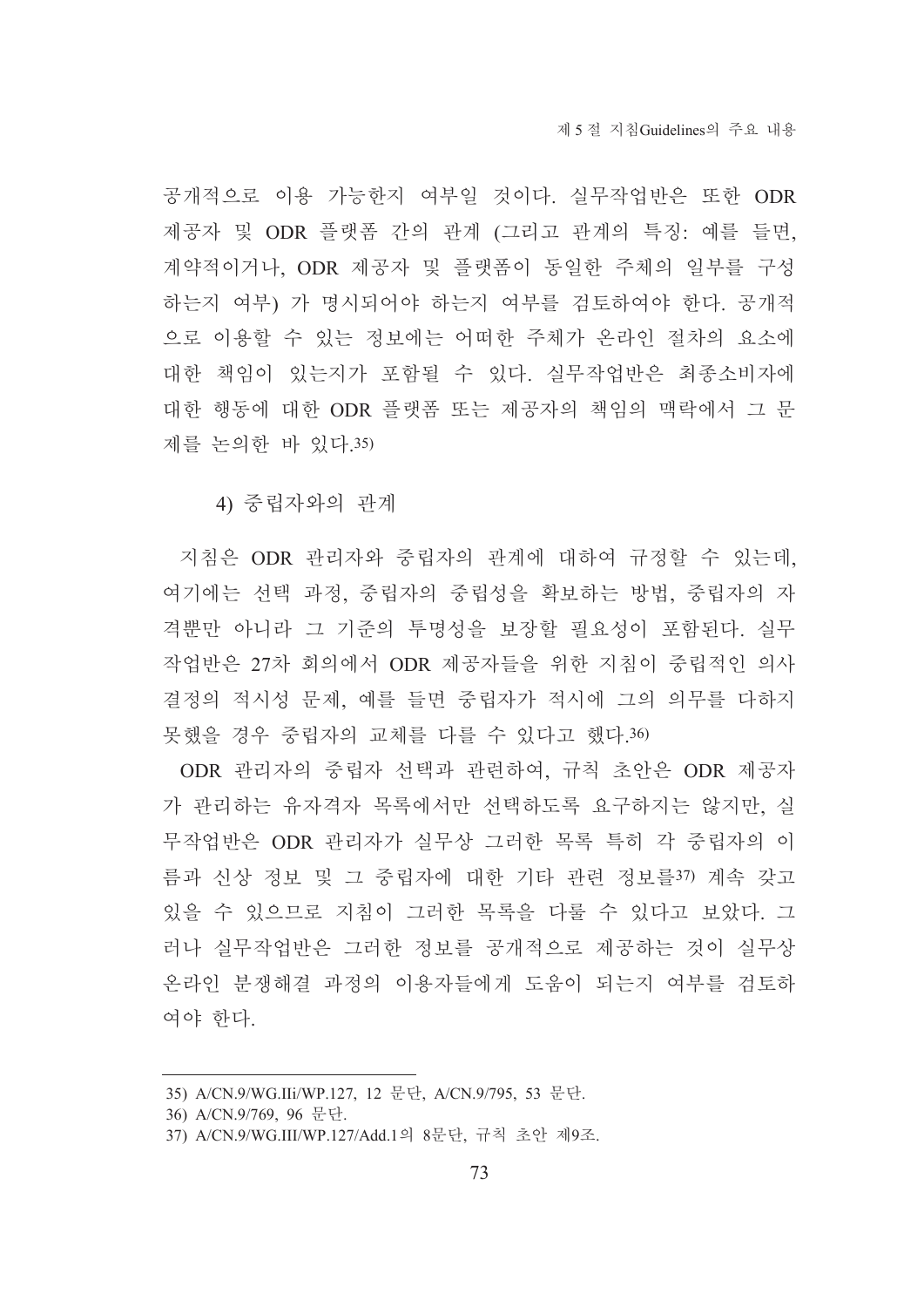# 4. 비밀 보장, 정보의 처리 및 이전, 데이터 보안, 그리고 자료 보관

실무작업반은 지침이 어떻게 비밀 보장 및 데이터 보호 문제를 다 루어야 하는지를 검토하였다.38)) 나아가 데이터 처리가 지침에서 어떻 게 다루어져야 하는지, 특히 그러한 데이터 처리에 대한 ODR 제공자 또는 플랫폼의 정책과 관련된 비밀 보장, 기타 주체로의 데이터 이전, 정보의 이용가능성을 검토하여야 한다. 지침은 ODR 관리자가 강력한 데이터 보안을 제공할 필요성, ODR 관리자가 정보를 보유하여야 하 는 기간과, 특정 기간 이후 데이터의 자동 삭제 문제를 강조하여야 한다.

5. 규칙에 따른 분쟁 과리에 대한 세부 사항

1) ODR 제공자에 적용되는 규칙의 특정 용어의 의미

지침은 규칙의 불특정한 표현의 의미가 무엇인지를 설명할 필요가 있다. 예를 들면 규칙은 ODR 제공자가 통신을 받았음을 '신속하게 promptlv' 전달하여야 한다고 규정하는데 여기서 '신속하게'의 의미를 규칙에서 보다 구체적으로 기술하는 것이다. 그러한 용어의 또 다른 예로 '소액 low value'을 들 수 있다. 규칙이나 규칙의 주석에서 '소 액'을 정의하지 않고 있는데, 실무작업반은 지침이 그 용어의 의미에 대한 포괄적인 지침을 제공하여야 하는지 여부, 또는 단순히 ODR 관 리자가 그들이 관리하는 분쟁에 대한 특정 임계치를 설정하도록 하는 재량을 주어야 하는지 여부를 검토하여야 한다.39)

<sup>38)</sup> A/CN.9/795, 123 문단.

<sup>39)</sup> A/CN.9/739 16문단, A/CN.9/795, 25-26 문단.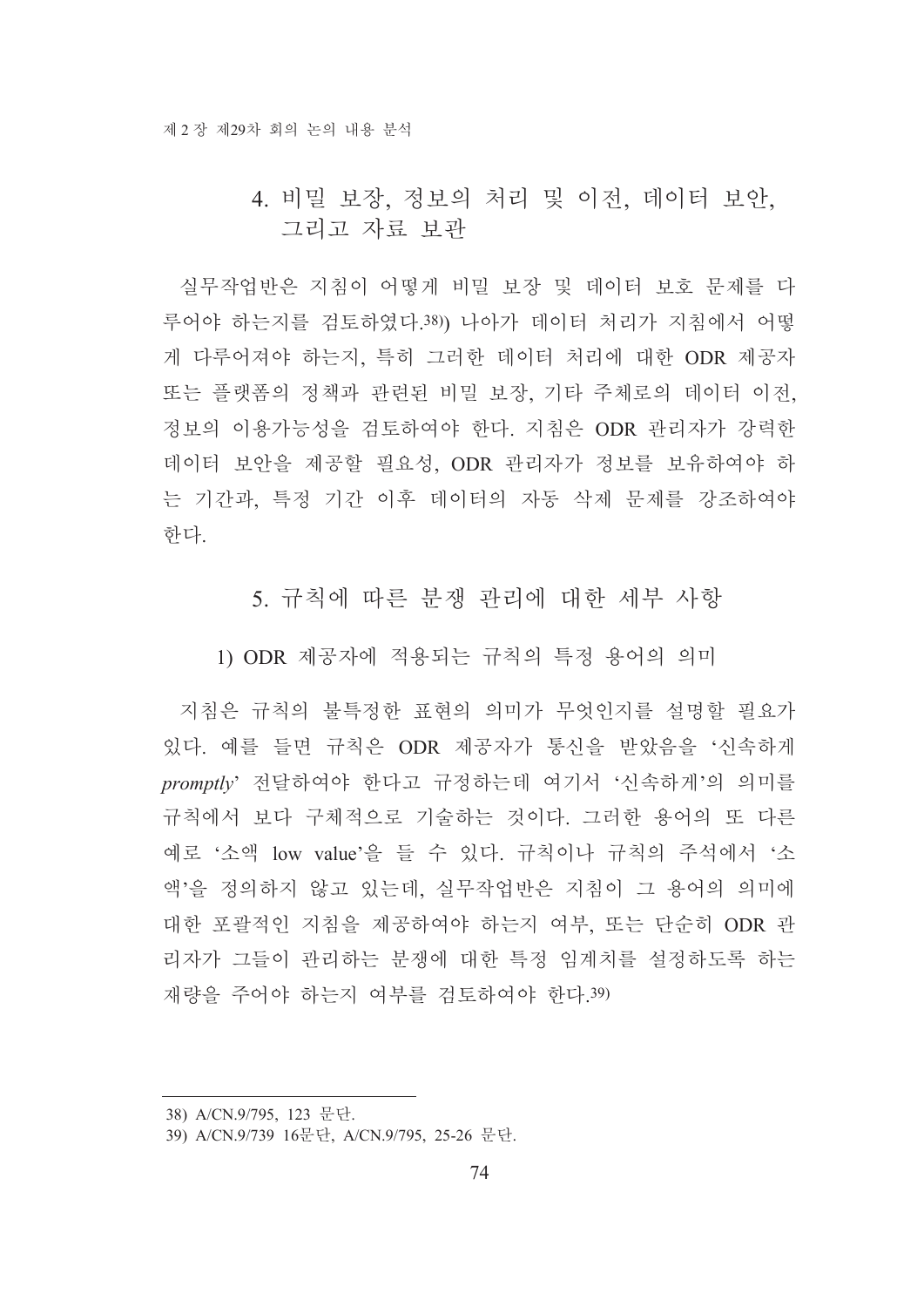2) 분쟁 당사자의 절차에서의 통신의 수신

현행 규칙 초안은 통신의 수신 또는 통신이 수신된 것으로 간주하 는 것과 통신이 수신되지 않았다고 볼 이유가 있어 특정 기한을 연장 하는 중립자의 권한을 규정하고 있다. 실무작업반은 이전에 플랫폼을 통한 수신의 자동 인식과 관련된 것을 포함하여 수신의 세부 사항이 지침에서 가장 잘 다루어질 수 있는 사안인지 여부를 검토하였다.40) 실무작업반은 앞으로의 논의에서 UNCITRAL 전자상거래 모델법 제15 조, 국제계약에서의 전자적 통신의 이용에 대한 국제연합조약 제10조, 그리고 그 주석의 183문단에 유의하여야 한다.

3) 시 한

지침은 당사자들이 서로 다른 관할권 또는 시간대에 있는 경우 "일" 또는 "역일"을 명시하는 일정의 의미에 대한 세부 사항을 규정 하여야 한다.

# 6. 최종 권한

실무작업반은 ODR 제공자의 최종 권한의 범위와 그 권한 행사에 대하여 지침에서 규정을 할 것인지를 정해야 한다. 예를 들면 초안 제9조는41) Track II 절차에서 당사자가 중립자의 임명에 반대하는 경 우, ODR 제공자는 "그 중립자가 교체되어야 하는지 여부를 고려하여 … 결정하여야 한다."고 규정하고 있는데, 실무작업반은 ODR 제공자 가 그러한 최종 권한을 갖는 경우, 지침이 그 재량권의 행사에 대하 여 열거하여야 하는지를 결정하여야 한다.

<sup>40)</sup> A/CN.9/739, 57 문단.

<sup>41)</sup> A/CN.9/WG.III/WP.127/Add.1, 8 문단.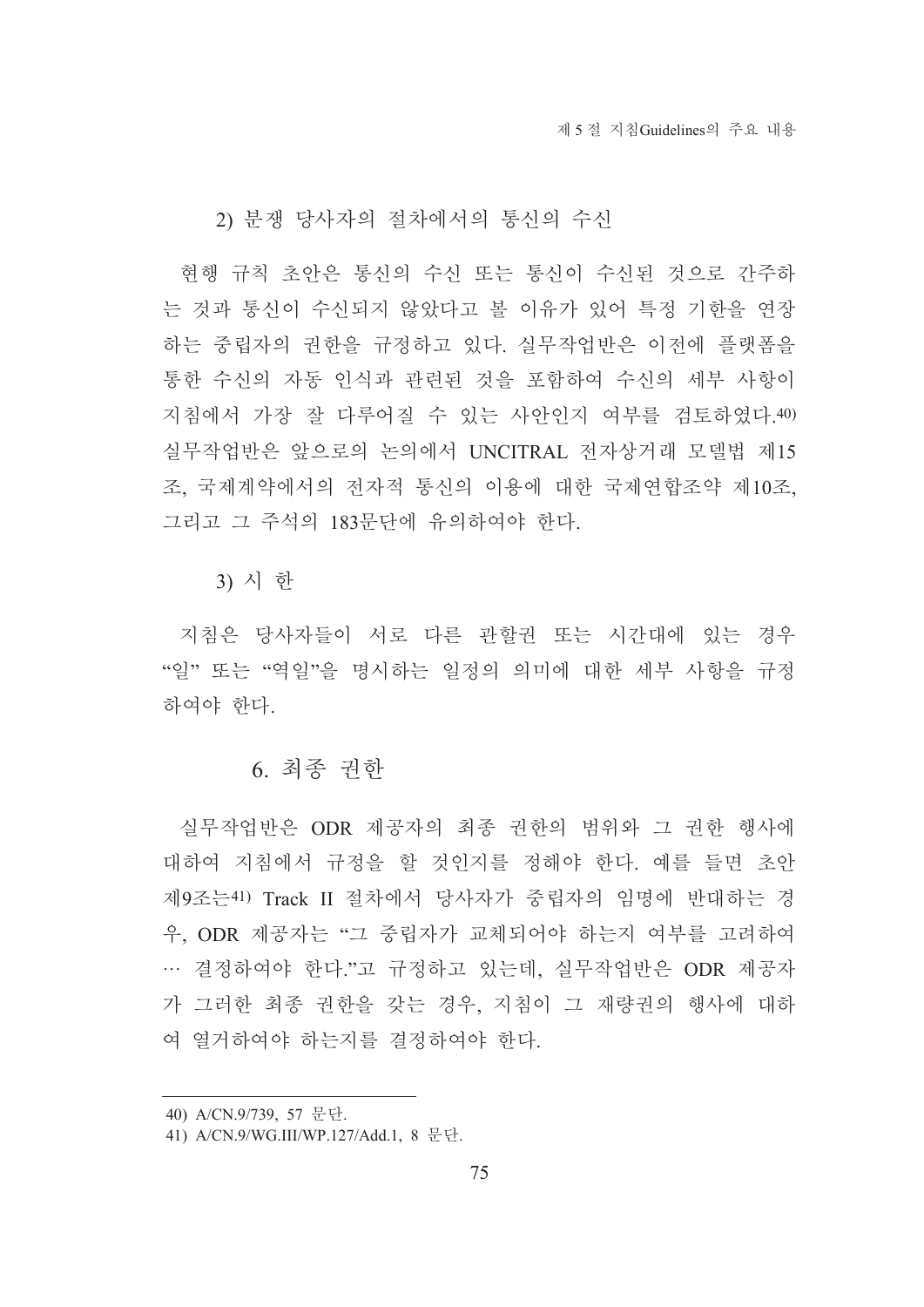# 7. 당사자들에 대한 ODR 제공자의 지침

실무작업반은 지침이 ODR 관리자들로 하여금 규칙의 기능과 관련 된 분쟁 당사자들에게 지침을 'FAQ', 상담 전화 제공, 또는 기타의 방 법으로 제공하도록 권장할지를 검토하여야 한다. 당사자에게 주어지 는 정보에는 절차의 각 단계의 기한, 비용과 관련된 문제, 증거를 뒷 받침하기 위해 제출되는 것의 서식, 합의의 이행, 중립자의 권고 및 결정 등이 포함된다. 실무작업반은 ODR 관리자는 ODR 절차가 진행 됨에 따라 당사자들에게 다가올 특정 시한을 알려주고, 그 당사자들 이 규칙에 따른 시한을 적절한 때에 통지받도록 하여야 한다고 정한 바 있다.42)

# 8. 준수 또는 사적 집행 메커니즘

실무작업반은 규칙이 어떻게 준수 메커니즘compliance mechanism 을43) 다루어야 하는지를 결정한 후, 그러한 측면에서 지침이 실용적으 로 제공할 수 있는 지침의 유형을 검토하게 될 것이다. 지금까지 제안 된 규정은 다음과 같은 내용이다: "ODR 제공자는 ODR 결정을 준수하 도록 권장하는 조치를 취하여야 하고, 여기에는 담보를 제시할 것을 요구하거나, ODR 절차 초기에 분쟁 당사자들이 준수할 것을 약속하게 하거나, 결정에 따라 지급할 것을 제도화하는 것이 포함된다."44)

규칙 초안 제7(4)조도 유사한 원칙을 규정하고 있다, 예를 들면 "당 사자들은 중립자의 권고안을 따를 것이 권장되고", "ODR 제공자는 트러스트 마크 또는 권고 또는 결정의 준수를 확인할 수 있는 기타 방법들을 도입할 수 있다" 등이다. 실무작업반은 당사자들에게 그렇게 장려하고, 트러스트 마크 또는 기타 준수 방법들을 도입하는 ODR 제

<sup>42)</sup> A/CN.9/795, 110 문단.

<sup>43)</sup> A/CN.9/WG.III/WP.124, A/CN.9/WG.III/WP.127, 87 문단.

<sup>44)</sup> A/CN.9/WG.III/WP.114, 원칙 11.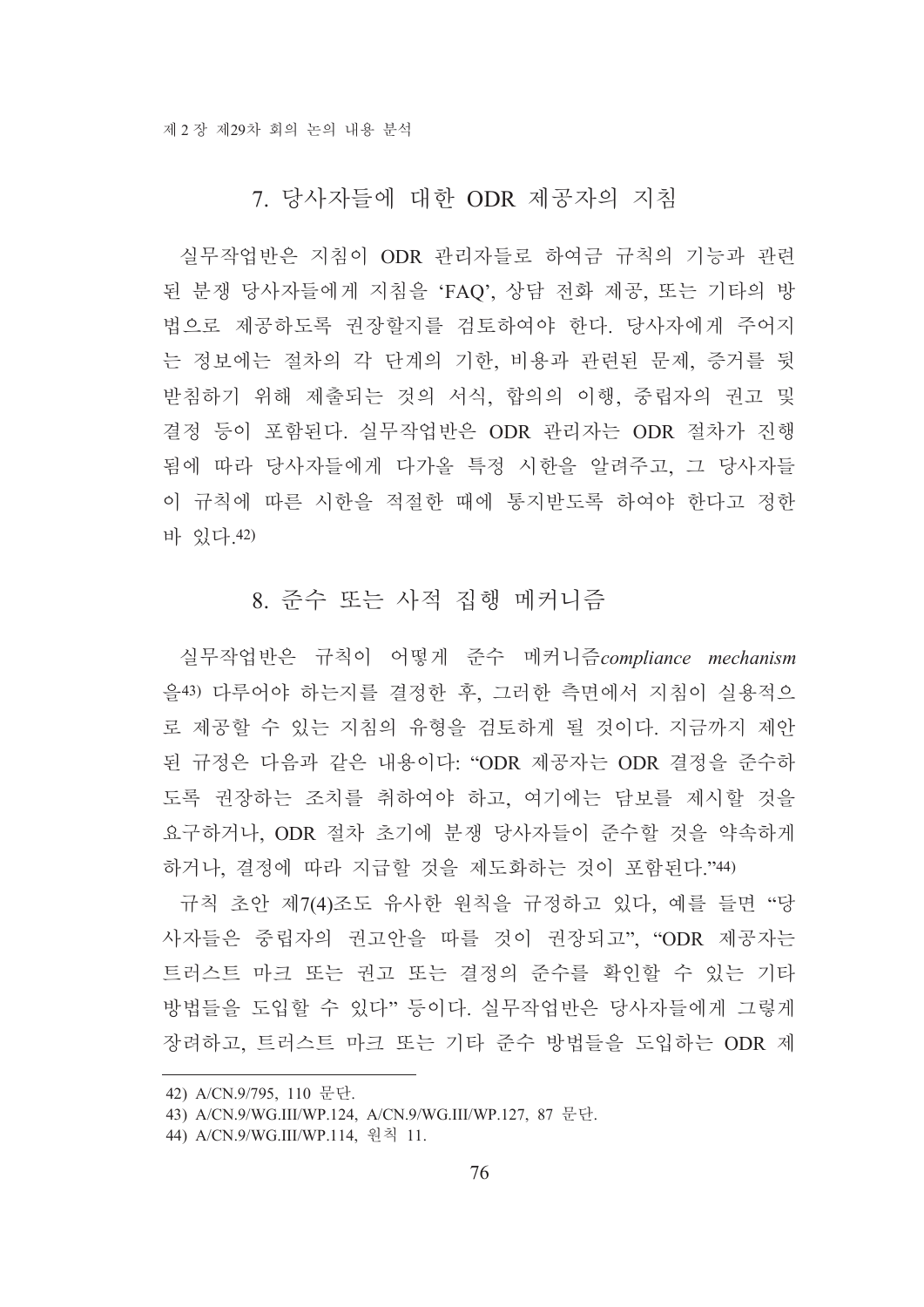공자의 능력이 ODR 제공자에 대한 지침 또는 ODR 제공자의 당사자 에 대한 지침에 포함되는 것이 더 나은지 여부를 검토하여야 한다.

#### 9. 기술적 문제

지침은 예정된 유지보수 기간을 제외하고, 매년 365일, 매주 7일, 매 일 24시간동안 항상 접근할 수 있는 플랫폼에 대한 가장 좋은 실무 요건을 규정할 수 있다. 지침은 또한 유지보수 기간의 연장을 규정할 수 있다. 실무작업반은 기타 기술 문제나 요건이 지침에서 다루어져 야 하는지 여부. 그리고 그러한 문제가 규정될 수 있는 범위를 검토 하여야 한다. 지침은 기술적 문제로 야기된 절차의 중단과 관련된 사 안, 그리고 그러한 긴급 시에 분쟁 당사자들에 대한 절차 및 공정성 을 어떻게 보전할 수 있는지도 다루어야 한다.

## 10. 분쟁해결 관리에서 발생하는 법적 문제

실무작업반은 지침이 절차적 문제만을 다루어야 하는지 아니면 온 라인 분쟁 관리에서 발생할 수 있는 법적 문제들도 다루어야 하는지 여부를 검토하여야 한다. 그러한 문제에는 다음과 같은 것이 포함되 어 있다.

- ① 피신청인이 절차에 참여하지 않고 결정이 자동적으로 발표되는 경우. 피신청인이 그에 대한 절차가 진행되는 것을 알고 있었다 는 것을 확인하기 위해 추가 조치가 취해질 필요가 있는지 여부.
- ② 합의가 어떻게 플랫폼에 기록되어야 하는지, 그리고 절차가 중립 자의 임명 전후로 바뀌어야 하는지 여부 45)
- 3 ODR 관리자의 위치(중재지와 유사한 의미에서)가 ODR 절차에 영향을 미치는지 여부.

<sup>45)</sup> A/CN.9/WG.III/WP.127, 75 문단.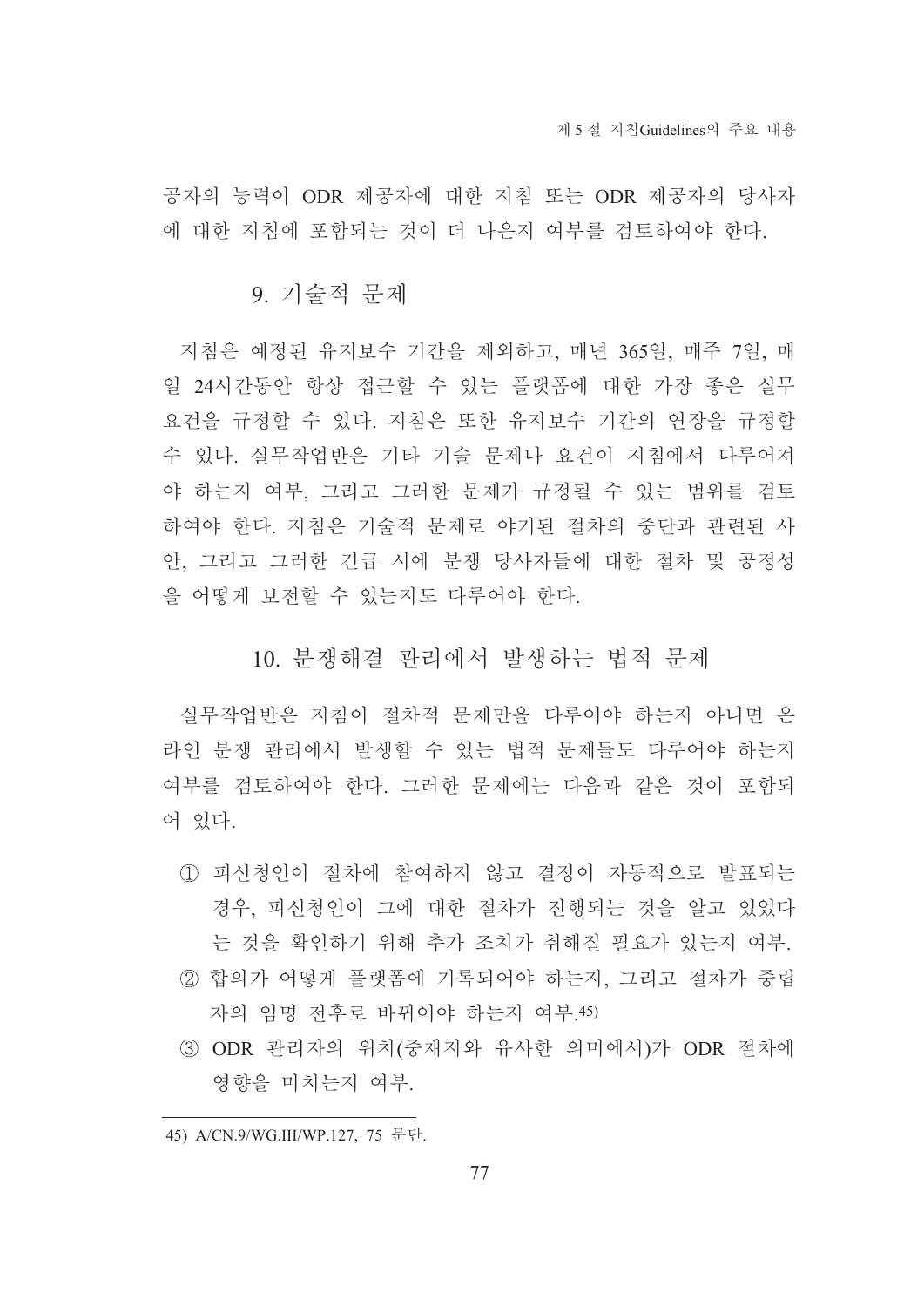아울러 실무작업반은 지침에서 제척기간 또는 시효, 그리고 데이터 보호 및 개인정보보호와 같이 국내법이나 국제법의 지배를 받는 문제 들을 다룰 것이지 또 다루다면 어느 정도의 세부 사항까지 다루어져 야 하는지를 검토하여야 한다.

#### 11. 언어

실무작업반은 언어 문제와 관련하여 ODR 관리자에게 지침을 제공 할 수 있는데 여기에는 서비스가 제공되는 언어를 예측가능하게 하는 것46). 그리고 그 시스템과 중립자가 그 이용자들의 서로 다른 언어 요구에 민감하도록 하는 것이 포함된다.47)

#### 12. 수수료

지침은 ODR 절차의 수수료 및 비용이 합리적이고 투명하여야 한다 는 일반 워칙을 규정하여야 한다. 규칙의 국제적 성질, 즉 서로 다른 지역 및 서로 다른 유형의 분쟁에의 적용 가능성을 고려할 때, 실무 작업반은 ODR 관리자에 의해 부과되는 수수료 및 비용과 관련하여 추후 지침의 타당하거나 가능한 범위를 검토할 필요가 있다.

<sup>46)</sup> A/CN.9/WG.III/WP.114, 워칙 8: A/CN.9/762, 71 문단.

<sup>47)</sup> A/CN.9/762, 74 문단.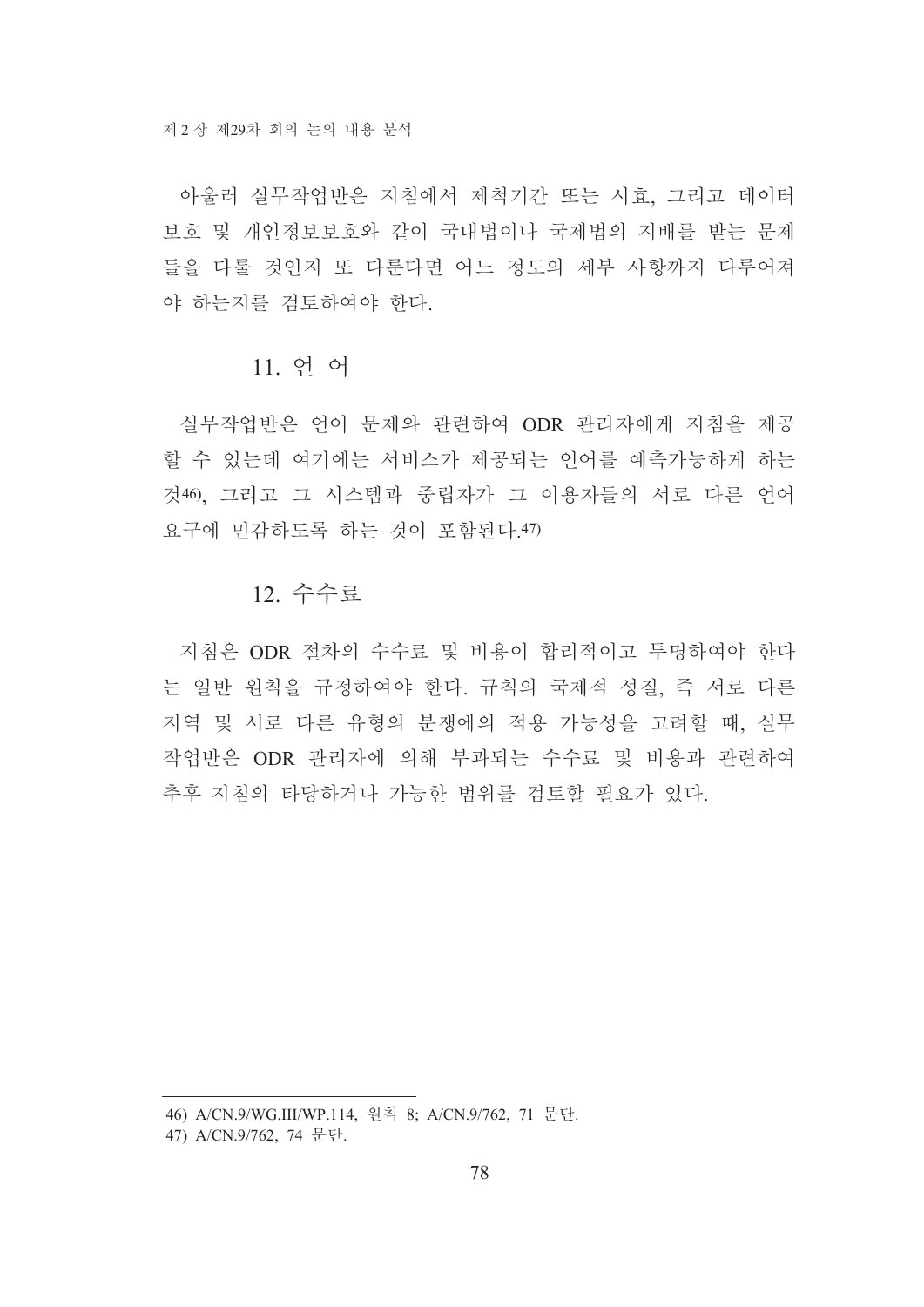# 제3장결론

#### 1. 향후 전망

2014년 10월 개최되는 제30차 회의에서는 Track I에 대한 절차규칙 이 성안될 것으로 전망된다. 그러면 두 개의 절차규칙을 조문별로 조 율하고, 양자간의 선택방법을 규정하는 작업이 이어질 것이다. 이 과 정에서 Two Track System을 유지할지 아니면 타협을 하여 단일안을 만들지를 다시 하번 논의하게 될 것이다.

문제는 중재단계를 고집하는 미국과 이를 수용할 수 없다는 유럽이 어느 선에서 타협점을 찾을 것인가 인데 현재로서는 어떻게 타협이 될지는 짐작하기 어렵다. 앞으로 절차규칙이 규범력을 가지려면 일단 Two Track System에 따라 두 개의 절차 규칙을 시장에 내 놓고 실무 계의 반응을 보는 과정이 필요하다고 본다.

## 2. 우리나라의 대응

우리나라 소비자 중재제도를 두고 있지 않으므로 Track Ⅱ의 절차 규정이 전체적으로 우리나라의 법체계에 부담이 없다. EU는 Track II 의 실행력을 보강하기 위하여 새로운 제도를 도입하려고 하는데 우리 나라 약관규제법과의 충돌이 우려된다. 예를 들어 국내 소비자가 외 국 사업자와 전자상거래를 할 때 분쟁이 발생하였는데 외국 사업자의 약관에 따라 국내 소비자가 촉진된 합의에 따른다고 해석하여 실행력 을 부여하면 사실상 국내 소비자의 재판청구권을 침해하게 되어 약관 규제법을 위반하는 결과가 될 수 있다. 이 점과 관련하여 좀 더 다각 적인 검토가 필요하다.

지금까지 우리나라에서는 전자상거래 관련 분쟁에서 사전중재합의 가 유효한지 아닌지에 대해 확립된 견해는 없는 것으로 보인다. 일반

79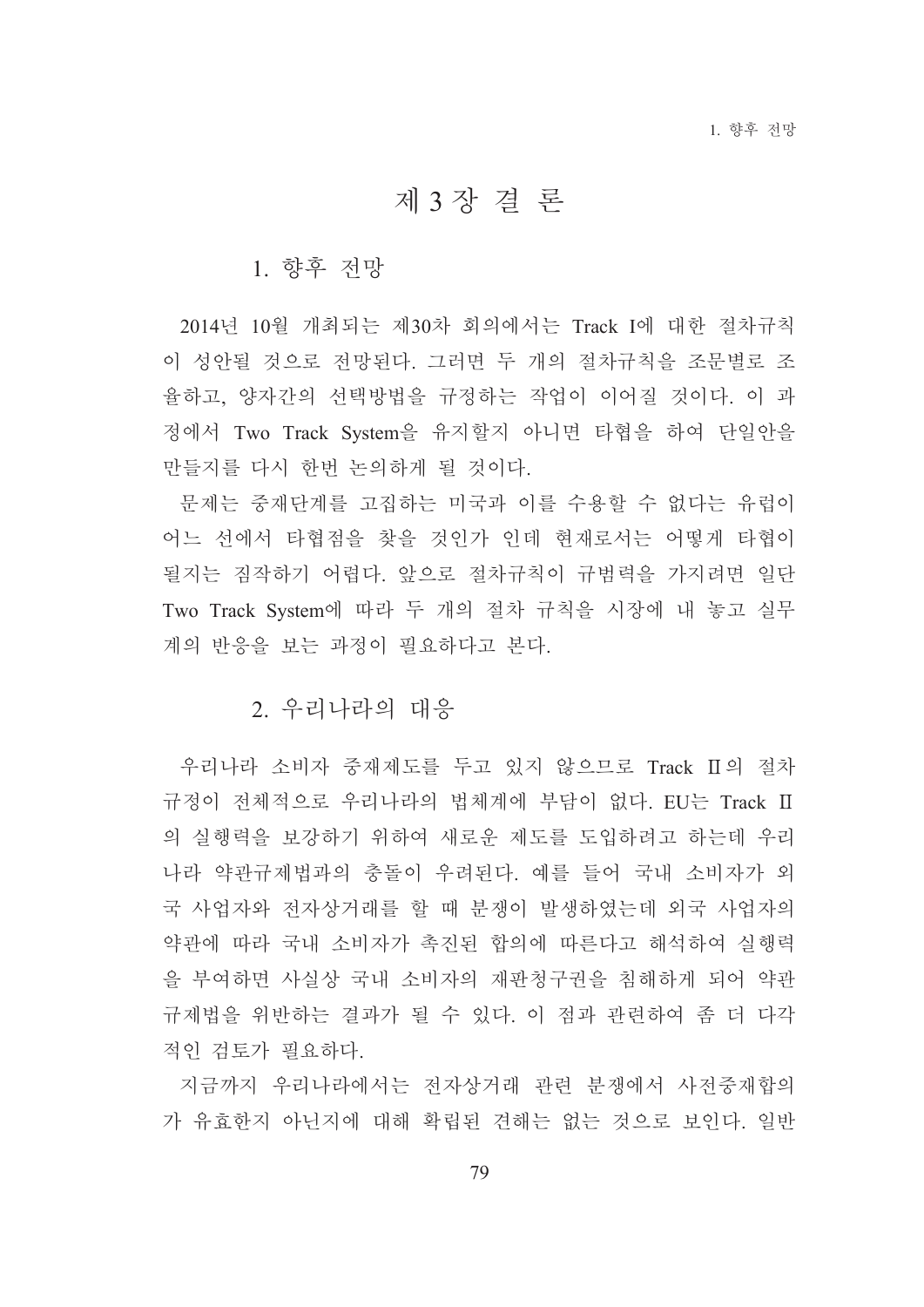적으로 소비자 관련 사전중재합의는 무효라는 해석론에 따르면 전자 상거래에서도 무효라고 볼 가능성이 높다. 그러나 소액 다량의 전자 상거래에서는 사실상 사법절차에 의한 구제를 생각하기 어렵기 때문 에 사전조정합의가 소비자에게 불리하다는 견해는 그리 설득력이 있 어 보이지는 않는다.

우리나라로서는 먼저 다량 소액의 국제 전자상거래에서 사전중재합 의의 효력을 어떻게 볼 것인가에 대한 공통의 인식을 마련하는 일이 급선무라고 생각된다. 그렇지 않고 현재처럼 모호한 상태에서는 UNCITRAL에서 어떤 입장을 취할지 결정하기 어렵기 때문이다.

또 다른 고려사항은 우리나라의 독특한 분쟁해결 방식이다. 우리나 라에서는 한국소비자원이나 전자상거래 분쟁조정위원회와 같은 공적 기구가 소비자 분쟁을 처리하고 있어 상업적인 ODR제공자가 나오기 어려운 형편이다. 대신 외국의 ODR 제공자가 얼마간의 틈새시장을 보고 한국 시장 진출을 도모하고 있는 형편이다.

외국 ODR 제공자가 한국 시장을 장악하는 것을 방지하기 위해서라 도 소비자보호를 목적으로 하는 공적기관이 현재와 같은 전화상담 위 주에서 벗어나 온라인 분쟁해결 방식을 시스템 안에 장착하는 노력이 필요하다고 본다. 그 과정에서 온라인 부쟁해결의 경험을 쌓아 외국 시장에 진출할 기회를 얻을 수 있을 것이다.

80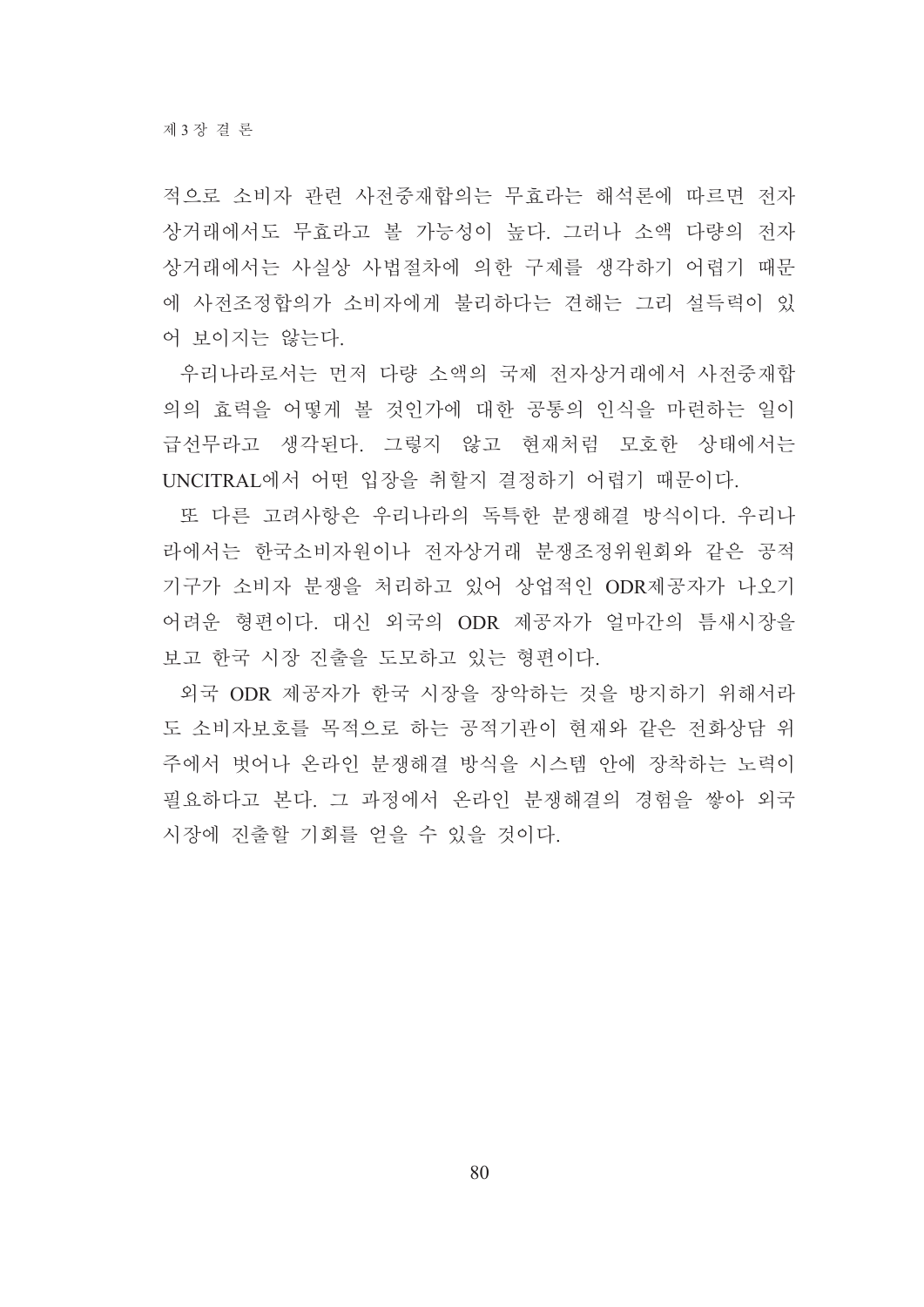# 참 고 무 헌

- 김도년, UNCITRAL W/G Ⅲ(ODR) 제29차 회의 의제 검토(ODR분과 제1차 전문가회의 자료집), 한국법제연구원, 2014. 3. 6
- 손현, UNCITRAL ODR Working Group 제25차 뉴욕회의 분석 및 향 후 대응 과제, 한국법제연구원 현안분석 12-20-6, 2012
- 오수근, 온라인 분쟁해결(ODR)에 관한 국제 규범 모델 연구(IV) -UNCITRAL ODR Working Group 논의 내용 분석 -, 한국법제 연구원 현안분석 11-16-1-4, 2011.
- 이병준, UNCITRAL W/G Ⅲ에서의 소비자중재의 규율과 구체적인 조문에 대한 분석, 한국법제연구원 현안분석 13-22-8-2, 2013
- 장문철, 국제전자상거래를 위한 온라인분쟁해결제도, (경찰대학)論文 集. 제30집(2010년) 129-165면.
- Michael J. Dennis, Legal framework for global e-commerce dispute resolution, 외법논집(HUFS Law Review), 제36권 제4호(2012 년 11월), 25-38면.
- A/CN.9/801- Report of Working Group III (Online Dispute Resolution) on the work of its twenty-ninth session (New York, 24-28) March  $2014$ )
- A/CN.9/WG.III/WP.127 Online dispute resolution for cross-border electronic commerce transactions: draft procedural rules
- A/CN.9/WG.III/WP.127/Add.1 Online dispute resolution for cross-border electronic commerce transactions: draft procedural rules
- A/CN.9/WG.III/WP.128 Online dispute resolution for cross-border electronic commerce transactions: draft guidelines